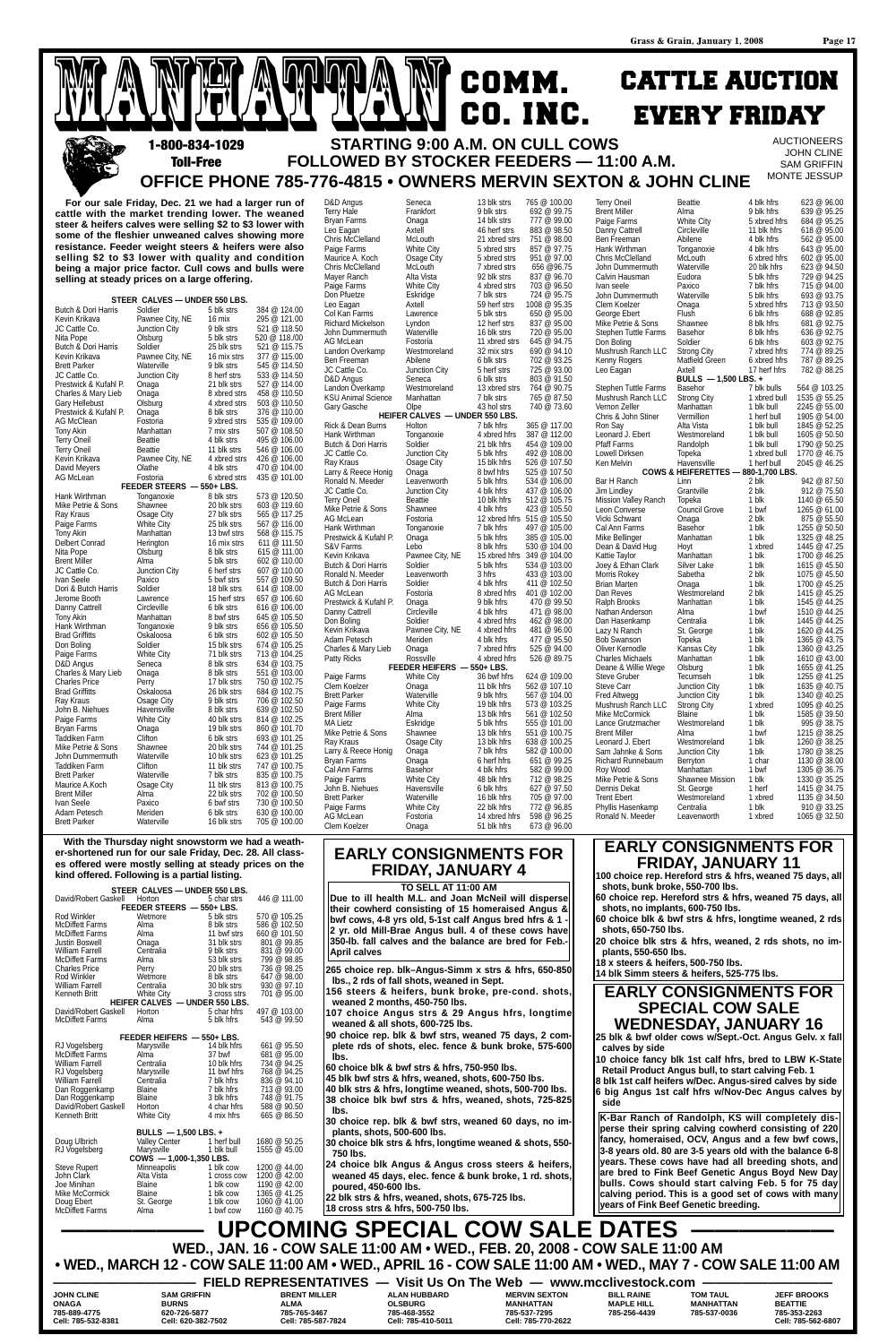## Page 18<br>**KFU convention CONVENTION to take place in McPherson January 11-12**

National Farmers Union (NFU) President, Tom Buis, Rep. Nancy Boyda, Kansas and Secretary of Agriculture Adrian Polansky, head up a long list of dignitaries to speak at the 2008 KFU State Annual Convention to be held January 11-12, 2008 at the Best Western Holiday Manor Convention Center in McPherson.

The convention will officially convene Friday morning, January 11, at 10 a.m. and speakers will address the convention theme "Fair Trade; Not Free Trade!". Convention delegates will consider and adopt a policy and by-laws statement for 2008 and will also elect officers and board members to steer the KFU for the coming year.

The convention will begin Friday morning with nominations for the various offices of Farmers Union and delegates will consider

and adopt policy for the up-the Kansas Corn Growers. coming year. Stan Brown, Midwest Regional Manager for Farmers Union Insurances, will give the annual Insurance Report and Adrian Polansky, Kansas Secretary of Agriculture, will report to the delegates and guests on Friday morning.

Our special guest speaker at the Kansas Luncheon will be Representative John Faber, Brewster Chairman of the Kansas House Agricultural Committee. Friday afternoon during the general session, there will be presentations from Jim Ploger of the Kansas Corporation Commission; Dana Peterson with the Kansas Wheat Commission; and Jere White with

Robert Trewyn of Kansas State University will report on the proposed National Bio-Agri-Defense Facility at K-State and Mike Hoeme with the Kansas Corporation Commission will discuss farm laws in Kansas and on Kansas highways.

A very special Convention Banquet will be held Friday evening at 7 p.m. in the Golden Harvest Room of the Convention Center. Special guest speakers will include Rep. Nancy Boyda and National Farmers Union President Tom Buis.

On Saturday morning at the 7:30 a.m. Washington Breakfast, Katy Ziegler, National Farmers Union Direc-

tor Government Relations, will give the keynote address. Saturday morning will also include a series of reports. The luncheon atnoon will feature Kim Moore, Director, United Methodist Health Ministries.

Saturday afternoon, there will be several interesting reports on issues of concern to Kansans. Robert J. Dumont, President and CEO of Tooling, Manufacturing and Technologies Association (TMTA) and Micheal Stumo, Executive Director for the Organization for Competitive Markets (OCM) will address convention participants on trade issues.

Convention participants may purchase meal tickets during registration and can reserve a room at the Best Western Holiday Manor Motel in McPherson by calling (620) 241-5343.

"Delegates, members and guests should make their reservations early", KFU President Donn Teske remarked. "We expect to have a great crowd this year. We hope people will make an extra effort to attend this special issues-oriented convention and help us chart our direction for 2008." For further information on the convention, call the KFU State Office (620) 241-6630.

Call it what you want agritourism, ecotourism, or nature-based tourism. Travelers from all over the United States and the world are coming to the Flint Hills of Kansas. And, they are willing to pay handsomely for authentic rural experiences

Flint Hills visitors are looking for such things as farm and ranch vacations, riding a combine cutting wheat, or sitting atop a horse while a rancher moves cattle. They are looking for vineyards and wineries, farm fresh eggs for breakfast, bird watching at a country inn, hiking, biking and riding trails.

To learn more about Agritourism and how it might work for you, there will be two informational meetings. The first will be in Emporia on January 9, 2008 at the American Legion, 2921 W. 12th, from 6:15 pm until 8:30 pm and the second will be in Council Grove on January 10, 2008 at the United Methodist Church Fellowship Hall, 21 N. Mission Street, from 1:15 pm until 3:30 p.m.

Abby Cash, Director of Oklahoma Agritourism, will address the characteristics of the clientele, the kinds of experiences and products

they want, and how to get started in your business. Second, a panel of Kansas agritourism providers will describe their businesses and answer questions from the audience. Finally, an upcoming business development class will be ex-

plained.

For more information on the meetings in Emporia and Council Grove call Jan Jantzen or Bruce Wells at The Flint Hills Resource Conservation and Development Council, (620) 340-0113, ext. 9 or The Kansas Small Business Development Center at Emporia State University at (620) 341-5308.



**DESCRIPTION:** 98' x 54' building that is currently a machine shop, but has lots of possibilities. Built in 1996 on approximately 3 acres. Overhead heat system is very economical to operate. Front of the building is 2 separate office areas and handicap accessible rest room. One office has been rented to another business in the past.

Shop area is divided into 2 sections and heat is controlled separately. Side walls and ceilings are very well insulated. Excellent location just outside of town off Highway 177. City water, gas and sewer.

There are 12 acres adjoining this property that will be available for private sale. This property also has city water, gas and sewer. Call for information.



# HERINGTON LIVESTOCK MARKET

**TAXES:** \$4617.16 and all prior years will be paid by the Seller. 2008 taxes will be prorated to the day of closing.

**TERMS & CONDITIONS:** \$15,000 down payment the day of auction. Balance due when merchantable title and warranty deed are delivered. Closing and possession on or before February 12, 2008. Property sells in "As-Is" condition. All Buyers' inspections are to be done prior to the auction. Sale is not contingent on the Buyer obtaining financing. Broker and Auctioneers are representing the Seller. For information contact Greg Hallgren, Broker & Auctioneer, at 785-499- 2897.

**DIRECTIONS: North side of Council Grove on Hwy. 177, east side of highway. WATCH FOR SIGNS.**

## **AUCTION SATURDAY, JANUARY 12 — 1:00 P. M. OPEN HOUSE: Sunday, January 6, 2008 1:30 to 3:30**

**Sale to be held at addresses listed below**

**(DWELLINGS ONLY TO BE SOLD! (Dwellings are to be removed) (Houses and outbuildings sold separately) (NO REAL ESTATE TO BE SOLD)** 

**1) 102 Armer Street 2) 106 Armer Street 3) 110 Armer Street, all in WESTMORELAND, KS**

**102 Armer features:** 4 bdr., 1 ba. house with Lennox AireFlo furnace, 110 wall ac unit, 2 wooden decks, Emerson electric heater True Value 5000 Series 30 gal. gas water heater, chain link fence, and metal lawn shed. A detached 2 car wooden garage with workshop and 2 electric garage door openers will be sold separately.

**106 Armer features:** 2 bdr., 1 ba. house with late model Heil furnace, and old, original woodwork. An oversized 1 car, detached garage will be sold separately.

**110 Armer features:** 5 bdr., 1 ba. house with Peerless gas furnace boiler, vinyl siding, some original woodwork, open stair rail, oval beveled glass door, hard wood flooring, old, tall metal hot water heat radiators, 2 near new wooden decks

**All dwellings to be conveyed without any warranties and purchasers acknowledge they accept the dwellings in "AS IS" condition.**

**Terms: Cash Complete list of provisions of the sale are available from Auctioneer or may be seen online at: www.mcclivestock.com/clinerealty**

#### **SELLERS: POTTAWATOMIE COUNTY**

**Auction conducted by: Cline Realty & Auction John E. Cline, Broker - Auctioneer 785-889-4775**



**ANTIQUES & COLLECTIBLES (APPROX. 11 AM):** Hall teapot w/gold trim; 8 pcs. Fenton glass; pk. Mayfair 12" deep bowl; pk. glass basket; EAPC; amber Moon & Star glass; Pattern Glass toothpick; early 1900's vase; Elmo, KS clambroth souv. mug; red Avon Cape Cod; kerosene lamps; mini lamps; Dietz D-Lite #2 lantern w/price tag; old iron lamp bracket; iron trivets; Wagner & Griswold skillets; blue granite plate; primitives; German cuckoo clock; oak & iron wall hat & coat hangers; Singer oak treadle sewing machine; iron ice cream stool; Voronado fan; 3 hanging brass gas light fixtures, no shades; Russel Wright Iroquois casual coffee carafe; german &



Bavarian porcelain; Pfaltzgraff items; Enterprise plates; Blue Ridge platter; Lefton boy & girl pig banks; Roseville Raymor plates; set Oneida silverplate flatware; Navarre Coop therm.; John Deere 4010 tractor manual; U.S. Air Force tumblers; few Tootsie toys; 78 & LP records; chenille bedspread; dolls; Inga Bow plaque; fruit picture; costume jewelry; other antiques.

**ANTIQUE FURNITURE (12:30 PM):** Large glass ball and claw foot oak lamp table, cut down; oak serpentine front lowboy dresser w/beveled mirror, nice; walnut spoon carved commode base; oak commode base; wicker chair w/rolled arms; 19"W Hoosier type single door

utility cabinet; 3 pc. Waterfall bedroom set; 2 mahogany lowboy dressers.

**MODERN APPLIANCES & FURNITURE (After noon):** Whirlpool large thin twin stacking washer & dryer, almond; 20 CF Whirlpool Designer style refrig., almond; Whirlpool self cleaning glass smooth top elect. range, nice; Kenmore microwave; small oak roll top desk, ornate; solid maple dropleaf dining table & chairs; Riverside maple triple dresser, highboy and night stand; maple bunk bed set; maple bookshelf unit; Schweiger tan floral loveseat; maple frame uphol. platform rocker; metal bakers rack; king size mattress, 2

twins; other furniture.

**EXERCISE EQUIPMENT (10:50 AM):** Kettler elliptical stepper Cross Trainer magnet brems system German made; Nordic Trak Achiever cross country ski machine.

**HOUSEHOLD (9:30 AM):** Sharp 150 watt compact stereo system 3CD changer; Whirlpool Energy Star dehumidifier. 1 vr. old; Welham metal file cabinet w/small safe; 2 lg. Gone with the Wind lamps; Brother Project III sewing machine w/cabinet; 5 Star shop vac; set Churchill Blue Willow dishes; spongeware crock pcs.; small kitchen appliances; braided rugs; round card table; Angel collection; PLANTS; handicapped shower chair.

**For a complete listing & photos go to website www.ksallink.com and click on marketplace then auctions.**

**TERMS: Cash or good check with proper ID. Statements made day of auction takes precedence over all printed material.**

## **SELLER: BETTY LONGHOFER & OTHERS**



**SALES EVERY WEDNESDAY HOGS AT 9:30 AM — CATTLE AT 10:30 AM**

Listen to Radio Market Reports on WIBW AM 580, KFRM AM 550, Every Wed., 8:00 a.m.

**Barn Phone 785-258-2205 \*Fax No. 785-258-3766**

**IF YOU HAVE LIVESTOCK FOR SALE OR APPRAISAL, CALL COLLECT. Larry Matzke, Manager • 785-258-0226**

**Bob Kickhaefer – 785-258-2880 Eugene Just - 620-382-3583 home • 620-382-6152 Cell Dave Bures - 402-766-3743 Gene Schafer - 620-732-3670 • 620-381-1292 Cell**

*It only takes two buyers to have an auction. Less than two means no competition. It's just you against that buyer. When you sell your cattle direct, there is no highest bid, only the final offer*

*TRUE PRICE DISCOVERY CAN ONLY BE ACHIEVED THROUGH THE AUCTION METHOD OF SELLING. YOUR LOCAL LIVESTOCK MARKET HELPS YOUR COMMUNITY*

*PROSPER.*

**SPECIAL EARLY CONSIGNMENTS**

#### **FOR THIS WEDNESDAY, JAN. 2**

**80 black pre-conditioned steers & heifers, 600- 650 lbs.**

**60 mixed steers, 800-850 lbs. 30 mixed steers & heifers, 500-600 lbs. 134 black steers, 800-850 lbs., pending 7 mixed steers, 700 lbs.**

*Many more consignments by sale time.*

**We did not have a sale last week due to the Christmas**

**holiday.**

# **Happy New Year**

*Thank you for patronizing Herington Livestock Market in 2007. We appreciate the opportunity to serve you in the past and anticipate assisting you with your livestock marketing needs in the future.*

*Give us a call today to consign cattle or to find out what we have consigned at our next sales.*

**Sessions on agritourism planned**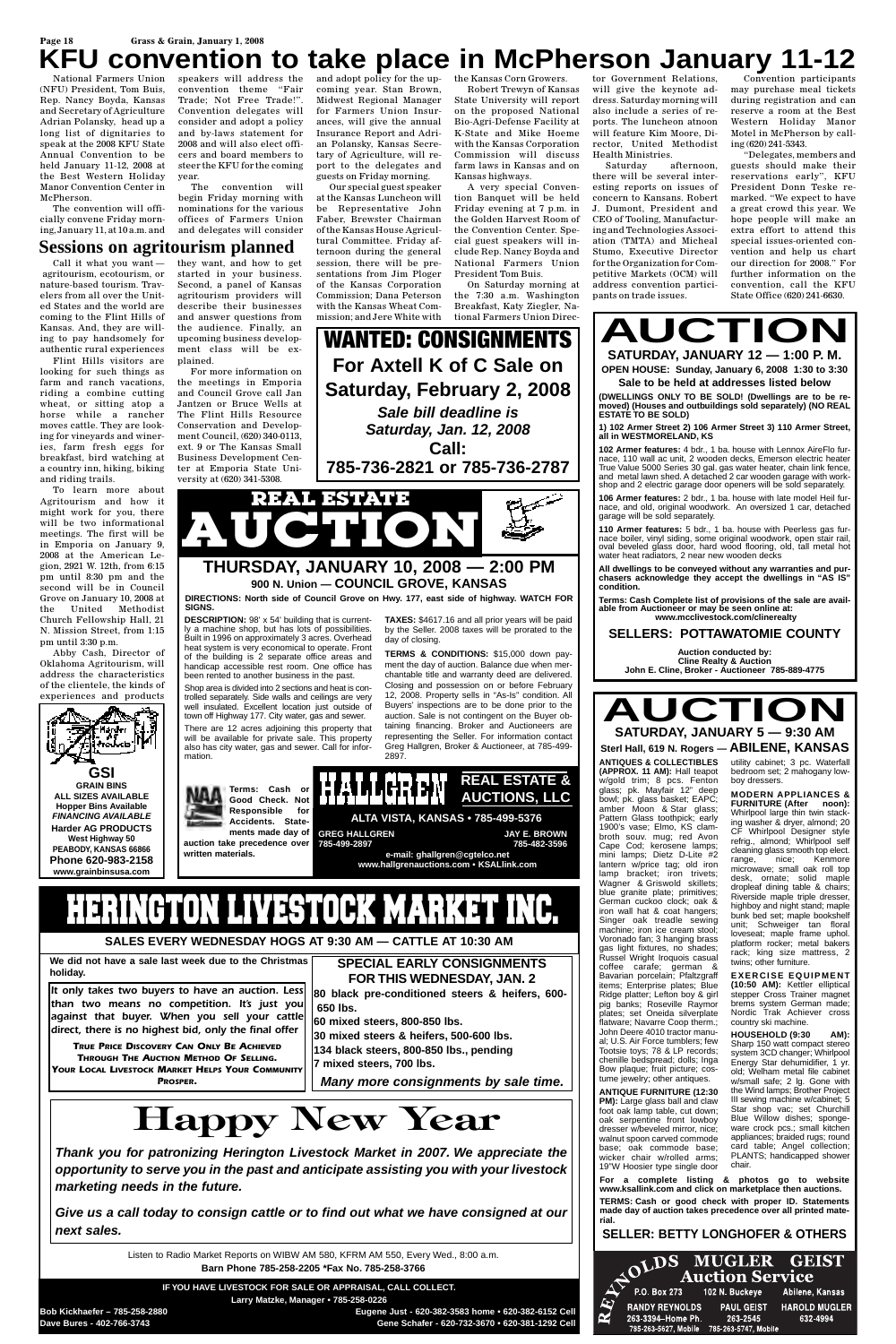The premier crop production conference in the Midwest comes to the Bicentennial Center in Salina, Kansas Jan. 29-30. The 12th annual No-Till on the Plains Winter Conference has evolved into the most respected "continuous no-till" conference and trade show of its type in North America.

Take advantage of the early-bird discount of \$150 (\$200 after Jan. 15) to reserve your spot at the 2008 Winter Conference, where you will have the opportunity to visit with other no-tillers from various regions. This year, about one dozen "producer speakers" — each in a different stage of continuous no-till (CNT) with a variety of unique conditions — will offer presentations. In addition, another dozen notillage experts — some of the world's foremost authorities in no-tillage systems, will engage the crowd. The all-star lineup features names such as Amado, Anderson, Beck, Bieber, Brown, Cott, Duiker, Forgey, Frenzen, Gadzia, Hatfield, Holle, Humburg, Jasa, Min-

demann, Needham, Nichols, wowed the audience with Ruwoldt, Smith, Ward, Watson, and Wiltse.

These experts are the most knowledgeable no-till aficianoadoes, and growers will have the opportunity to ask questions, share trade secrets and interact with other attendees, participants and presenters.

Brian Lindley, Executive Director of No-Till on the Plains, comments, "We are extremely pleased to present this line-up. They are a veritable 'who's who' of those involved with continuous no-tillage and conservation agriculture. This is one amazing conference."

Regardless of experience level, the 2008 Winter Conference will meet your needs. Courses are available for all experience levels. Topics include fertility, soil health, cover crops, alternative crops, irrigation, livestock and grazing, carbon sequestration, nitrogen management, equipment, economics, and weed management.

Wayne Smith (one of the speakers from 2007 who practical, profitable wheat production tips) returns to offer more thoughts on "Achieving the Impossible" — don't miss this talk!

Lindley additionally comments, "With so much positive emphasis being placed on no-till by the public today — whether it be the NRCS viewing no-till as the best method to achieve its goals of erosion control and water infiltration or the Nobel Prize-winning Intergovernmental Panel on Climate Change (IPCC) recognizing no-till as the best method for sequestering carbon and addressing environmental concerns contributing to global warming

— the future is NOW and no-till is here to stay. All major indicators are that production agriculture will adopt continuous no-tillage as the production system of choice, leaving the rest in the dust."

If you are looking for one event that can make the most impact on your bottom line, this is it. The 2008 No-Till on the Plains Winter Conference will not disappoint. If it has been a year or two since you attended, come back to experience this ever-changing, dynamic event.

For more information or to register contact the office at 888-330-5142 or visit the website at www.notill.org.

≡াঞ

*Pipe, Fencing, New Steel Bunks, Livestock Equipment & Steel!*

**Corbin Steel Products 1-888-236-9990/660-542-0193 www.corbinsteel.com inquire@corbinsteel.com** *Ask your local farm and ranch supply about "Genuine Corbin"*

## *Big Bunks, 30" wide, a full 15" deep, use it for fenceline or pasture. Drag it, carry it, weld to it. The next genera-tion will use it also! Available in Heavy & Heavier. The best made panel anywhere! Genuine Corbin 80,000 lb. cattle crossing guards!* **Build** *Fencing, pipe, fence panels, cattle guards, adjustable alleys, new steel bunks, hay saving feeders, large OD pipe, One pin adjustment, 19-28" in seconds! hay trailers, & heavy corral gates.*

**ANTIQUE FURNITURE (Starting at 1:00 PM):** Oak highboy; 2 oak commodes; oak high chair, converts to stroller with iron wheels; 5 matching pattern back chairs; 5 matching oak chairs.

**COLLECTIBLES: (Starting at 11:00 AM):** Wedgewood china dinnerware, pattern TREN-THAM, 50 pieces, mint condition; kerosene lamps and others; box of doilies; linens; hankies; fancywork; other cloth items; nice old pictures, some signed; prints; older car manuals and others; some small advertising; old kitchen items; apple peeler and others; nice selection of old children books and others; postcards; several

antique dolls; 50 newer dolls; small crock salt jar, old; other small crocks: Van Brickle cat glassware, Carnival, Hobnail, Blue Caprice crystal ice bucket and candleholders; Jewel Tea, Fiestaware; lots of other glassware; knick knacks and lots of jewelry; household goods; china hutch; table and chairs; end tables; small divan; liquor cabinet; recliner; 2 chest of drawers; 2 piece bedroom set; cedar chest; other items found around the house; garden tools; hand wrenches; other misc. tools; 2 push garden cultivators; wash tubs; tin buckets; lots of old enamel pans; other items too numerous to mention; older reels and fishing tackle.

**AUCTIONEER'S NOTE: Lots more items than is mentioned. 50 year collection. Please plan to attend this auction.**

**TERMS & CONDITIONS: Cash or personal check with proper ID or Visa, Master Charge or Discover credit card. All items must be paid for before removal. Statements made day of auction take precedence over printed material. Not responsible for accidents or lost items. Mugler Auction Service LLC is agents only. Hope to see you at the auction.**

### **DONNA SCHUETTE ESTATE & OTHERS**

**CASHIER: Shirley Riek**

#### **MUGLER AUCTION SERVICE L.L.C.**

**109 S. 4th Street - Clay Center, Kansas Harold Mugler Randy Reynolds Paul Geist 785-632-3994 785-263-3394 785-263-2545 or Mobile 785-632-4994**

## **ESTATE AUCTION SUNDAY, JANUARY 6 — 11:00 AM**

#### **403 Lincoln Street, CLAY CENTER, KANSAS.**

## **LAND AUCTION 2 TRACTS, 122 ACRES CLAY COUNTY, KANSAS LAND FRIDAY, JANUARY 18, 2008 — 10:00 AM At the Green Cafe — GREEN, KANSAS**

This land is located 4 1/2 miles north and 1 1/4 miles east of Green, Kansas. This is the northwest corner of Tract 1 and the northeast corner of Tract 2. Both tracts are located on the south side of 26th Road (County Road 376).

#### **TRACT 1**

SW 1/4 SE 1/4 & SE 1/4 SW 1/4 27-6-4, Goshen Township, Clay County, Kansas.

80 acres, more or less, with 35 acres cropland, 1/2 bottom land & 1/2 upland, 35 acres good native grass, with the rest of the farm being creek and wildlife habitat. West Fancy Creek runs through the east end of the farm, and provides some excellent wildlife habitat. All the cropland is in wheat. At the old farmstead site there is a very good 40x54 round top steel building with a concrete floor, built in 1970.

This farm is a nice mix of creek and upland cropland, good native grass, and some excellent wildlife habitat, with the steel building as a bonus.

The 2007 taxes are \$422.52. The estimated FSA bases and yields are 18 acres wheat, 32 bushels; 11 acres milo, 58 bushels; and 1 acre oats, 16 bushels.

#### **TRACT 2**

North 42.5 acres of the W 1/2 NW 1/4 34-6-4, Goshen Township, Clay County, Kansas.

All native and brome pasture, with some wildlife habitat. Three fields, about 15 acres, were farmed years ago and are now in grass.

This place has mostly good native grass with areas of good wildlife habitat.

The 2007 taxes are \$102.06. The estimated FSA bases and yields are 8 acres wheat, 32 bushels; and 5 acres milo, 58 bushels.

**Terms on both farms: Ten (10) percent down, the balance due in 30 days. Possession will be given at closing on all the land except the cropland; after the 2008 wheat harvest on the cropland. The Buyer of Tract 1 will receive the cash rent on the wheat ground.**

### **THE ESTATE OF DONALD O. OSBOURN**

**AUCTION BY RAYMOND BOTT REALTY & AUCTION Washington, Kansas • 785-325-2734 or 747-8017 www.bottrealtyauction.com**

**LOCATION OF PROPERTY:** From Wakefield, Kansas, 1 mile West on Highway 82 to Sunflower Road then 2 miles South to 5th Road then 2 1/4 miles West to Northeast corner of tract or from the 15-24 intersection in Clay Center, Kansas, 13 miles South on Highway 24 to 5th Road then 2 1/2 miles East to Northwest corner of the tract.

purple wave UPCOMING | LIVE AND INTERNET ONLY **JCTIONS** 

**WEDNESDAY, JAN 2 - 10 A.M.** Multiple location Internet only auction www.purplewave.com

Sale currently includes multiple pallets of geiger counters, a pallet of desimeter chargers and a Marey cooling tower. Additional merchandise will be listed as the auction date approaches. Visit purpelwave.com for an up-to-date listing with pictures, detailed product descriptions and pre-auction, Internet bidding.

TUESDAY, JAN 8 - 10 A.M.

Multiple location Internet only auction www.purplewave.com

THURSDAY, JAN 10 - 5 P.M. Manhattan auction 701 Enoch Lane, Manhattan, Kan.



SATURDAY, JAN 12 - 11 A.M. Topeka residential real estate auction 1208 SW Orleans, Topeka, Kan. This beautiful Topeka home features two bedrooms, one bathroom, a onecar detached garage and 1,334 sq. ft. of total finished living area. The home is finished with new ceramic tile, a fireplace with new ceramic tile front, carpet, paint, refrigerator, stove, dishwasher, kitchen cabinets, bath fixtures and light fixtures. It's an ideal investment property or starter home. Open house dates are still be to determined. Contact Purple Wave Realty at 785,537.5057 to schedule an inspection appointment.

## **WEDNESDAY, JAN 16 - 10 A.M.**

Multiple location Internet only auction www.purplewave.com Auction currently includes collectibles, electronics, furniture, lawn and garden merchandise, office supplies, tools, toys and much more.

**LEGAL DESCRIPTION**: The W1/2 of the NE1/4 of Section 15-10- 3 in Gill Township, Clay County, Kansas, consisting of 80 acres more or less. There are 68.25 acres of terraced cropland and 9.97 acres of waterways with some trees and habitat to the south. Balance is road right-of-way. The soil types are all gently and moderately sloping Crete soils, which are good upland soils for this area. This farm lays good and is in a friendly and prosperous farming community. It is only 15 miles from the county seat of Clay Center, 5 miles from the lakeside community of Wakefield and approximately 25 miles from the area employment center of Junction City/Ft. Riley. Your inspection invited prior to sale.

**REAL ESTATE AUCTION 80 ACRES CLAY COUNTY**

**Terms: 20% down day of sale. Balance due in 30 days or upon delivery of a merchantable title.** Title insurance and escrow fees to be paid 1/2 each by seller and buyer. Seller to pay 2007 and all prior years property taxes. 2008 property taxes to be prorated to date of settlement. 2007 taxes are \$476.54. There are currently 23.4 acres of growing wheat. Chris Visser is the current tenant and the farm is sold with his rights to harvest and keep the 2008 wheat crop and all associated farm program payments. Sellers to retain the cash rent on the wheat ground. Balance of cropland is open for spring crops. New buyer to receive possession of wheat ground after harvest and balance of the farm at time of final closing. New buyer shall receive all mineral rights. Contract, deed and down payment to be escrowed at Clay County Abstract and Title Company, 509 Court St., Clay Center, KS 67432. Announcements made sale day to take precedence over printed matter. This farm will sell to the highest bidder sale day. **The auction firm is working for the seller. Not responsible for accidents.**

## **ALWIN TRUMPP ESTATE, SELLER**

**Auction conducted by Clay County Real Estate Greg Kretz and Gail Hauserman Salesmen and Auctioneers Greg: 785-926-4422 Gail: 785-632-3062 Cell: 785-630-0701 Cell: 785-447-0686 www.kretzhausermanauctions.com**

THURSDAY, JAN 17 - 6 P.M. Liquor seizure auction 205 W Crestway Ave, Suite 300 Derby, Kan.

**TUESDAY, JAN 22 - 10 A.M.** Wichita industrial equipment auction 3525 W 30th Street, Wichita, Kan.

## **MORE AUCTIONS AND** *UP-TO-DATE LISTINGS AT*



# **CROPLAND, HABITAT**

**TUESDAY, JANUARY 22, 2008 — 10:00 AM Auction to be held at Clay County Courthouse in downtown CLAY CENTER, KANSAS**

# **Popular no-till conference in its twelfth year**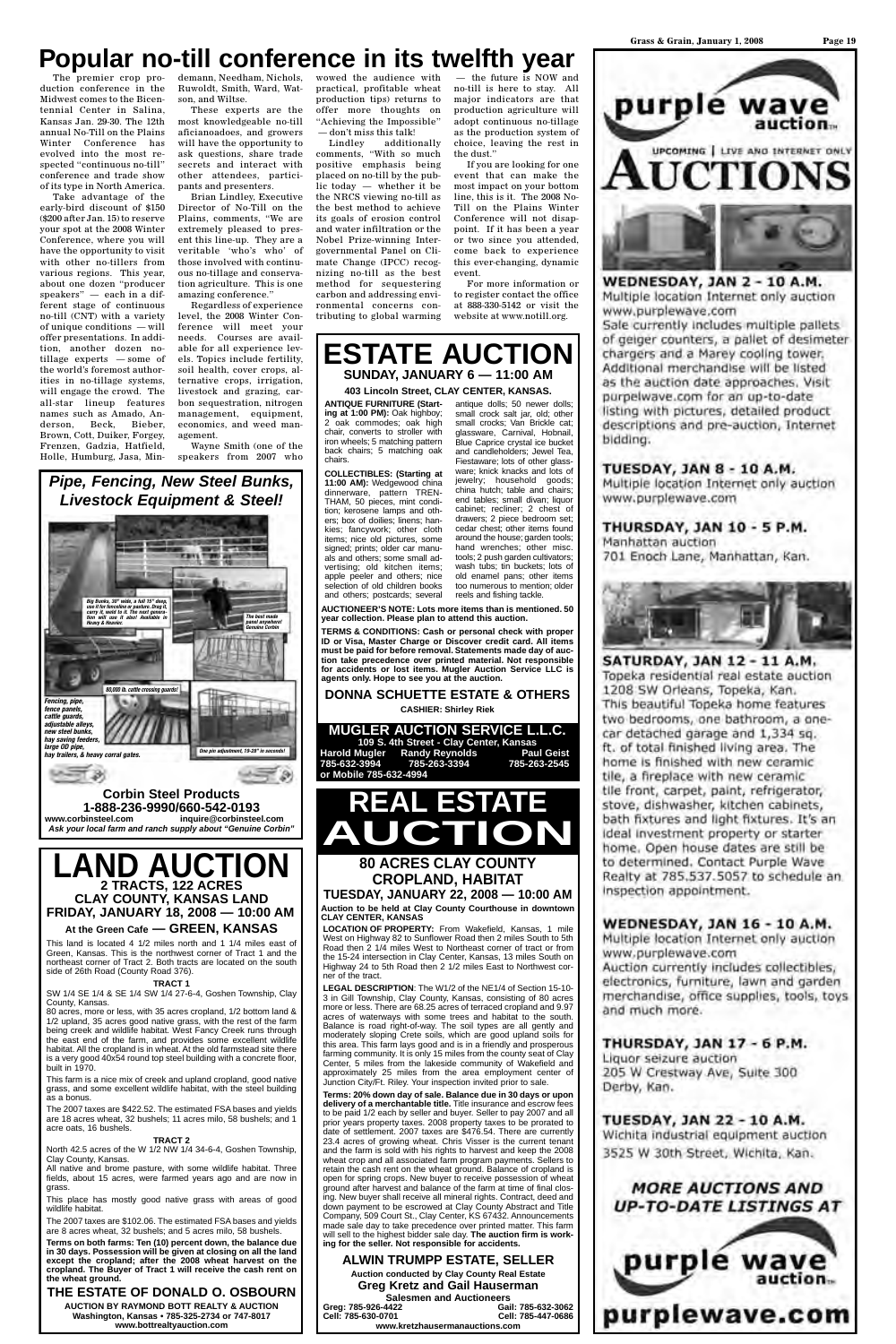#### **Mike Samples, Sale Mgr., Cell Phone 785-826-7884 Kyle Elwood, Asst. Sale Mgr., Home Phone 785-825-1598, Cell Phone 785-493-2901**

| Roger Johnson | Jim Crowther | Don Long                                            | Ron Bearnes  | Kenny Briscoe                                                                                             | Kevin Henke                                                                                  |
|---------------|--------------|-----------------------------------------------------|--------------|-----------------------------------------------------------------------------------------------------------|----------------------------------------------------------------------------------------------|
| 785-825-9306  | 785-254-7385 | 785-472-3927                                        | 785-283-4757 | 785-524-4048                                                                                              | H: 785-732-6434, C: 785-565-3525                                                             |
| Salina, KS    | Roxbury, KS  | Ellsworth, KS                                       | Tescott. KS  | Lincoln, KS                                                                                               | Agenda, KS                                                                                   |
|               |              | LISTEN TO OUR MARKET BROADCAST WITH ROGER JOHNSON — |              | 1150 KSAL, Salina 6:45 AM -MON.FRI<br>880 KRVN 8:40 AM - WED.-THURS.<br>550AM KFRM - 8:00 am, Wed.-Thurs. | Check our listings each week on our<br>website at<br>I www.farmersandrancherslivestock.com I |

16 bk mx, Lorraine 8 bk mx, Lorraine 571 @ 112.00

552 @ 112.00<br>573 @ 112.00

38 blk, Minneapolis<br>
1023 @ 93.25<br>
7 mix, Enterprise<br>
944 @ 93.00 7 mix, Enterprise **CALVES** 1 bk mx, Salina 300 @ 440.00



**HEIFERS**

\$90.00-\$99.75

|                                        |                  |                                              |                              | $MILa$ Complex Calc May Call Dhope 705,000,700 A |              |                                                                                        |             |
|----------------------------------------|------------------|----------------------------------------------|------------------------------|--------------------------------------------------|--------------|----------------------------------------------------------------------------------------|-------------|
| For Information or estimates, contact: |                  |                                              |                              |                                                  |              |                                                                                        |             |
| 12 blk, Wilson                         | 505 @ 114.00     | 7 bk mx, Canton                              | 504 @ 105.00                 |                                                  |              | <b>MANY MORE CATTLE BY SALE TIME.</b>                                                  |             |
| 1 blk, Concordia                       | 515 @ 114.00     | 2 bk mx, Beloit                              | 335 @ 106.00                 |                                                  |              |                                                                                        |             |
| 3 blk, Assaria                         | 517 @ 115.00     | 5 mix, Beloit                                | 414 @ 106.00                 | strs & hfrs, 650-800 lbs.                        |              |                                                                                        |             |
| 2 bk mx, Lindsborg                     | 383 @ 119.00     | 5 blk, Lincoln                               | 443 @ 107.00                 |                                                  |              | 500-800 lbs.; 40 blk & red heifers, 550-600 lbs.; 45 strs & hfrs, 800-850 lbs.; 35 blk |             |
| 5 bk mx, McPherson                     | 473 @ 119.50     | <b>HEIFERS</b>                               |                              |                                                  |              | 800 lbs.; 35 strs & hfrs, 500-800 lbs.; 30 strs & hfrs, 500-800 lbs.; 80 strs & hfrs,  |             |
| 2 blk, Concordia                       | 433 @ 122.00     | 63 mix, Chapman                              | 958 @ 96.75                  |                                                  |              | 40 blk heifers, 600-700 lbs.; 55 heifers, 650-700 lbs.; 80 blk & red strs & hfrs, 700- |             |
| 9 bk mx, Beloit                        | 453 @ 123.00     | 61 mix, Hope                                 | 894 @ 98.25                  |                                                  |              | THURSDAY, JAN. 3. EARLY CONSIGNMENTS INCLUDE:                                          |             |
| 4 rd mx, Lindsborg                     | 415 @ 123.50     | 60 mix, Hope                                 | 895 @ 99.00                  |                                                  |              |                                                                                        |             |
| 2 bwf, Partridge                       | 433 @ 125.00     | 31 bk mx, Canton                             | 933 @ 99.75                  |                                                  |              | <b>RESUMING OUR REGULAR SCHEDULE OF AUCTIONS ON</b>                                    |             |
| 2 rd mx, Lindsborg                     | 388 @ 127.00     | 15 bk mx, Assaria                            | 859 @ 101.50                 |                                                  |              |                                                                                        |             |
| 1 rd mx, Lindsborg                     | 350 @ 127.00     | 7 bk mx, Canton                              | 838 @ 103.50                 | 1 blk, Gypsum                                    | 1900 @ 62.00 |                                                                                        |             |
| 3 blk, Salina                          | 382 @ 129.00     | 57 mix, Assaria                              | 779 @ 103.60                 | <b>BULLS</b>                                     |              | 13 blk, Winona                                                                         | @ 1100.00   |
| 2 bk mix, Beloit                       | 395 @ 131.00     | 30 mix, Raymond                              | 821 @ 104.10                 | 1 blk, Gypsum                                    | 1190 @ 47.00 | 16 blk, Carlise, PA                                                                    | @ 1100.00   |
| 1 blk, Salina                          | 315 @ 131.00     | 5 blk, Enterprise                            | 814 @ 104.25                 | 1 blk, Gyspum                                    | 1175 @ 48.00 | 34 blk, Salina                                                                         | @ 1100.00   |
| 5 bk mx, Beloit                        | 405 @ 132.00     | 11 blk, Canton                               | 800 @ 104.25                 | 1 rwf, Gypsum                                    | 1345 @ 48.50 | 22 blk, Inman                                                                          | @ 1110.00   |
| 1 bwf, Lindsborg                       | 310 @ 133.00     | 6 red, Alma                                  | 728 @ 104.50                 | 1 red, Glasco                                    | 1780 @ 48.50 | 40 blk, Selden                                                                         | @ 1110.00   |
| <b>STEERS</b><br>1 bwf. Beloit         | 325 @ 134.50     | 19 bk mx, Manchester<br>11 bk mx, Manchester | 775 @ 105.50<br>709 @ 104.85 | 7 blk. Winona                                    | 1486 @ 49.25 | 21 blk. Inman                                                                          | @ 1125.00   |
| 900-1,000 lbs.                         | \$84.00-\$94.75  | 42 mix, Tescott                              | 836 @ 105.75                 | 2 red, Winona                                    | 1520 @ 50.00 | 5 blk, Salina                                                                          | @ 1125.00   |
| 800-900 lbs.                           | \$88.00-\$97.00  | 53 bk mx. Carlton                            | 668 @ 106.00                 | <b>COWS</b>                                      |              | 15 blk. Burns                                                                          | @ 1135.00   |
| 700-800 lbs.                           | \$90.00-\$98.25  | 62 mix, Abilene                              | 835 @ 107.10                 | 3 bk mx, Salina                                  | 200 @ 345.00 | <b>BRED HEIFERS</b>                                                                    |             |
| 600-700 lbs.                           | \$90.00-\$104.75 | 4 char, Lindsborg                            | 614 @ 108.50                 | 1 bwf, Salina                                    | 310 @ 345.00 | 4 mix, Longford                                                                        | 475 @ 21.50 |
| 500-600 lbs.                           | \$90.00-\$104.25 | 14 mix, Lorraine                             | 638 @ 109.00                 | 2 blk, New Cambria                               | 293 @ 350.00 | 4 mix, Tescott                                                                         | 475 @ 21.50 |
| 400-500 lbs.                           | \$94.00-\$107.00 | 21 mix, Lincoln                              | 640 @ 109.50                 | 5 mix, Salina                                    | 246 @ 395.00 | 2 wht, Inman                                                                           | 513 @ 22.50 |
| 300-400 lbs.                           | \$96.00-\$106.00 | 21 mix, Carlton                              | 586 @ 110.50                 | 3 blk, Salina                                    | 245 @ 420.00 | 3 wht, Inman                                                                           | 530 @ 24.00 |

**SOWS**

1 blk, Smolan 660 @ 24.00<br>1 wht, Ellsworth 585 @ 24.00 1 wht, Ellsworth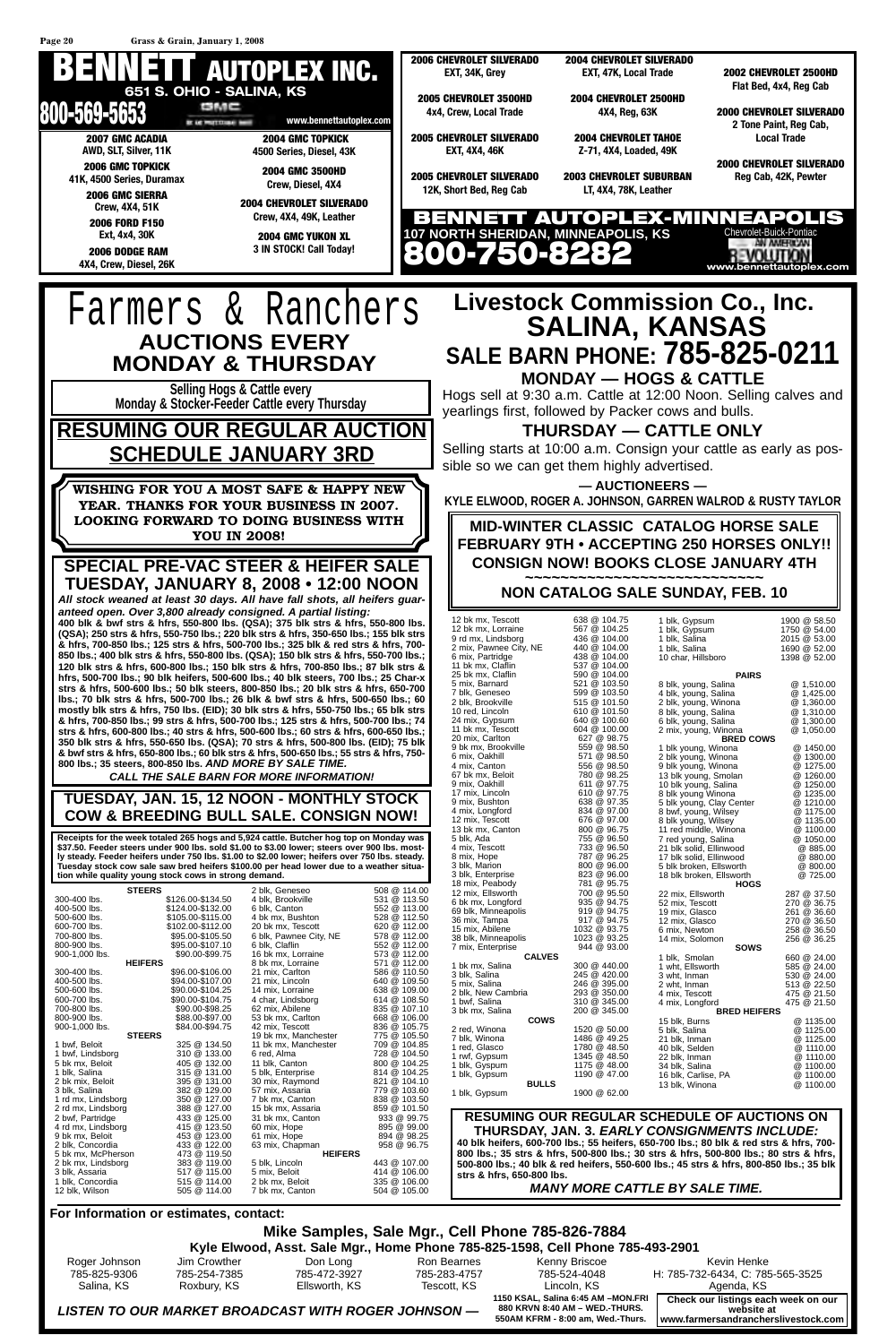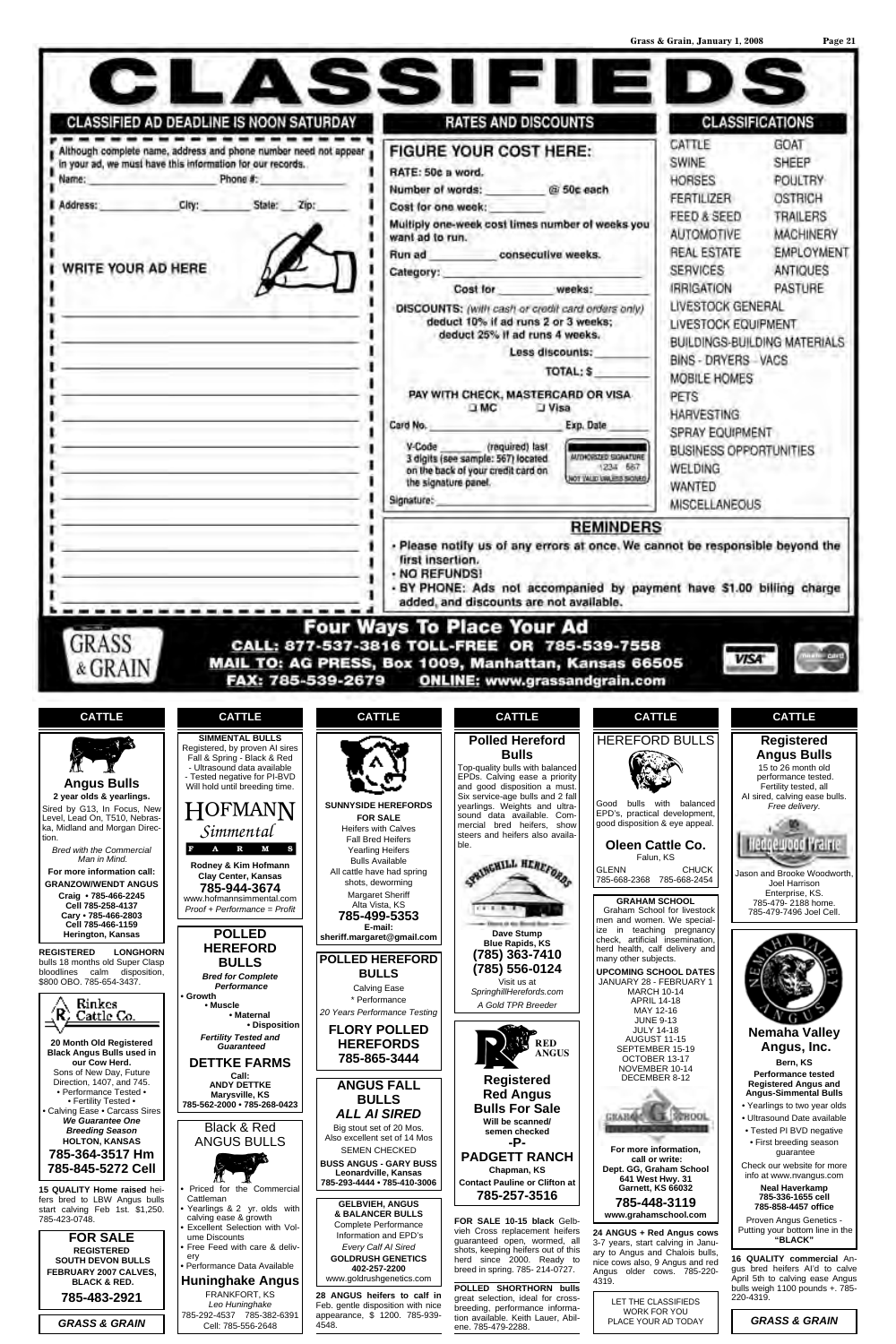**Alan's Cell: 785-770-7054**

Boars Duroc & Chester Duroc & Hamp Cross *Serviceable Age On Farm Test Information* Open Gilts DUROC & CHESTER YORK-CHESTER CROSS **SLEICHTER DUROC FARM** ABILENE, KS<br>785-263-1898 785-263-1908



**Finally.... 20-month-old HPR Registered Angus Bulls**

For years we've had requests for aged bulls in the fall they're here and you won't be disappointed.

**• All A.I. Sired**

**• Grown on Grass**

**• EPD Balance and Quality**

**• All Private Treaty - First Come Basis.**

**HARMS PLAINVIEW RANCH** Mark & Kim Harms 2528 250th Street Lincolnville, KS 66858 Email: hprbulls@tctelco.net **www.HARMSRANCH.com 620-924-5544**





email: goodfarm@twinvalley.net

**TOP QUALITY HAMP BOARS** Available Year Around

**GALEN & ROBERTA HARMS** Whitewater, KS 316-799-2382

\*HORSE SALE\* Every Monday Night **6:30 p.m. with Tack** *Buyers for all type horses! All consignors welcome.* **Campbell's Sale Barn**

Located 7-1/2 miles West of Bonner Springs on 32 Hwy. **913-723-3661 913-724-1403**

**45 REGISTERED Suffolk** Ewes 1,2, and 3 year olds to lamb last part of January, Weather Sire

> **FOR SALE Quality high percentage Dorper Rams**



**DO YOU need Trees sheared**  or looking to rent a tree shear, skid steer or other attachments. Call Randy 785-265-3014.

**FOR SALE: large metal bale** feeder on skids. Holds 2 large round bales. Grain floor. 785-

**HOLD'EM FENCE Company,** barbed wire, welded, custom gates and panels. Home- 785- 499-5454, Cell- 785-313-4552.



479-0091.

**QUIT MILKING have** equipment for sale: 8 Delavalve & Surge automatic takeoffs & claws, \$1500; Liquid manure tank, good condition \$10,000; 1989 Ford 3/4 4x4 feed truck with flatbed hydraulic hay spear \$ 1500. Call 785-766-8206. **www.LONGCOMPANY.com**

**PIPE AND STEEL 785-528-3356 OSAGE CITY, KS** You'll Always Talk To An Owner! Cattle Panels ....Starting at \$65 Red Rhino Hay Trip Trlr., 32' ... .....\$3.650 Hay Savers Round Fdr ....\$375 Round Pens Starting at....\$499 **\*We're Lowering Prices\*** 20'-5 Bar Cont. Fence........\$70 20'-6 Bar Cont. Fence........\$78 Prices Reflect 15 Or More All Sizes Pipe from 1" to 5"

**HYDRAULIC CHUTE & W-W** circle alley. 620-386-4074.

#### **FEED & SEED**

**2007 5-1/2'x6' Prairie Hay**  round bales for sale, excellent quality, not rained on. Call 785- 584-6660 or 785-249-5133.

#### **FEED & SEED**

**BROME AND PRAIRIE hay for** sale. Large round bales. 785- 825-8996 or 785-493-2476.

**BIG ROUND bales net** wrapped Brome/ Fescue \$45/ bale. 800- 451-9864. 913-351-6222.

LARGE ROUND bales Alfalfa, dairy quality, free delivery around Manhattan area. 785-

317-0865. **30 BRB wheat hay** net-wrap-

ped \$60 a ton. 785-545-5513. **5X6 BRB brome net wrapped** Alfalfa 1st & 2nd cutting rounds,

bales in barn. 785-883-4216. **BROME HAY Large round** bales. 785-479-1577.

**FOR SALE big round bales of** milo stalks & corn stalks net wrapped excellent quality \$40/ bale. Jack Boyle Vermillion. 785-382-6849 evenings.

**BROME & PRAIRIE small**  square and 3x3x8. 785-828- 3673. 785-633-1690.

**600 SMALL square bales of**  wire tied straw, \$2.50/ bale. 785- 499-6613.

**BROME BIG round and small**  square stored inside. 785-336- 3074.

**4X5 BRB Brome \$60 ton.** 785- 457-3703 after 6pm.



rie**.** 785-366-6842.

**CRP MIXES** Quotes for Winter and Spring planting *Free Shipping* **Feyh Farm Co., Alma, KS 866-765-3415**

**785-765-4681 Fax**

**SMALL SQUARES prairie hay,** shedded, \$3/ bale. Ted 785- 485-5526, evenings.

**2007 LARGE round Prairie** hay bales. 785-283-4438.

**52 BALES Brome hay certified** weed free \$65/ ton. Call David U. 8-5. 785-232-6062.

**BROME ROUND bale, South** Hamilton, KS. 785-691-6206.

**ALFALFA, ALFALFA/ grass mix** medium square, tested. 785-336-3328.

Cattle & Hog Feed WHEAT MIDDLINGS

Pelletized, crude protein not less than 14.5%. Call for pricing.



**WESTERN STAR MILL** Division of ADM - Salina, KS 1-800-649-1541 (Kansas)

> **2007 STRAW bales large**  round 1100 lbs weed free. 785- 747-7600.

#### **PASTURE**

**DO YOU need Trees sheared**  or looking to rent a tree shear, skid steer or other attachments. Call Randy 785-265-3014.

**PASTURE NEEDED FOR 2008** summer grazing season. 30 to 60 docile pairs. Call 785-336- 1242.

**WANTED PASTURE within 35** radius of clay center KS, any number of acres considered. Fences can be provided. 402- 363-3149.

**YOUNG CATTLEMAN needing** pasture to rent for 2008 summer grazing season, up to 50 docile pairs. Long-term leases considered. Please call Chris Holliday 785-364-0987.

**WANTED:PASTURE to rent** for 30-60 spring calving pairs. 785- 834-24426 or 785-364-7707.

**WANTED: SUMMER Pasture** for 50 more or less tame cowcalf pairs. Clay Center, KS. 785- 944-3449.



**Page 22 Grass & Grain, January 1, 2008**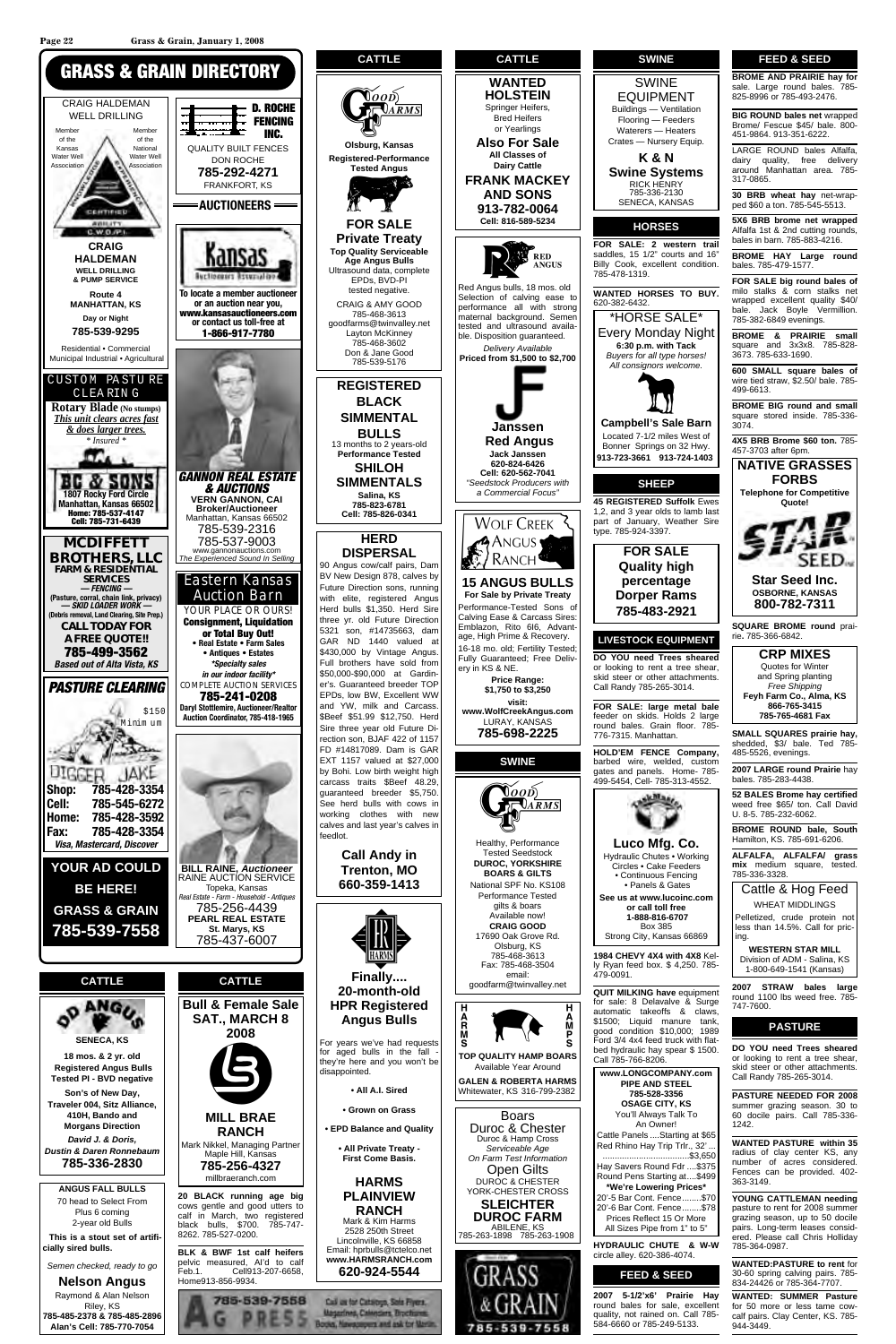1997 GMC Jimmy SLE 4x4, V-6, auto, loaded, nice, must see, 85,000K

1997 GMC 2500 ext. cab 4x4, V-8, auto, very clean, 156,000K

1998 Ford F-150 S/C 4x4 XLT Lariat flair side, V-8, auto,

loaded, 95,000K 1999 Ford F-350 C&C XL 4x4 DRW, bale bed, V-10, auto,

160,000K 1999 Chevy 1500 4x4 ext. cab, V-8, auto, loaded, nice,

59,000K 1999 Ford F-250 S/C 4x4 XLT long bed, V-10, auto, loaded, 139,000K

1999 Ford Expedition E/B 4x4, 5.4 V-8, auto, loaded, leather, one owner, 82,000K

2000 Ford F-150 S/C XLT 4x4, 5.4 V-8, auto, loaded, nice, 70,000K

2000 Dodge 3500 quad cab 4x4 DRW SLT, diesel, 5 sp., loaded, 126,000K

Laramie DRW 4x2, diesel, 6 sp., loaded, 61,000K 2004 Lincoln Navigator 4x4 V-8, auto, leather, sunroof, loaded, 50,000K 2004 Ford F-250 S/C long bed Lariat, diesel, auto, leather, loaded, 74,000K 2004 GMC 1500 crew cab SLE 4x4, V-8, auto, loaded, nice, 37,000K 2004 Ford F-250 S/C XLT 4x4 XLT, V-8, auto, loaded, like new, 31,000K 2005 Nissan Titan crew cab 2WD, V-8, auto, loaded, very clean, 35,000K 2005 Ford F-150 super crew 4x4 Lariat, V-8, auto, sunroof, loaded, 35,000K 2005 Ford F-150 S/C flair side 4x4, V-8, auto, loaded, one owner, 60,000K 2005 Ford F-250 crew cab 4x4 Lariat, diesel, auto, loaded, leather, 62,000K 2005 Ford F-350 XLT 4x4 DRW, bale bed, diesel, auto, loaded, 63,000K 2005 Ford F-350 XLT 4x4 DRW, bale bed, diesel, auto, loaded, 63,000K 2005 GMC Sierra K1500 4x4 crew cab Z-71, V-8, auto, leather, loaded, 31,000K 2005 GMC Envoy 4x4 SLT, V-6, auto, leather, loaded, 49,000K 2006 Chrysler Town & Country Touring, V-6, auto, leather, loaded, 19,000K 2006 GMC 2500 crew cab SLT 4x4, diesel, auto, leather, loaded, 52,000K 2006 Ford F-150 super crew Lariat 4x4, 5.4 V-8, auto, loaded, 26,000K 2006 GMC Envoy 4x4, V-6, auto, cloth, loaded, low miles, 7,000K 2007 Dodge 3500 mega cab DRW 4x4 Laramie, diesel, auto, loaded, 27,000K 2007 Buick Rendezvous CXL, V-6, auto, leather, loaded, like new, 800 miles **MIDWAY MOTORS** 

2001 Dodge 1500 Ram Van conv., V-8, auto, loaded, must see, 55,000K 2001 Ford F-250 S/C XLT 4x4 L/B, auto, loaded, nice, 91,000K 2002 Ford Escape LT 4x4, V-6, auto, loaded, nice, 88,000K 2002 Chevy Avalanche 4x4 Z-71, V-8, auto, loaded, like new, 76,000K 2003 Dodge quad cab SLT 4x4, V-8, auto, loaded, 20" wheels, 50,000K 2003 Ford F-150 super crew 4x4 XLT, 5.4 V-8, auto, loaded, 54,000K 2003 GMC Yukon Denali 4x4, V-8, auto, leather, loaded, like new, 81,000K 2003 Dodge quad cab 2500 SLT L/B, diesel, auto, loaded, nice, 175,000K 2003 Ford F-150 super crew Lariat 4x4, 5.4 V-8, auto, leather, loaded, 55,000K 2003 Ford Ranger S/C 4x4, V-6, auto, loaded, nice, must see, 43,000K 2003 GMC 2500 reg. cab 4x4, gas, auto, very clean, 54,000K 2004 Chevy 3500 reg. cab DRW flat bed LS, diesel, auto, loaded, 139,000K

2004 Dodge quad cab SLT

McPherson, KS 67460 **620-241-1042** KRIS HANSCHU, Sales Rep.<br>Cell . . . . . . . . . . 620-755-2824 Cell . . . . . . . . . .620-755-2824 **1-800-362-2306 and ask for Kris Hanschu**

#### **AUTOMOTIVE**

**I-70 at Solomon, KS Chuck Renry Suley** Tracks - Trailers =15 785-895-9430

'05 F150 gray xcab 4 dr., 4x4, 5.4 auto, short bed, XLT, loaded, 17M, clean '04 F250 SD reg. cab 4x4, red, long bed 54, auto, 56M '04 F250 SD long bed xcab, 4 dr., blue, 4x4, XLT, loaded, 69M '02 F250 SD reg. cab 4x4, XLT, white, 5.4 auto, 82M '02 F250 crew cab 4x4, SD, short bed, loaded and clean, white/silver, 52M '01 F250 diesel crew cab, SD, auto, 4x4, black, silver, ready to work or pleasure, 140M '99 F350 SD 4x4 xcab, dually, Lariat, V-10, 5 speed, like new, white, 89M '91 Ford E150 con/van, 302, auto, nice unit .............\$4,000 '98 Buick LeSabre, loaded, 4 dr., real clean, 82M.....\$5,000 **RICK'S BODY SHOP** 17305 Cannonball Road Wamego, Kansas 66547 **785-456-8300 JEEP '06 LIBERTY LIMITED 4WD DIESEL** Leather, CD, moonroof, loaded, economical SUV .**\$18,995 785-267-2800 NOLLER MAZDA 2946 S. Kansas www.nollerautos.com Lincoln • Mercury Mazda • Hyundai**

#### **AUTOMOTIVE**

1997 Ford Aeromax, single axle tractor, 60 Series Detroit engine, 365 horse power, RM9135A 9 speed trans., air ride, air brakes, air driver seat, AC, P/S, cruise control, miles 413,401...........\$14,500 1997 Ford Aeromax, single axle tractor, L-body, M11 Cummins, 310 horse power, P/S, 10 speed trans., air ride. air brakes, air drivers seat, AC, miles 377,692....\$10,000 1990 Ford F350 green pickup, 460 gas engine, 5 speed trans., AC, dual fuel tanks, air drivers seat, 9 ft. Knapheide utility bed, gas air compressor, miles 12,979........\$6,250 1988 Ford F250 pickup, 460 gas engine, auto trans., 4x4, cruise control, AC, cattle guard on front, 10 ft. flatbed with wooden floor, miles 90,932 ........................\$1,750 1987 Great Dane trailer, 42 ft. box reefer, roll-up back door, side door up front .......\$3,000 Storage trailers....\$1,500 & Up



**SALVAGE: 1980 GMC Brigider** CV92 motor 9-speed, tilt hood. Int'l 4070, 290 Cummins. 1989 GMC 8.2 diesel. 1991 Ford 9000 60 series Detroit. Lot of 2 ton truck parts. Roeder Implement, Seneca, KS. 785-336- 6103.

**1968 CHEVY C-50 14' haul**  more bed, 6 cylinder, 4x2 shurlock tarp, Westfield drill bill auger electric switch, \$3,000. 785- 979-2545.

#### **AUTOMOTIVE**

2007 Dodge Caliber 2006 Hyundai Santa Fe 2006 Chevy HHR 2006 Pontiac Soltice 2005 Dodge Caravan 2005 Ford crew cab 2004 Nissan Frontier crew 4x4 2004 Kia Sedona 2003 Dodge Durango 2002 GMC Sonoma 2002 Jeep Wrangler 2001 S10 Blazer 2001 Kodiak cab & chassis 2000 Chevy ext. cab 4x4 2000 Nissan Frontier 2000 Dodge Ram ext. dsl. 1999 GMC ext. cab 4x4 1998 Holiday Rambler 34' motor home 1961 16' grain truck

**B. C. Motors** 902 E. Trapp Herington, KS 67449 **785-258-2818**

**1994 DODGE 1500 4X4 318** auto nice. 785-541-0432.

**Heavy Trucks Of All Kinds Semi Trailers Of All Types**

Livestock - Flats - Drops Hoppers - Dumps - Tankers Storage Containers

**AUTHORIZED DEALER FOR:** NEVILLE - DOONAN - DAKOTA - MERRITT - MAURER -

KALYN SIEBERT - LANDOLL **chuckhenry.com** COMPLETE WEB LISTING PHOTOS - SPECS - PRICING

**Engine X-Change, Inc.**

*Several Hundred* **Heads & Crank Kits in Stock!** All Car & Truck Gas Motors available! *75 engines in stock!* Ford 7.3L & 6.9L Diesels Short Blocks • Long Blocks • Drop Ins

**1-800-392-3308** 929 N. Santa Fe, Salina

**1992 INTERNATIONAL dump** truck \$15,000; 1990 Volvo dump truck \$12,000; 1989 international 9670 semi tractor \$6500; 15' Aluminum pup trailer \$5,000. 316-321-1686.

**DAYCAB TRACTORS** '01 Volvo VNM tandem daycab, N-14 370 hp Cummins, 10 speed, air ride, 198K miles

'01 IH 9100 sgl. axle tractor, ISM 280 hp. Cummins, air ride cab and suspension, 309K miles **CHASSIS**

'00 Frtlnr FLD112 tandem chassis, ISM 330, 10 speed, 14,600K front, 40K rear air ride, 386K miles

CIRCLE(D) **LIVESTOCK & HORSE TRAILERS FLATBED TRAILERS • 1-800-526-0939 • www.circle-dtrailers.com**

'00 IH F8100 tandem chassis, C10 305 h.p. Cat, 9 spd, 12 & 40K axles, spring ride, 299K actual miles

'99 Frtlner, FL112 tandem chassis, C10 305 h.p. Cat, 7



## **AUTOMOTIVE**



**Several New Kodiac 70 Series Cab-Chassis In Stock Gas and Diesel** 2006 Chevy 1/2 ton 2WD. ....\$15,975 2004 Chevy C50, sleeper cab. ...\$28,500 2001 Chevy Suburban, V-8, extra nice................\$10,950 2001 GMC Sonoma, V-8......... ...............................\$12,950 2 - 1999 Chevy C-70 single axle tractors, Cat power, like new, extra clean .....\$19,950 1999 Ford E-150 van....\$6,950 1994 Freightliner tandem axle day cab tractor, air ride Cummins power .....\$12,500 1979 Chevy tandem axle w/22' grain box & hoist, 8V92 Detroit .........................\$12,750 1974 International single axle, gravel dump..............\$5,950 1965 Chevy 2 ton, box & hoist .................................\$1,750 **MELTON MOTOR CO.** OUR 64TH YEAR

IN BELLEVILLE, KS 785-527-2201 Open Saturdays 8 a.m.-5 p.m.

> — GMC Trucks — Pontiac

— Buick

**NEW** 2008 GMC 2&4 WD in Stock 2007 GMC Yukon Denali, loaded 2007 GMC Yukon XL, loaded 2007 GMC Sierra Z-71 crew cab, 4WD

#### **In Now**

2007 Chrysler Town & Country, 1300 miles 2007 Chevy Uplander 2006 Hummer H-3 2006 Jeep Liberty Renegade 2006 Chevy Silverado crew cab, 2WD 2004 Ford Explorer, 2WD 2001 Jeep Grand Cherokee, leather & loaded 1997 Ford 1/2 ton ext. cab, 3 door, 2WD 1994 Chevy Suburban 1999 Jeep Cherokee

#### **BUXMAN MOTORS** PONTIAC-BUICK-GMC

www.buxman.com 800-794-3707 1200 Washington Road NEWTON, KANSAS

**Beloit Motor Co.** 223 E. Main • Beloit, KS **785-738-3511 800-748-8465 GMC-BUICK PONTIAC**

'07 Suburban LT, 4WD, 21K, Gold Mist '06 F-150 4WD, 7,000 miles,

#### **AUTOMOTIVE**

**USED CARS** 2007 Chevrolet Impala LTZ Sedan, 3.9 V-6, auto, 14,000 miles, sharp ..............\$20,900 2007 Chevrolet Cobalt LT 4 dr. sedan, 4 cyl., auto, alum. wheels, spoiler..........\$13,900 2005 Chevrolet Malibu Maxx LS, 3.5 V-6, auto, 30 MPG, low miles...................\$17,900 2005 Pontiac G6 GT 4 dr. sedan, 3.5 V-6, auto, heated leather seats, sharp..\$16,900 2003 Ford Taurus SEL, 3.0 V-6, auto, 27,000 miles, local one-owner trade .........\$9,900

#### **USED TRUCKS**

2007 GMC Acadia SLT 2, 3.6 V-6, auto, leather interior, DVD player, SAVE....\$33,900 2006 Chevrolet Silverado 1500 LT1 4x4 crew cab, 5.3 V-8, bought new here.......\$27,900 2005 Chevrolet Venture LS van, 3.4 V-6, auto, 8 passenger, 43,000 miles......\$14,900 2004 Chevrolet Colorado crew cab 4x4, Showroom Condition, Immaculate .......\$18,900 2002 GMC C-3500 crew cab SLE 2WD, 8100 V-8, local one-owner trade .......\$18,900 2002 Ford F-150 Super Crew XLT 2WD, 5.4 V-8, local oneowner trade...............\$11,900 1996 Ford Windstar GL van, 3.8 V-6, auto, AC, good tires, local trade...................\$2,900 1995 Chevrolet K-2500 Silverado ext. cab, 454, 5 speed, flatbed, new tires ........\$5,500

local 1-owner **Realty Executives of Wichita** '06 Sierra HD 4WD, reg. cab, 71K **FOR SALE: 160 Or 80 acres of** '05 Yukon SLT, 4WD, 21K land in Morris County. 785-223- 7730. '05 Mountaineer AWD, 35K '05 Jeep Laredo, 42K **Ranches &** '04 Mountaineer Premier, 67K '03 Yukon SLT, 4WD **Ranch Land** '03 Denali XL **1120A** - M.O.L. Excellent na-(waited too long, we sold the other 4!) tive bluestem grass, no improvements, watershed lake. '04 Yukon XL SLT, DVD, local, very good tires, 79K **664A** - M.O. L. native grass '02 Envoy XL, 52K, local trade with access to large lake '00 GMC Sierra 1500 X-cab, **148.5A** - With cattle pens, 4WD, 130K homes, barns and 70' scales **Many More Used Units 240A** - With home, feeding **Good Selection of**  pens and more. **'07 Holdovers Sundgren Realty BELOIT MOTOR COMPANY www.sundgren.com** 223 E. Main Street **Joe Sundgren** Beloit, KS **316-377-7112 Phone: 800-748-8465 785-738-3511** Frentler Ferm Credit *GRASS & GRAIN 785-539-7558* For financial strength, competitive rates and terms as PRDSS flexible as the way you operate, count on Frontier Farm Credit. **Chanute • 800-741-2990 Baldwin • 866-268-2900 Marysville • 800-475-2371 Emporia • 800-320-8391**

#### **Taylor Chevrolet Co.**

26 N. 4th St. Seneca, KS 66538 **785-336-2242** *Let us put you in a new Chevrolet!* **Call Toll Free 866-338-5498 www.taylorchevroletco.com**

#### **REAL ESTATE**

**20 ACRES for sale in Douglas** County, KS. Easy commute to Lawrence, Kansas City, Topeka. On blacktop road, water meter available. Row crop and brome pasture. Call 785-766-8206.

**HOME IN Country for sale by** owner: New 3 bedroom, 2 bathroom home located 5 minutes Southeast of Manhattan. Wamego s/district. 785-317-0865.

#### **LAND FOR SALE**

**Elk County Ranch. Cows or yearlings, this ranch will work for you.** 1091 acre ranch with headquarters, good grass, fences and water, not far from Moline, KS

**1500 plus acres Cowley Co. Kansas,** excellent grass, water, fences. Terms available.

**CALL FOR A PRIVATE SHOWING MICHAEL BECKERMAN**

**316-722-9393**

**Hiawatha • 800-699-3521 Manhattan • 800-874-2474** www.frontierfarmcredit.com

#### **REAL ESTATE**

#### **RILEY COUNTY**

Close to Manhattan, KS. All brick 3,000 + sq. ft. home. 3 br. + office, 3 baths, 2 fireplaces. Mostly finished bsmt. Fenced pool area. 2 barns, some fencing. Very private 30 acres of pasture, woods and creek. A wonderful country home.........................\$432,500

#### **GEARY COUNTY**

589 acres of excellent Flint Hills pasture. Several ponds and spring. Cross fenced. Immediate possession .............. ........................\$1,200 per acre

**POTTAWATOMIE COUNTY** 9 acres. 165x300 roping arena, 30x60 barn with 3 stalls and runs. Tack room, heated and plumbed, hay storage. 3 miles North of Wamego, KS. ....................................\$80,500

#### **MUST SEE**

Wonderful custom 2,400 sq. ft. main floor home. Oversized 3 car garage, 30 acres. Pasture, woods and creek.......\$362,000

**Call Dolly Anderson, Broker for more information or to preview 785-532-8801**

**G&A REAL ESTATE Manhattan, Kansas**

#### **FOR SALE**

160 acre pasture, East of Blue Rapids, KS, very clean, lays well, native grass.

80 acre farm, mostly cropland, SE of Beattie, KS or NE of Frankfort, KS.

> **Donald Prell Realty & Auctions 785-799-3787**

**FOR SALE by owner 160** acres M/L, house, barn, rural water, 25 acres M/L tillable, 7 ponds. In Osage County, KS. 785-654- 3561.

#### **TRAILERS**

**2005 53 FOOT Transcraft or** Doonan stepdecks. Phone 785- 633-1970.



New & Used Trailers on Hand 16', 18', 20', 25', 32' flatbeds 16', 20', 22', 24', 30', Stock Aluminum stock trailers Skid steer and cargo trailers Dolmar chain saws

**VISSER RADIATOR SERVICE** Herington, KS **785-258-2800 or**

**877-258-2801**

*CLASSIFIEDS — THEY WORK FOR YOU*



**Grass & Grain, January 1, 2008 Page 23**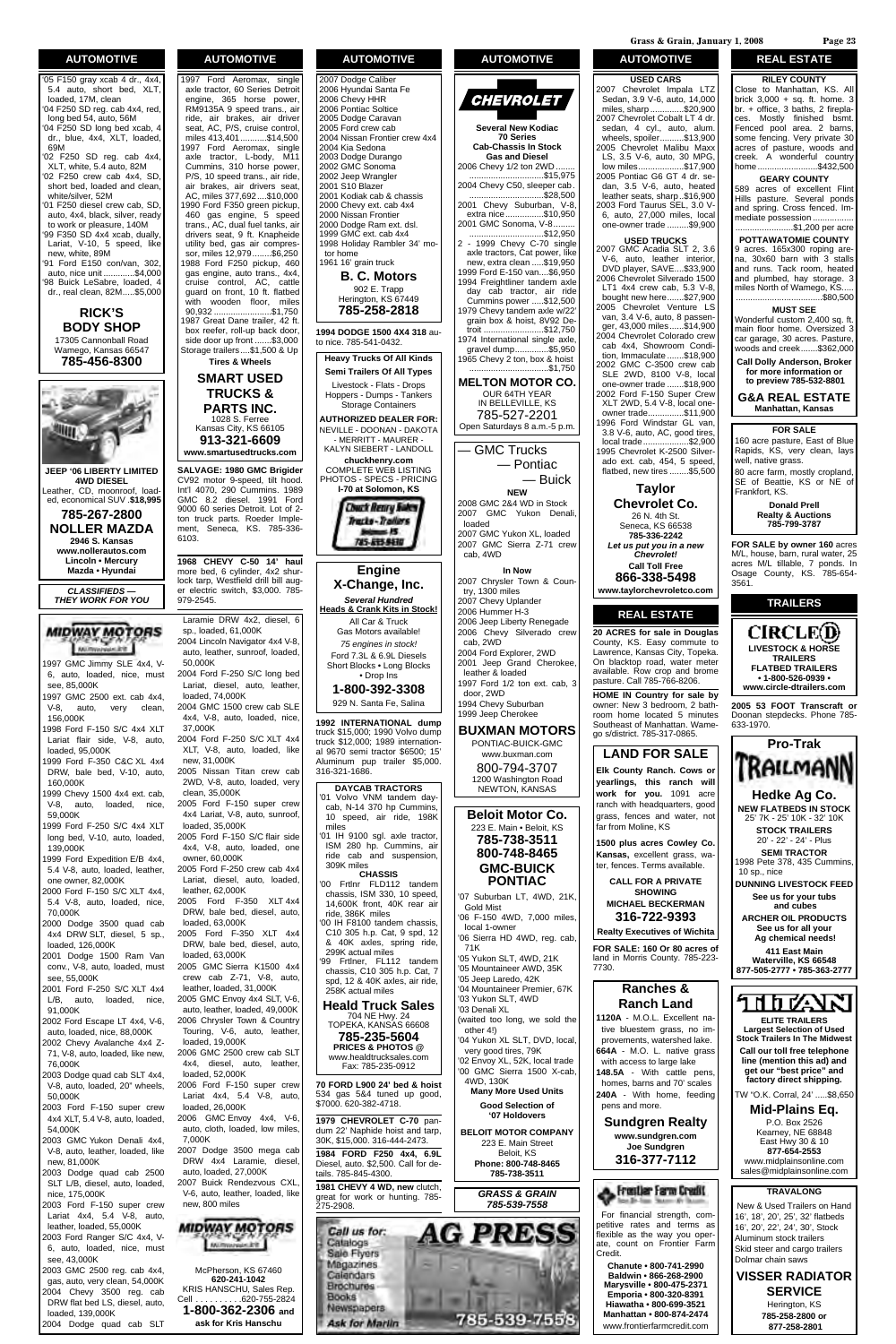

**MACHINERY**

|                   | <b>FOR SALE OR TRADE</b><br>IH baler 3650\$1,500                   |
|-------------------|--------------------------------------------------------------------|
|                   | 31' Pintle hitch trailer, tandem<br>axle, air ride & brakes\$4,750 |
|                   | Wagons, 200-500<br>Gravity<br>bushel                               |
|                   | 3 pt. chisels\$395                                                 |
| $-SC$             | Tractor chains for sale<br><b>Cooter's Salvage</b>                 |
| )0 - H<br>0-SC    | 785-562-2027                                                       |
| )0 - S<br>50 - S  | Day or evening                                                     |
| ₿                 | <b>Blue Rapids, KS</b>                                             |
| - SC              | <b>OUR 58th YEAR</b>                                               |
| 500 S             | <b>NEW TRACTORS</b><br>2008 JD 7430                                |
| er-S<br>900-S     | 2008 JD 7230<br>2008 JD 7330                                       |
| NC.               | <b>USED TRACTORS</b>                                               |
| m                 | 2006 JD 7820<br>2005 JD 7420 MFWD                                  |
|                   | Coming In<br>2005 JD 7520 Coming In                                |
|                   | 2004 JD 7220<br>1999 JD 7410 MFWD, nice                            |
|                   | 1998 JD 6400<br>1997 JD 7810                                       |
|                   | 1995 JD 8100 MFWD                                                  |
|                   | Coming In<br><b>COMBINES</b>                                       |
| r, IVT,           | 2002 JD 9550 CM, PRWD<br>2001 JD 9550                              |
| · shut-           | 2007 JD 893<br>2005 JD 9860 \$160,000                              |
| er 96"<br>spear,  | 2005 JD 893<br>1997 JD 693                                         |
| 0: '01<br>าonitor | <b>PLANTING &amp; SEEDING</b>                                      |
| bales,<br>າ rake  | 2008 JD 1760 w/ & w/o fert.<br>1999 JD 1590 drill                  |
| forma-<br>ve U.,  | <b>NEW EQUIPMENT</b><br><b>SPECIALS</b>                            |
|                   | JD 741 loaders<br>JD 740 Classic                                   |
| dapter            | Bison 300 XHD 3 pt. blades                                         |
| 0-382-            | <b>HAY EQUIPMENT</b><br>2003 JD 564 w/S.W.                         |
| , 392             | 1996 JD 535 w/wrapComing In<br>1986 JD 530                         |
| MFD,              | New big bale forks                                                 |
|                   | <b>USED MISCELLANEOUS</b><br>1979 Ford F-700 truck                 |
| hrs.              |                                                                    |
| 3 pt.,            |                                                                    |
|                   | <u>TODD TRACTOR</u><br><b>COMPANY</b>                              |
|                   | SOLID - STABLE                                                     |
| mow-              | <b>STILL JD</b><br>785-336-2138 Days                               |
|                   | 785-948-2413 Nights                                                |
| .bine             | <b>Visit Us At</b><br>iddealer.deere.com/toddtractor               |
| and               | Seneca, Kansas                                                     |
| arp<br>disk,      | <u>S r</u>                                                         |
|                   | 4840E Skid Loader                                                  |
| 12'               | 6640E Skid Loader<br>0% for up to 48 months                        |
|                   | <b>Previously Owned</b><br>'03 9345 Belarus w/Shuttle              |
|                   | 1980 Massey Ferguson<br>39 Farmall M, Nice Shape                   |
| ds                | 825 Belarus w/loader                                               |
| , tan-            | 560M Belarus w/loader<br>560 IH                                    |
| fold-             | 8N Ford<br><b>Gelarus</b> community?                               |
|                   | SchwantTractor                                                     |
| rt.<br>na         | Dover, KS<br>785-256-6242                                          |
| ount              | www.schwanttractor.com                                             |
|                   | <b>New Dealer for Red Ball</b>                                     |
|                   | <b>Self Propelled Sprayers</b><br>New White 12 row planter         |
| B,                | New Kinze 16 row planter                                           |



| <b>MACHINERY</b>                                                                                                                                                                                                                                                                                                                            |
|---------------------------------------------------------------------------------------------------------------------------------------------------------------------------------------------------------------------------------------------------------------------------------------------------------------------------------------------|
| - ITEMS FOR SALE -<br>Case W-14 Payloader \$10,000<br>CIH 5240 MFWD, CIH loader,<br>4200 hrs. \$32,000<br>Hesston 565T w/new baler<br>\$5,000                                                                                                                                                                                               |
| 1995 CIH 1083 corn head<br>\$12,000                                                                                                                                                                                                                                                                                                         |
| Massey Ferguson 90 tractor<br>\$3,500                                                                                                                                                                                                                                                                                                       |
| White 2-105 w/Westendorf<br>loader, 4000 hrs. . Coming In<br>Case IH 1063 cornhead\$5,500<br>MF 63 C cornhead\$1,750<br>MF 864 cornhead, 6x36\$3,000<br>Gleaner L2 w/24 ft. headCall<br>JD 220 header\$1,500<br>JD 530 baler, NICE, gathering<br>wheels \$4,250<br>JD 7100 6 row planter \$1,500<br>IH 900 planter, trash wheels<br>\$3,500 |
| Hiniker 1530 field cultivator<br>\$1,000                                                                                                                                                                                                                                                                                                    |
| JD drill FBB 16-8 \$500<br>JD 68 auger wagon \$1,000<br>JD 716 silage wagon\$6,000<br>JD 3960 silage chopper, 2 row<br>head \$2,500<br>Besler flopper chopper .\$2,000<br>UFT flail shredder\$1,500<br>Case ripper, 5 shank \$700<br>Hesston 565A baler, nice                                                                               |
| CIH 8460 baler, kicker\$3,200<br>JD 566 baler w/kicker.\$10,500<br>1996 JD 455 drill, 25 ft.                                                                                                                                                                                                                                                |
| \$14,500<br>JD 7200 planter 8 row liquid<br>fert., coulters\$8,500<br>Vaughn loader, IH mounts<br>\$1,200                                                                                                                                                                                                                                   |
| Demco sprayer, 450 Raven,<br>80 ft,. 1,000 gallons \$17,000<br>Flexi-coil sprayer, 70 ft.                                                                                                                                                                                                                                                   |
| Let's Deal<br>JD 7300 planters, all sizes                                                                                                                                                                                                                                                                                                   |
| Sunflower G, 20 ft. offsetCall<br>Hiniker cultivator, 6 row \$1,500<br>Hiniker 5000, 8x30 \$1,750<br>JD 4040 3 hydComing In<br>JD 400 grain cart\$2,000<br>Complete listing on our web:<br>www.jonesmachineryinc.com                                                                                                                        |
|                                                                                                                                                                                                                                                                                                                                             |

#### **www.jonesmachineryinc.com Buys, sells, trades daily JONES MACHINERY, INC.** Smith Center, KS **785-282-3000**

785-282-0432 Cell 785-389-5951 Evening Calls Welcome

#### Force Feed Feeder Chain

• Will feed IHC, Case, JD, AC, MF, MM, NH, White • 3 chain for axial flow IHC • CA 557 heavy duty chain Hillside & Regular Raddle for Gleaner combine **Manchester Mfg. Co.** Box 36 Manchester, OK 73758 580-694-2292

**'O2 BEST Way Field Pro III** 1000 gal. 60' Raven 440 12.4x 38 tires \$15,500 OBO. 785-640- 5009.

| 1990 JD 9600 w/3,300 hrs |  |
|--------------------------|--|
| \$37,500                 |  |
| 1995 JD 9600 w/2,500 sep |  |
| \$43.500 l               |  |
| 1983 JD 6620 w/2,200 hrs |  |
| \$13.500 l<br>.          |  |
| 1997 JD 925 Flex\$7,800  |  |

#### **MACHINERY**

**L-SERIES gleaner chopper** excellent complete w/drives \$750, also Chaff spreader belt drive, like new \$500. 620-276-6361 can deliver for \$.

**DITCH WITCH 4010 diesel**  trencher, backhoe, and 6 weigh back fill blade, new trencher teeth, \$7250. 620-382-2570.

**NEW HOLLAND 1052 stack** retriever, not used much, \$5,500. NH 1051, 3-wide retriever mounted on 1979 GMC, \$6,500. NH 1069 bale wagon, diesel, \$33,000. NH 1069, gas, \$21,000. Roeder Implement, Seneca, KS. 785-336-6103.

**NEW HOLLAND**

| <b>TRACTORS</b>                                           |
|-----------------------------------------------------------|
| TC35, DA w/loader, bucket<br>TC34, DA w/loader, bucket    |
| 2 - NH TJ 375 tractors                                    |
| <b>NH TJ 425</b>                                          |
| 2001 JD 9300                                              |
| Case 930\$2,750<br>1996 NH 9030, loaded\$42,500           |
| 2003 Buhler Versatile 2360                                |
| \$104,000                                                 |
| 1979 Versatile 875  \$22,500<br>1979 White 2-135 w/loader |
| \$14,500                                                  |
| 1980 JD 4840\$19,500                                      |
| IHC 656 gas \$7,500<br>IHC 826 w/loader\$8,500            |
| <b>BALERS</b>                                             |
| 1976 Vermeer 605E \$1,500                                 |
| Hesston 560 \$5,250                                       |
|                                                           |
| 2 - 1995 NH 660 AW's                                      |
| $\ldots$ \$6,500-\$7,500<br>2004 BR750 net wrap.\$21,500  |
| 1999 NH 688R wrap\$16,500                                 |
| 2004 NH BR780 NW \$24,500                                 |
| 2001 NH 688 NW \$18,500                                   |
| 2006 Long 2046 baler \$6,500<br>1983 NH 851 \$1,500       |
| Vermeer 605H\$3,500                                       |
| 1987 NH 855 \$2,500                                       |
| <b>WINDROWERS</b><br>2004 NH HW320 w/HS head              |
| JD 1600 MoCo \$7,500                                      |
| 2001 NH 1475, 18' \$17,500                                |
| 2000 NH 216 rake \$10,500<br>2000 NH 1475, 16' \$15,500   |
| <b>COMBINES</b>                                           |
| 1997 NH 971 header, 25'                                   |
| $\dots$ \$6,500<br>1993 NH TR86 25' header                |
| \$45,500                                                  |
| 1998 NH 971, 30' head \$7,500<br>1982 TR85, 24'\$7,500    |
| 1981 NH 960, 16' love head                                |
|                                                           |
| 1982 L2 Gleaner 22' pick up                               |
| reel\$4,000                                               |
| <b>MISCELLANEOUS</b>                                      |
| 2-Landpride 4WD Teker's<br>\$6,750-\$3,950                |
| Honda 350X ATV \$1,250                                    |
| Glencoe 9 shank soil saver                                |
|                                                           |
| 8 bottom pull plow \$2,750<br>Graber 32' chisel\$4,950    |
| <b>ROBL Farm Supply</b>                                   |
| <b>Incorporated</b>                                       |
| Highway 156 & Kunkle Drive                                |
| 785-472-3114                                              |
| ELLSWORTH, KANSAS                                         |
| 633 CAT SCRAPER \$48,500;                                 |
| 955 K Cat loader, \$16,500. 785-                          |
| 214-9532.                                                 |
|                                                           |

 $N$ 

**COMBINE PARTS With over 120 acres and 130,000 square feet of warehouse space, we have thousands of NEW, USED & REMANUFACTURED PARTS for many makes and models.** *When you need quality parts at affordable prices*

**Call Abilene Machine 1-800-255-0337 www.AbileneMachine.com**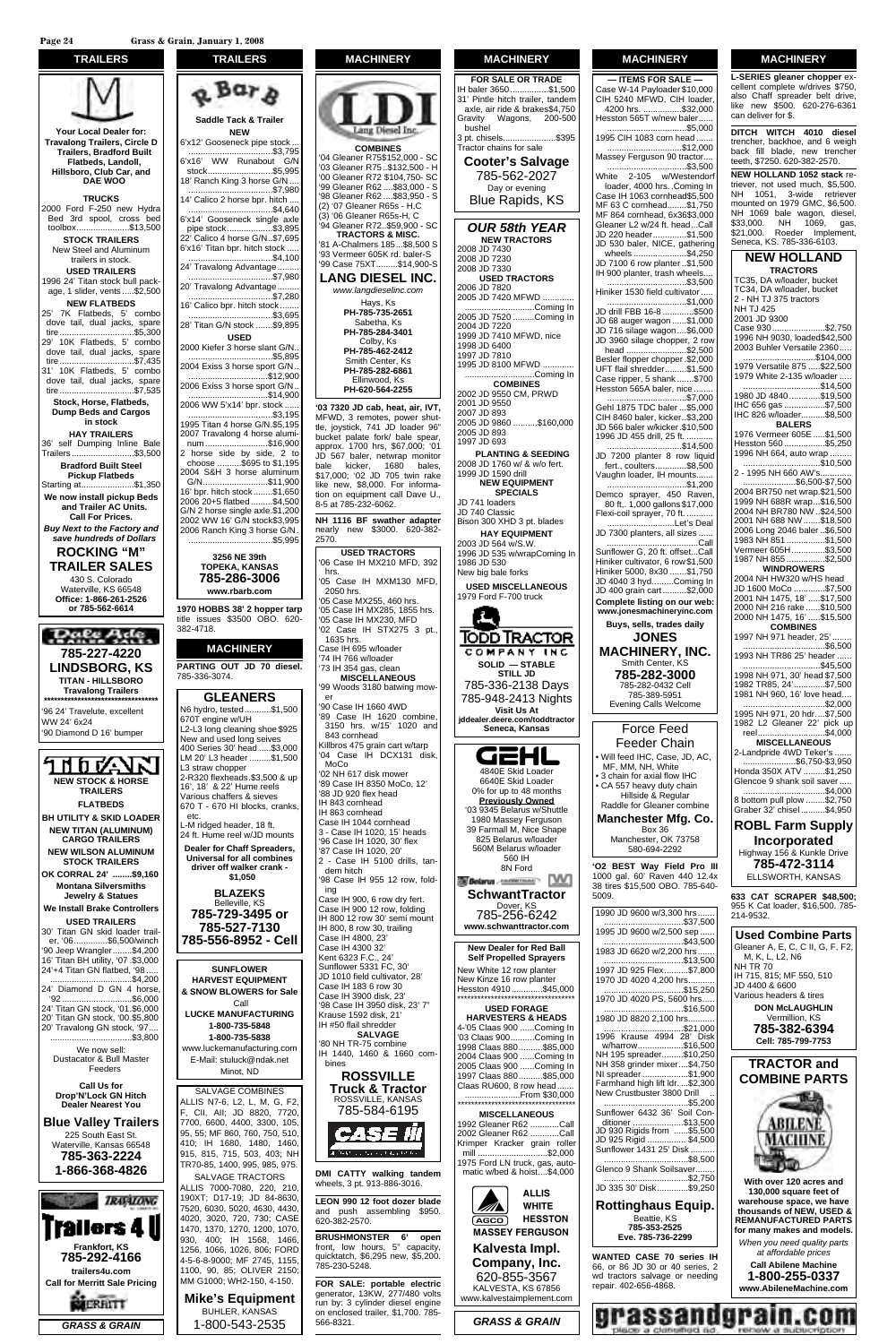| <b>TRACTORS</b>                                                                                |
|------------------------------------------------------------------------------------------------|
| 04 CIH JX 75 \$18900                                                                           |
| 05 JD 6420 mfd  \$56500                                                                        |
| 64 JD 4020 dzr blade .\$11000                                                                  |
| 04 CIH MXM 120 MFD \$47900                                                                     |
| 2- 01 NH TM 115 2wd \$34900                                                                    |
| 98 CIH 8940 mfd  \$57700                                                                       |
| 95 CIH 7230 MFD \$46500                                                                        |
| 04 MXM 155 MFD Ldr. \$69500                                                                    |
| 04 CIH MXM 175 2wd \$56000                                                                     |
| 90 FORD TW35 \$25000                                                                           |
| 95 NH TW35<br>06 NH TW35 \$14500<br>06 MX 285 MFD\$125500                                      |
|                                                                                                |
| 02 CIH MX200 \$73800                                                                           |
| 02 CIH STX 325 pto .\$115000                                                                   |
| 96 CIH 9350 \$55000                                                                            |
| 94 NH 9280 \$45000<br>95 JD 8970 4wd \$65000<br>79 Vers 825 \$18500                            |
|                                                                                                |
|                                                                                                |
| 75 Vers 900 \$8500                                                                             |
| <b>COMBINES</b>                                                                                |
| יוו <b>פוויוט∪</b><br>105 ClH 2388 530h                                                        |
| 04 CIH 2388 675h                                                                               |
| 03 CIH 2388 762h                                                                               |
| 98 CIH 2388 2535h                                                                              |
| 97 CIH 2188 2612 h                                                                             |
| 87 CIH 1660 25' hdr                                                                            |
|                                                                                                |
| JD 7720 \$17500<br> 06 2020 30' \$23500                                                        |
| 03 CIH 1010 30'<br>94 CIH 25' 1010 \$13000<br>94 CIH 1010 25' \$8000<br>94 CIH 1010 25' \$8000 |
|                                                                                                |
|                                                                                                |

Baker 1100 27' . . . . . . . \$7900 JD 230- 25' disc . . . . . . \$3500 05 Strip Cat 8R . . . . . . \$14900 07 Landpride 72" disk

#### Vermeer **NEW** Balers 605M, 604M, 504M<br>Rakes R2800. R2300. Rakes R2800, BP8000, Bale Processors LH & RH 12"x82' Mayrath augers **USED**  drive 605Ms, 604M, 504M, 605Ls, 605Ts, 554X1s JD 567 **NEW STEEL** Round square tubing angle channel & flat **SHEET METAL** 6'x10' 16 ga..................\$59.00 40"x72", 16 ga. .............\$20.00 23"x80", 16 ga. .............\$10.00 5'x10' 10 ga................\$147.00 14 ga. & 1/8" floor plate **EXPANDED METAL GLEANER REEL BATS** 2 3/8", 2 7/8", 3 1/2", 4 1/2", 5 1/2", 4 1/2" drill stem er 3/4", 7/8" & 1" sucker rod **WELDING SUPPLIES** Oxygen C125 & acet. Bottles for sale hrs. Welding rods & wire Top & bottom belts for all balers Twine 4' & 5' netwrap Portable panels, Feed Bunks & Round Bale Feeders **Forrest Johnson** LEONARDVILLE, KS 66449 bales 785-293-5583 785-293-2235 **GLEANER PARTS FOR SALE** M - L3 - N6 - R62 - 72 new ...<br>and used salvaged parts. Remaned hydros, radiators, alternators, sprockets and shafts. New belts, Hillside raddles, cylinder bars, elevator chains, etc. At reduced prices. Also various size headers. **LOREN BLAZEK Belleville, KS. 785-729-3495, Shop 785-527-7130, Residence 785-556-8952 Mobile — COMBINES —** 07 JD 9760 . . . . . . \$193,500 '07 JD 9760 . . . . . . .\$199,000 '07 JD 9760 Hillco . .\$225,000 '07 JD 9760 . . . . . . .\$204,500 '07 JD 9760 . . . . . . .\$203,500 '07 JD 9760 . . . . . . .\$202,000 '07 JD 9760 . . . . . . .\$202,000 '06 JD 9760 . . . . . . .\$190,000 '06 JD 9760 . . . . . . .\$201,500 '06 JD 9760 . . . . . . .\$160,000 '06 JD 9760 Hillco . .\$186,500 '05 JD 9760 4WD . .\$179,000 '05 JD 9760 STS . . .\$175,250 '04 JD 9760 2WD . .\$145,000 '03 JD 9750 4WD . .\$127,000 '07 JD 9660 Hillco . .\$229,500

'07 JD 9660 Hillco . .\$218,000 '07 JD 9660 . . . . . . .\$201,150 '07 JD 9660 4WD . .\$199,000 '07 JD 9660 4WD . .\$199,000 '06 JD 9660 Hillco . .\$196,000 '06 JD 9660 Hillco . .\$194,000 '06 JD 9660 4WD . .\$183,850 '06 JD 9660 4WD . .\$182,600 '05 JD 9660 . . . . . . .\$145,000 18 - '07 9660's . . . .Coming In

#### **SWATHERS** 07 CIH 2302 18' rotary 500H 02 NH HW 320 18' . . \$38500 97 NH 2550 25' drap. . \$29500 03 JD 4895 18' . . . . . . \$45500 03 CIH HDX182 . . . . . \$12500 91 JD 1600 16' . . . . . . . \$5250 90 JD 1600 16' . . . . . . . \$4000 97 NH 2318 18' hdr. . . . \$9500 **BALERS** 03 CIH LBX 431 3x4 . .\$4190 04 CIH RBX 562 . . . . . \$16000 03 CIH RBX 562 Mesh \$17900 03 CIH RBX 562 Mesh \$17900 03 JD 567 mega wide \$17500 02 Verm. 605xl . . . . . . \$12900 00 Hess. 4590 small sq. . . . . . . . . . . . . . . . . . . . . . .\$10500 98 8465A . . . . . . . . . .\$10500 **RAKES** H&S 16 wheel .......\$4500 Sitrex . . . . . . . . . . . . . . \$2000 **TILLAGE** 99 Sunf 29' 1433 . . . .\$24900 JD 680 29' chisel . . . .\$14500 IH 10 bottom plow . . . . \$4500 Kr 1904 22' disc . . . . . . \$2500 **SHUCK IMPLEMENT NOW A GLEANER PARTS DEALER** 2005 2210 Versatile Genesis, 1100 hrs...............Coming In JD 8300 drill ......................Call 1983 IH 5488 MFD..Coming In NH 575 square baler w/accumulator.................Coming In 1998 Krause 45' field cultivator.........................Coming In MF 596 cab, 4WD, low hours.. ................................\$39,900 2004 Challenger 670 combine Challenger cornhead, 12 row Challenger 30' table MF 1359 9' disc mower cond. 200 acres.................\$16,250 Allis Chalmers D15 Series II forklift...........................CALL In Stock Degelman Bale King bale processorCall for Demo 2002 MF 8780 XP combine RWA, low hrs...............CALL 9750 MF 25' flex head........ .............................Coming In 1998 MF 253, new paint... ..................................\$9,750 White 6985L loader New Versatile 2375 in stock 2003 Hesston 745 round baler extra nice low bales.\$10,500 Hesston 4590 small square baler, wire tie, like new........ .........................\$12,500 Oliver 1650 gas ............\$4,500 New To The Max 32' harrow 6180 White 12 row forward planter, no-till.......Consigned EZ Trail header trailers EZ Trail 230 bu. gravity wagon **Lawrence, KS 785-843-8093 800-654-5191 Fax: 785-843-1014 Allis Chalmers Tractors** 180D cab, OH ..................Offer 200 open, OH................\$7,500 200 open.......................\$4,500 8050...................................Call Super 7060, 5200 hrs. **JOHN BERGMAN** Seneca, KS • **785-336-3158**

#### **MACHINERY**



**Kelly-Ryan - Landoll Kewanee - Westendorf C.E. Attachments H&S**

#### **SKID LOADERS & ATTACHMENTS**

New Gehl CTL60 track loader. ............\$4,400 Cash Rebate New Gehl 5640E 2003 Gehl 6635 cab/heat, 1800 hrs.

Used Gehl 4840, 2000 hrs. Used Gehl 4835 skid loader, 1000 hrs.

1997 Gehl 5625SX skid loader CEA pallet forks, tooth bars Used Lowe 40C hi flow trnchr New Mensch, manure scrprs Lowe hydr. post hole digger M&M hydra-snip tree shear Brush grapples

#### **NEW EQUIPMENT** Meyer 7500 all purpose spreader, rear discharge New Bush Hog 6' rot. mower Bush Hog 2615L, 15' mower H&S 14 wheel hi-cap rakes

Wood splitters **USED EQUIPMENT** JD 567 baler wide pickup, surface wrap 8024 Knight slurry spreader Gehl 1850 baler Gehl 1870 rd. baler AC 185 diesel tractor MF 50 tractor MF 35 diesel w/multi power

**SENECA IMPL. CO.** Hwy. 36 West SENECA, KANSAS Day ...785-336-2621 Night..................785-336-2502

**40 GLEANER HEADS** Corn - Flex - Rigid Majority Reconditioned **Duffek Implement** Seward, Nebraska **402-643-3290** www.gleanerheads.com

**MACHINERY**



'82 5488 2WD ......\$17,750

| <b>טטטטש: שם ווט</b><br>94 CIH 1010 25' \$8000<br>86 CIH 1010 30' \$5900<br>86 CIH 1063 6R \$8500     | $\sigma$ Langphac $\epsilon$ alon<br>79 Big G 24' disk \$4500<br>Baker 1100 27' disc \$7900<br>JD 230 25' disc \$3500 | 18 - '07 9660's Coming In<br>'05 JD 9660 4WD . \$167,500<br>$91$ JD $9600$ \$35,000<br>'04 JD 9560 Sidehill .\$138,500                 | '95 Agco 9455 MFWD \$39,750<br>'02 NH TS100 MFWD \$33,650<br>06 Kubota 7040 \$21,850         | w/ioduel<br>JD 7420 CAH<br>NH 7610 w/loader<br>Case-IH STX430, 4WD | <b>1907 OD ZUTU GIUSCI, IUGULI</b><br><b>MISCELLANEOUS</b><br>'98 Krause 4991 WR, 32' disk<br>'03 H&S hi cap. 12 wheel rake |
|-------------------------------------------------------------------------------------------------------|-----------------------------------------------------------------------------------------------------------------------|----------------------------------------------------------------------------------------------------------------------------------------|----------------------------------------------------------------------------------------------|--------------------------------------------------------------------|-----------------------------------------------------------------------------------------------------------------------------|
| Raymac 12 row hd \$15000<br>106 Gleaner 3000 12R .\$40900<br>NH 996 8RN \$15500                       | Krause 1418 24' \$3500<br>IH 560 6X16 3 point plow $\ldots$<br>. \$1000                                               | '02 JD 9550 Sidehill .\$105.500<br>'01 JD 9550 Sidehill \$99,500                                                                       | 77 Case 1070 \$8,000<br>$68$ Case 930 $\ldots$ \$3,900                                       | Case-IH 9370, 4WD<br>NH TS115A MFD<br>Case 4494 4WD                | 2002 NH 499 MoCo<br>2005 Case IH RBX462 baler,<br><b>MW</b>                                                                 |
| 94 JD 893 \$18500<br>Massey 63C 6RN \$2000                                                            | Glencoe 34' FC  \$1500<br>MISC.                                                                                       | '00 JD 9550 4WD \$88,500<br>98 JD 9510 SH \$71,500<br>'03 CIH 2388 4WD. \$132,000                                                      | $-$ TILLAGE $-$<br>JD 510 disk ripper \$11,000<br>DMI disk ripper \$9,000                    | JD 4520<br>Versatile 875 4WD                                       | <b>McConnell Machinery</b><br>1111 E. 23rd Lawrence, KS                                                                     |
| <b>Grain Drills</b><br>03 GP CTA 4000, ADC 2220<br>cart                                               | <b>CALL FOR ATV &amp;</b><br><b>LAWN EQUIP.</b>                                                                       | '03 CIH 2388 4WD. \$119.500<br>'01 CIH 2388 4WD. \$120,850                                                                             | JD 726 38' mulch finisher<br>0.527,500<br>.                                                  | <b>USED COMBINES</b><br>Case-IH 2188 RWA<br>Case-IH 1680 RWA       | 785-843-2676                                                                                                                |
| 93 GP 24' 2SNT drill \$20000<br>97 GP 15' NT dry fert . \$21000                                       | <b>Straub International</b><br>Salina, Kansas                                                                         | 86 CIH 1680 4WD\$24,000<br>$90$ CIH 1640 $\dots$ \$22,500<br>'91 NH TR86 4WD \$29,500                                                  | JD 726, 33' 9" Finisher\$28,500<br>JD 2200 65' FC  \$43,500<br>Wilrich 55' FC  \$22,000      | Case-IH 1660 RWA<br>Case IH 2388 RWA                               | or<br>3313 Nebraska Terr.Ottawa, KS<br>785-242-1463                                                                         |
| 95 GP 24'SS \$14000<br>02 GP 2600 \$27900<br>89 GP 2S30 \$14000                                       | 1-800-658-4653<br>785-452-1180 Eric                                                                                   | 42 flex headers - JD, CIH, NH,<br><b>CAT</b>                                                                                           | CIH 4300 28' FC \$8,250<br>$-$ HAY EQUIPMENT $-$                                             | <b>IH 1460 RWA</b><br>AC R50 RWA                                   | Evenings<br>785-979-2271                                                                                                    |
| 89 GP 3 sec 30' \$7500<br>87 GP 36' 10" drill\$16900                                                  | 785-493-4999 Kevin<br><b>Marion, Kansas</b>                                                                           | 2 JD 1293 cornheads<br>19 JD 893 cornheads                                                                                             | '05 JD 567 loaded \$26,000<br>'04 JD 567, loaded \$25,000                                    | 1-800-530-5428<br>Thomas Impl. Inc.                                | www.mcconnellmachineryco.com                                                                                                |
| 93 GP 45' 7.5" drill\$9500<br>90 GP 3S45 7.5' drill\$6500<br>00 JD 455 30' drill ...\$26500           | 1-877-382-2188<br>620-382-5439 Marlin                                                                                 | 2 JD 843 cornheads<br>3 JD 693 cornheads<br>3 JD 643 cornheads                                                                         | $04$ JD 567 $\dots$ \$18,400<br>$99$ JD 566 $\dots$ \$12,500<br>$97$ JD 566 $\dots$ \$13,900 | <b>Jct. 59 &amp; 96 Hiways</b><br>Altamont, Kansas                 | <i>CASE W</i>                                                                                                               |
| 03 JD 455 25'\$25000<br>96 JD 455 25' 10"\$14500                                                      | Wichita, Ks.                                                                                                          | 38 flex headers<br><b>GRAIN DRILLS &amp;</b>                                                                                           | $94$ JD 535 $\dots$ \$12,500<br>$91$ JD 535 $\dots$ \$9,500                                  | Fax: 620-784-5622<br>ease ii                                       |                                                                                                                             |
| 88 JD 8500 36'\$8500<br><b>PLANTERS</b>                                                               | 1-800-779-7012<br><b>Hutchinson Ks.</b>                                                                               | <b>PLANTERS</b><br>(2) '06 JD 1770 24RN CCS<br>'98 JD 1770 24RN\$49,500                                                                | $85$ JD $530$ \$6,500<br>$90$ CIH 8460 $\dots$ $35.900$<br>MF 12 baler \$750                 | a new things to be called to entered                               | <b>HOELSCHER</b>                                                                                                            |
| 97 CIH 955 23R  \$28000<br>90 CIH 900 8R \$8500<br>95 CIH 950 12R \$15000                             | 1-800-658-1714                                                                                                        | 03 JD 1790 16/31 \$79,500<br>03 JD 1790 16/31 \$79,500                                                                                 |                                                                                              | <b>PLANTER SALVAGE</b>                                             |                                                                                                                             |
| CIH 900 6 row \$2500<br>02 White 8R liquid \$22000<br>CIH 800 6R liquid \$3000                        | Larned Ks.<br>1-866-400-3105                                                                                          | 00 JD 1780 16/31\$40,000<br>'02 JD 1770 16RN LF \$43.500<br>'04 Kinze 16/31 fert. \$67,000                                             |                                                                                              | IH 400-500-800-900-950 Cyclo<br>JD 494-1280, 7000, plate and       | <b>Limited Supply</b><br>Hay Accumulators<br>Forks For Small Square Bales                                                   |
| JD 6R 1750 cons. \$15500<br><b>SPRAYERS</b>                                                           | <b>Great Bend.</b><br>1-800-658-1706                                                                                  | 06 Kinze 16/31  . \$81,000<br>05 Kinze 16/31 \$72,000<br>99 Kinze 16/31 \$34,000                                                       | <b>Hiawatha</b>                                                                              | plateless<br>Koelzer Repair                                        | & NH Bale Wagons<br>"Call Us Before You Buy"                                                                                |
| 06 CIH SPX 4410 \$187500<br>06 SPX 3310 \$143000<br>00 CIH SPX 4260 \$120000<br>01 Wilmar 8500 \$8750 | <i>CASE III</i><br>A CRASH SCHOOL CLASH HAD D                                                                         | '97 Kinze 16/31 no-till \$34,000<br>'05 JD 1790 12/23 \$69,500<br>$05$ JD 1790 12/23 $\dots$ \$66,500<br>'03 JD 1790, 12/23 . \$62,500 | <b>Implement Co.</b><br>785-742-7121<br>HIAWATHA, KS 66434                                   | Onaga, KS<br>785-857-3257<br>TO PLACE YOUR AD CALL<br>785-539-7558 | <b>DRY CREEK</b><br><b>FARMS &amp; SUPPLY</b><br>Hesston, KS<br>620-327-2183, Ask for Joe                                   |

**MACHINERY**

**MACHINERY**

604M and 605M balers R2300 twin rake, fold hyd. R2800 all hyd. rake WR22 wheel rakes TM 800 trail mower MC840 disc pro, 10.5' tine MC1030 disc pro 13' tine

Vermeer

TD120 tedder

BP8000 bale proc., RH & LH **All Rebuilt Equipment Have 1 Year Warranty**

**CARSE CO** 

CERTIFIED

504 Super I, elec. tie 604K monitor kicker 604L monitor 604XL monitor, kicker 604M net kicker, 1500 bales 505 Super I (NICE)

 $-w$ 

 $\geq$   $\sim$ 

**VERMEER USED EQUIP.** 504 Super I monitor kicker

R23 twin rake R23A twin rack

**Sloop Sales & Hook's Repair, Inc.** Lyndon, KS 66451 **785-828-4706** www.sloophook.com

**Chainsaws Sales & Service Zero Turn Mowers NEW EQUIPMENT** Woodsplitter 20+ w/Honda 3 pt. bale carrier Bale spears for loaders Danuser post hole digger 6' Cimarron pull rotary cutter 7' Cimarron pull rotary cutter 8' Cimarron box blade

diHusqvarna

**We install & Service Bale Beds**

**BUSH HOG** 

DawEze

Zero turn mowers RDTF 72 finish mover SQ 172, 6' 3 pt. cutter 2615L flexwear cutter 121-09 9' blade PH2103 post hole digger TH4400 new Trail Hand ATV **USED EQUIPMENT** AMT 323, 10'6" mower cond.

207 BH 7 ft. 3 pt.

2610 BH flex wing.........\$2,750 1060 Hesston disc cnd..\$3,500 469 NH 9' swather ........\$1,250 2170 Gehl swather........\$1,500 Zero Turn Aries mower ....\$900 5409 NI 3 pt. 9' disc mower **2 GP 15' no-till drills 1 owner** 

24'. 785-867-3268.

**FORD 3CYL. diesel engine**

2570.

**USED TRACTORS**

Case-IH 5140 MFD

Case-IH 5220 2 wheel drive

w/loader JD 7420 CAH

#### **MACHINERY NEW EQUIPMENT** H&S manure spreader Donahue trailers Vermeer 605M Balers In Stock Vermeer bale processors Vermeer twin rakes **SPECIAL PRICE** Westendorf loaders UM 650 bushel grain cart **USED TRACTORS** JD 4630 White 2-110 IH 966 w/cab Oliver 1650 diesel, new overhaul White 2-105 **USED MISCELLANEOUS** Used Bush Hog 6' mowers Crustbuster 3200 drill White 435 disk chisel Vermeer 605F Vermeer 605 Super J Hesston 565A rd. baler New Idea 4855 rd. baler, like new Used Stihl chain saws **WANTED** White 5100 & 6100 planters, any condition, also White & Oliver tractors - Buy or Trade 504G w/hay saver whls.\$2,500 605F balers...\$2,000 to \$3,000 Vermeer 504C baler, sharp .........\$1,100 560MF (650C), nice ......\$1,250 **G & R IMPL. CO.** WESTENDORF-BUSH HOG STIHL **620-732-3245** or 620-732-2275 DURHAM, KANSAS **TIRE TOWN INC.** 20.8R42 slghtly used 80% \$350 520/85R46 Irregular new ..\$785 14.9R34 fwd 80% .............\$300 16.9-30 full tread...............\$245 14.9R46 full tread 3\* .........\$450 710/70R420 100% tread\$1,250 28L-26 diamond full tread .\$750 710/70R38 used 85% tred \$650 600/70R30 full tread .........\$625 420/85R46 100% ..............\$550 18.4R46 slightly usd 80% .\$350 30.5L-32 12p R-3 100%....\$850 600/65R28 90% ................\$350 18.4-38 new 8p .................\$385 **Nationwide shipping Special Prices • New & Used All sizes-major brands We deal 800-444-7209 800-451-9864 JD 720 quick- tach loader fit**

10 - 55 series tractors \$4500. 913-367-5242. **COMBINES** 1998 Case IH 2366, 4WD 1986 Case IH 1063 cornhead 1995 Case IH 1020, 25' flex **NEW TRACTORS** Case IH 275 Magnum Case IH MXU 135 MFD Case IH MXU 125 MFD Case IH DX, series compact Case IH JX Series in stock **USED TRACTORS** 2005 NH, TC55 DA, MFD, loader '05 C-IH DX29, 4WD, 135 hrs. 2004 Case IH JX75 ROPS, MFD, loader, 200 hrs. '98 Kubota L2500DT, 4WD, ldr 2004 Case IH MX230 frt. duals AC D17 Series III '93 Case IH 5250 cab, 2WD 1967 JD 2510 diesel, loader

**Grass & Grain, January 1, 2008 Page 25**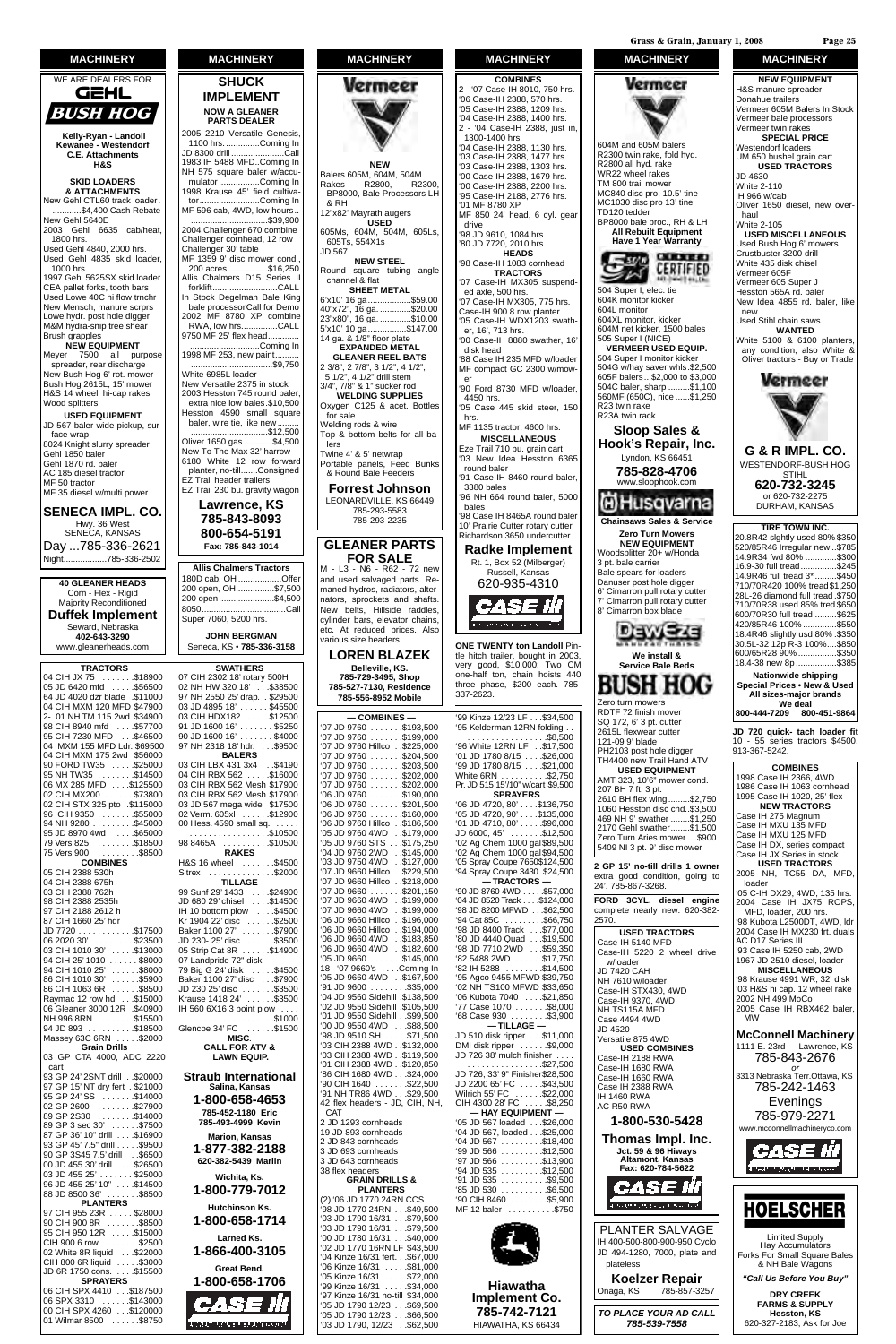Sunflower 33' chisel

**SPECIAL PRICES** 

 $0.07$  JD 4995 windrower Hesston 1170, pivot tongue JD 3970 pull type forage harvester H&S hi cap 16 & 18 wheel rake 1997 JD 6810 forage harvester 2-JD 530 rd. balers JD 535 rd. baler 1996 NH 664 round baler 1994 JD 1600A, 16' JD 1600, 16'

H&S rakes, 12-16 wheels

**EQUIPMENT**

JD 467

**USED TILLAGE** Sunflower 1233, 24' disk Sunflower 1434, 36' disk Sunflower 1230, 24' Sunflower 1440 35' disk 2 Glencoe Soil Savers 9', 11' Krause 45' FC, 5 section HR **USED DRILLS & PLANTERS** JD 7000, 6R30 IH 800, 6R30 1986 GP 30' 2 section 10" **USED COMBINES** '92 JD 9600 JD 930 rigid JD 920 flex head JD 454 row head 1996 JD 9500 **USED TRACTORS** JD 7810 2WD, PQ JD 6300 w/loader 1990 JD 8760 JD 4500 compact tractor w/front blade JD 955 comp. tractor w/loader JD 4010 w/Westendorf loader JD 7700 w/720 loader



Sunflower tandem disk, 26' **WE HAVE NEW LANDPRIDE 6' & 7' ROTARY MOWERS NEW HAY EQUIPMENT USED HAY & FORAGE Cars & Pickups** 2007 GMC Sierra 1500, crew cab, 17K 2007 Chevy Trail Blazer LS, 4x4, 17K 2006 Ford Taurus, 3 to choose 2005 GMC Sierra SLE, crew cab, 70K 2005 Chevy Silverado LS, ext. cab, 30K 2004 Chevy Suburban LT, 4x4, 3rd seat, 83K 2004 Ford F150 Lariat, super crew, 68K 2004 Chevy Silverado Z-71 ext. cab 4x4, 61K 2004 Ford Expedition XLT 4x4, 3rd seat, 1 owner 2003 Ford F150 XLT, ext. cab 4x4, 43K 2002 Chevy Silverado LT, ext. cab, 36K www.dauertruckcenter.com **JD Gun Safes In Stock Only 2 Left Special Price**

#### **DAUER IMPLEMENT CO., INC. 785-825-2141** Salina, Kansas South 81 Highway

3 miles S. of Mid-State Mall www.dauerimplement.com (After Hours) JIM . . . . . . . . . .785-668-2582 (After Hours) **Auto Sales** MIKE . . . . . . . .785-822-2613

1998 Case 2366, 3670 hrs. 1987 Case 1640, 3361 hrs. 1981 IH 1440, 2830 hrs. 1987 Gleaner R60, 3023 hrs. 1979 Gleaner M2, 2810 hrs. 2002 JD 9650, 1800 hrs. 1995 JD 9600, 3965 hrs. 1993 JD 9500, 2963 hrs. **DISCS** Case-IH 3950, 33' Krause 4900, 25' Krause 4994, 34' JD 235, 24' Krause 1904 21' disc Case-IH 496, 28' disc Case-IH 496, 22' 7 1/2" disc Krause 2420 22'11" **DRILLS** Case-IH 5500, 30' GP 30' 3 section Case-IH 5400, 15' plain, 22x8 Case-IH 5500 soybean sp., 30' Case-IH 5300 soybean special JD 455, 30' drill GP 1510, 15 ft. no till **HAY EQUIPMENT BALERS** 2 - Case-IH 8465 Case-IH 8465A 2 - Case-IH RS551 1996 Case-IH 8480 NH 660 w/net NH 688 NH BR 780 1994 Vermeer 605K **RAKES** JD 700, 23' Gehl 520 Vermeer R23, 23'

JD 643, 6RN Gleaner 6RN Gleaner 6 row wide 2000 Case-IH 12 R **ROW CROP** 4 - JD 653A, 6R **MISCELLANEOUS** 2-Haybuster H-1000 tub grinders Kelly Ryan 4x12 feed wagon 11' Otter dozer blade Bestway FPIII, 1000 ga. spryr Speed King 10x65 belt conv. Several used rotary cutters **GRAIN CARTS** A&L 47 Parker 250 UFT 860 **BRUNA IMPL. CO.** 785-562-5304 MARYSVILLE, KANSAS 785-325-2232 WASHINGTON, KANSAS 785-632-5621 CLAY CENTER, KANSAS www.brunaimplementco.com



#### **MACHINERY HAY EQUIPMENT** NH 851 rd. baler Icam 10 wheel 3 pt. rake 1980 JD 510 rd. baler 2007 Hesston 5456A baler w/net wrap **MISCELLANEOUS** 1966 IH 706 gas, WFE 2001 Case IH DX33 w/loader New Cimarron 30' HD header trailer 1966 IH 806 D w/DuAl loader New Landoll 1550 5 shank ripper MF 9016 flex head 1998 Sunflower 94 11-15 no till drill 1999 Case IH 955 6 row planter BMB 6' rotary mower New Rhino SE-6 rotary mower JD FB 16x10 drill 1981 IH 1460 combine **CONSIGNED EQUIPMENT** IH 66 Series cab w/AC 1996 Sunflower 9411-15 no-till drill Peck 8x51 PTO auger 1998 Case IH 1020 20' flex head 5 wheel 3 pt. rake Vermeer 605 Super F rd. baler Krause 271 12' chisel plow **EISUNFLOWER AL HESSTON** SFARMHAND **Superior Impl., Inc.** 402-879-4723 Evening 402-879-3719 SUPERIOR, NEBRASKA **1993 GREAT Plains 15 ft CPH** and drill 8 inch row spacing with 300 gal. Schaben liquid attachment. All pivot bushings replaced. New coulter turbo .<br>blades. Dual flatfold markers, Harrow, seed box sloped dividers, new seed tubes, \$ 12,000. Call 785-536-4820. **BRUNA IMPL. CO. TRACTORS** 2005 Case-IH MX230 MFD, 630 2005 Case-IH MXU125 MFD, 1100 2005 Case-IH MX210 MFD, 901 2004 Case-IH MX285 MFD, 1250 1997 Case-IH 5230 MFD, 4985 1997 Case-IH 9350 4WD, 2500 1993 Case-IH 5240 2WD, 3353 1992 Case-IH 7130 MFD, 5924 1988 Case-IH 7110 2WD, 5898 1984 Case-IH 2294 2WD, 7635 1982 IH 5288, 5226 hrs. 1981 IH 5088 2WD, 7133 hrs. 1980 IH 1086 2WD 1976 IH 1486 2WD, 7807 hrs. 2001 JD 4300, 1400 hrs. 1991 JD 4455 2WD, 7923 hrs. 2001 Ruben 150 MFD, 1600 Allis 8050 MFD, power shift **COMBINES** 2005 Case-IH 2388, 445 hrs. 2004 Case-IH 2388, 980 hrs. 2001 Case-IH 2388, 1845 hrs. 2000 Case-IH 2388, 2462 hrs. 2000 Case-IH 2388, 1398 hrs. 1999 Case-IH 2388, 3566 hrs. 1998 Case-IH 2388, 3459 hrs. 1996 Case-IH 2188, 3171 hrs.



**Jack Boyle** 785-382-6848 785-564-0511



**MACHINERY**

| <b>MACHINERY</b> |  |
|------------------|--|
|------------------|--|

**NEW EQUIPMENT EARLY BIRD BONUS DAYS Until 12-31-07** Sunflower SF 1435, disk, 26 & 29.........................Coming In MF 7480, Dyna VT, Tier 3....... ................................In Stock MF 5455-4C ...............In Stock MF GC 2300, '05 Price Agco Hesston 9365 Gleaner R75, '05, 0% til 9-08 Landoll 9803 29'6" field cult..... ................................\$17,000 Kelly Ryan 5x12 ...........\$9,500 **USED COMBINES** Ray Mac 8 row 3 way header.. ................................\$12,000 8 row hugger ..............\$13,500 Gleaner 825 flex w/Crary reel.. ................................\$19,500 '05 R75 0% til 9-08...\$140,500 '04 R75 0% til 9-08...\$139,000 '88 R-50......................\$29,995 '76 M, Hy 20' ...... **USED TRACTORS** 2000 Agco 8745 w/loader AWD, 1300 hrs........\$30,000 **USED HAY EQUIPMENT** Hoelscher accum..........\$6,000 Hesston 8450 16', 800 hrs. . ................................\$48,000 Hesston 4755, 3x3 .....\$32,500 Hesston 856 rd. baler.\$15,000 2 - Hesston 956A MW, 3900 bales .......................\$26,000 Hesston 956A, 1800 bales ...... ................................\$24,000 Hesston 565 A..............\$9,000<br>NH 116, 16' .................\$6,000 NH 116, 16' ...... **TILLAGE & MISC.** AC 1300 29' F.C...........\$2,000 Allied 595 loader w/806 .................\$3,500 Landoll 2320 chisel.......\$8,500 Kelly Ryan 5x12 ...........\$5,000 **We are your Outback Guidance Dealer for Marion, Harvey and Butler County HESSTON®** K g-Power 603 N. Ash - Hillsboro, KS 620-947-3182 www.agpowerinc.com sales@agpowerinc.net **WANTED OFFSET discs 10-14** ft need good frames, and big blades. 402-656-4868. **1988 CASE IH 9130 5300** hours 3 point fast hitch PTO powershift. Evenings 785-244-6450. 785-244-6560. **ALLIS SNAP coupler plow,** blade, scoop, ripper, planter. 785-353-2392. **Maize Repair Parts for Deere Forage Harvesters**

> Big Square Balers *Best Price and Quality* **MAIZE**

#### **CORPORATION 888-722-8710**

#### Case & IH Salvage

New, Used & Rebuilt Parts Case 400 thru 4690, 4894, 1896 IH 460's thru 5488, 4366, 4568, 4586 Over 700 Tractors on Shelf WANT TO BUY Case & IH salvage tractors

#### **Elmer's Repair** CENTRALIA, KS 785-857-3248

**1981 JD 7720 turbo combine,** excellent 216 flexhead, \$10,000. 785-979-2545.

Great Plains PT Sprayer, SKS Foam Marker, Raven 440 Monitor, Hyd. pump, all hyd. booms, 60 ft. 1,000 gallon, inducer tank, exc. condition.



**BLAZEKS** Belleville, KS

**785-729-3495 or 785-527-7130 785-556-8952 - Cell**



#### **MACHINERY** 901 N.E. HWY. 24 **ANJECTION** SUITE 101 TOPEKA KS HUMOO, MC. 66617 **• DIESEL FUEL INJECTION • TURBO CHARGERS • SALES & SERVICE 785-233-4535/800-234-0719** FAX 785-233-6943 **THE DIESEL SPECIALISTS IH 1440 1983 2644 hours; 820** 15' Platform 843 cornhead; header trailer; 8"x62' Mayrath swing-a-way auger; 350 bu UFT grain cart w/ roll tarp; 1978 IH 1700 w/ 15' B&H roll tarp. All sheded, very nice. 816-257- 2897. **JD 4555 PS 18.4 42 duals 5460** hrs, very good, \$38,500. 785- 736-2330. **JD 4640 79 new engine** overhaul quad range, two remotes, 20.8x38 with duals, good solid tractor, \$18,250. 402-656-4868.

NH 116 14' hydra swing\$5,995 1982 Case 4690.........\$15,000 New Case IH RBX 563 twine round baler ..............\$19,500 New Case-IH MXM 180 Puma, FWA ...................Great Price IH F666G 3 pt. .............\$6,200 1997 Case 8930, 2 wheel, 3500 hrs., loaded, sharp.... .................................\$54,995 New Hydra Beds In Stock

**WINCHELL'S, INC.**



SALVAGING COMBINES N5, N7, L, L2, M, F, G, C, CII, AII, A&E, K Gleaner. 6620, 7720, 8820, 7700, 6600, 4400, 3300, 105, 95, 55, JD. 915, 1480, 1460, 1420, 815 IHC. 860, 760, 750, 510, 410, 300 Massey. Several black and orange Gleaner cornheads.

**BUYING TRACTORS, farm** equipment, construction equipment, running or not, 1 piece or complete line. 913-285-2053.

**LANDOLL TILLOT 30' \$7500;** Krause field cultivator 56' \$9500 both very good. 620-382-4718.

**1996 GP 2SF 24' drill w/ dry** fertilizer 13" blades, shedded, \$9,000. Heavy Duty 10' Degelman dozer blade JD 20-50 series mounts, \$1,500. 785-337- 2710. 785-747-6781. 785-747- 6761.

**FOR SALE: 1855 Oliver diesel**  \$ 3500. 785- 736- 2223.

**4640 JD radio, tires, duals,** weights, fast hitch, excellent, 6,600 hrs, can deliver, \$25,000. 785-979-2545.

Vermeer

604M, 605M, 504M Balers R2300 twin rake BP 8000 processor WRX-12 DuraBull Rake Disc Mowers & Mower Cond. Good selection of late model USED VERMEER BALERS Hydra-Bed™ & accessories Winkel Livestock Equip. Winkel Flatbeds Bar 6 Cake Feeders



**MILLER RANCH EQUIPMENT** 34846 K-99 Hwy. Alma, Kansas **785-765-3588 www.millerranchequipment.com**

**HOLCOMB SCRAPERS 8, 12,** 16 yards also box scrapers. 785-741-4520. 816-752-4662.

**WHITE 2- 155 series 3 MFD,** good tires, 6,000 hrs, 700 hrs on overhaul, new interior, \$20,000, can deliver. 785-979-2545.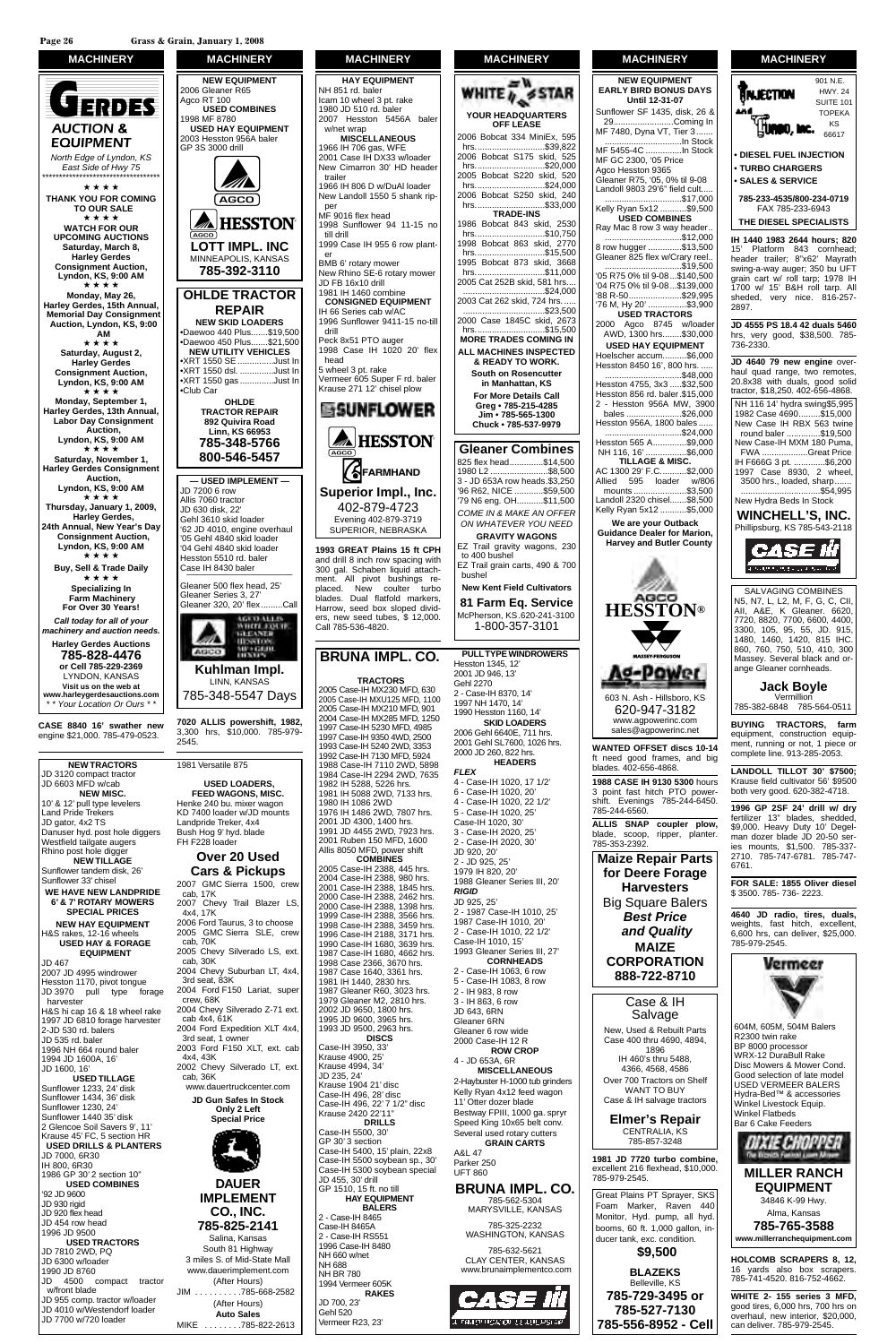

**GE LEEVER IN THE FIXER** 18.4-38 FST SAT II 8PR..\$493 480/80R46 FST RAD AT23 ..... .......................................\$997 480/80R42 FST RAD AT28 .. .......................................\$656

**DON'S TIRE 866-888-7838** Abilene, KS

• 1935 JD D • IHC 666, 3 pt., gas tractor<br>• White 2-85 .................**\$6.500** • White 2-85 .... • White 2-110, cab & air • IHC 8460 baler............**\$4,950** • Landpride 16' finish mwr. ......................................**\$1,350** • NH 451 3 pt. 9' bar • Front blade off JD ..........**\$650 785-562-3911 or 785-562-8470 Cell** 

#### **EMPLOYMENT**

**WANTED LOOKING for** parttime or full-time employment in outside sales covering Kansas, 25 years of experience in agriculture/sales. 785-822-4108.

**FULL TIME Position on a Crop** and Livestock Farm near Salina. General Livestock experience required, knowledge in AI and health management preferred. Send resume to PO Box 1009. Manhattan, KS 66502. Dept A.

**CUSTOM APPLICATOR/ farm** machine operator for a NE Kansas family owned agribusiness/farm business. Requirements: Pride in work done, strong work ethic, mathematical/mechanical ability. CDL/Pesticide license preferred or ability to obtain. Send resume to Lone Pine Ag-Services, 1557 100 Rd, Lecompton, KS 66050 or call 785-887-6559.

**Appraisal Career Opportunity** We have appraisers earning up to \$65,000/yr part time. If you have an agricultural background you may be qualified to become certified livestock or farm equipment appraiser. Classroom or Home Study courses available.

> **For information call the American Society of Agricultural Appraisers 800-488-7570 or visit**

**www.amagappraisers.com**

**WANTED FARM or Ranch job** managed and owned own farm for past 25 years. 785-822- 4108.

**HAY BOSS needed for ranch** operation. Candidate must have good work ethics, neat, clean and upstanding individual. Responsibilities include: all types of ranch work; 1000 acres of alfalfa and brome hay; help with 500 hd cow/ calf herd; and light mechanical work. Experience with draft and riding horses helpful. Good pay and benefits. Paid vacation; health insurance; 401K; and home furnished if needed. Qualified candidates should

send resume to Rolling Hills Ranch, P.O. Box 856, Salina, KS 67402.

#### **ANTIQUES**

**AC model 72 all crop 6' pull**  type combine, shedded, \$875. 402-656-4868.

#### **BUILDINGS - BLDG MATLS**

**STEEL BUILDING INVENTORY SALE I-Beam Construction Easy Bolt-Up Design 40x65, 60x90, 100x150** *Many Others Available* **(800) 369-3882 www.toplinebuildings.com**

**QUALITY USED Pipe Co.,** round structural tubing, various sizes, quantity discounts. Call for details. Manhattan, KS. 785- 456-7814.

#### **FOAM INSULATION**

The Icynene Insulation System™ Metal Bldgs. -Homes **800-334-3626** Healthier, Quieter, More Energy Efficient.™ MID-AMERICAN SALES, INC.

**JUNCTION CITY, Kansas**  seeks crafters for its May 24, 2008 indoor craft show. Applica-<br>tion on city website: tion on city www.jcks.com or Ralph DeZago 785- 762- 5912 c/ o J.C. Police **Dept.** 

**BUILDINGS - BLDG MATLS T.J. Haefele Construction Steel Buildings End of season Liquidation**

**Some sizes not available. Inventory Limited! Call Tom at 785-221-8371**

Serving the area for 40 years in grain equipment sale, erection and service. Call us for experienced service.



- We have vacs & equipment to load it out.
- Aggressive prices and immediate payment. Satisfaction Guaranteed. No
- surprises. • Damaged wheat, corn, soy-
- beans, milo or feed products in any condition. Sprout damage, IDK, odor, low test weight, etc.

**J. & N. Elliott Construction, Inc.** Box 127 • Morrowville, KS 785-265-3872

**SHOW BUILDING (steel) for** special advertising discounts 1 per location upto 50% off can erect. www.scg-grp.com source number OMB. 785-823-9584.

**Hardwood Lumber Oak & Cottonwood**

For trailers, decks, horse stalls, construction, fencing, etc. *CUSTOM CUT TO ANY SIZE* Also kiln dried hardwoods

CAN CUT YOUR LOGS **Kansas Hardwoods, Inc.** Belvue KS **785-456-8141**

**USED STRUCTURAL tubing** 41/2- 27/8- 23/8. Used sucker rod 5/8- 3/4- 7/8- 1". New pipe 7/8- 11/16- 11/4- 15/16- 11/2- 15/8- 2". Pipe post. 785-364- 7839. 785-868-2437.

**SMITH POSTYARD Post, Staves, Poles & Rails HEDGE- CREOSOTE & CCA Pressure Treated JEFF SMITH PH 620-625-3439 www.smithpostyard1989.com**

**Fortress Fence Strongest continuous fence made. 4, 5, 6 & 7 bars available**

**Bigger...Stronger...Cheaper**! **Corral Materials**

**More choices...Lowest prices!** Prime & reject pipe, rods, cable, caps, clips, springs

The two loan programs - the Agritourism Attraction Development Loan Program and the Diversified Farm and Specialty Production Loan Program –– are designed to encourage diversification among Kansas rural producers, who are increasingly incorporating non-traditional activities and production lines into their traditional operations as a way to generate additional income.

and more.

Structural Steel Square tubing, angles, flats, channel, beams, sheet, plate and more.

**WE DELIVER GoBob Pipe & Steel** 877-851-2365 www.gobobpipe.com



## **BINS - DRYERS - VACS**

**YOUR CHOICE, Conveyair**  with the Industry's only 2-year warranty or Neuero, the premier grain mover. Detrixhe Grain-Vacs. 866-327-6822.

**NEW 28 ton overhead bin, two** compartment, can deliver, daytime 620-427-4200.

#### **PETS**

**BLUE HEELER puppies 4** females, 2 males, working mother, 785-293-4482.

**PUREBRED BORDER Collie** pups, working parents. 785-382- 6358.

**RED HEELER pups for sale** \$150. 785-969-3021.

**REGISTERED AUSTRALIAN** Shepherd pups. All colors, ready Jan. 17, males \$150, females \$200. 785-363-2197/ 785-747- 6763.

**ABC BORDER Collie pups** shots & wormed, working parents. 402-946-6021. 402-641- 4969.

#### **SPRAY EQUIPMENT**

**1998 WALKER sprayer, 1000** gal SS, 60- 80 booms, all updates. Booms in front for easier spraying. Farmer owned & clean. 785-458-9548 (cell), 785- 889-4514 (evenings).

**WANTED**



4420 - 6620 - 7720 - 9500 JD combines and heads, skid loaders, any condition or any **402-920-3289**

**402-923-0163**

**480 INTERNATIONAL Disc for** salvage. 785-293-2312. **TOP BUYER WANTS DAMAGED GRAIN** • Picked up at your farm or storage facility.

> **Please call us at 1-800-214-7788 Ask for a Manager.**

**WANT TO rent farm ground&** pasture in SE Nebraska. 402- 228-0760. 402-239-5616.

**WANTED LOOKING for** parttime or full-time employment in outside sales covering Kansas, 25 years of experience in agriculture/sales. 785-822-4108.

**WANTED 12 - 8 grain drills or equivalent size, steel wheels OK**

**620-672-2490**

#### **MISCELLANEOUS**

**ICE STORM survivor t-shirts**  S- XXL 785-388-2665 Blackberry Mercantile.

**WANTED: 88- 91 Crown Vic.** not running, good body. 620-382-4718

**WANTED: GUITARS, Basses,** amplifiers, effects etc. working or not. 1980's and older. Cash paid, anything considered. Call 785-293-5258 evenings ; email kevinm@twinvalley.net

**DAIRY FARMERS Of America** Equity for sale. \$35,000 value for \$28,000. Call 785-766-8206.

**WINPOWER/ KATO light** emergency generators. Dennis Hutchinson Distributing. Circleville, KS, USA. 785-924-3700.





The Kansas Department of Commerce has announced two new loan programs to help agriculture producers who are developing agritourism operations or transitioning to non-traditional crop or livestock production.

"We all know that it's becoming harder for the traditional farmer to remain viable," said Secretary of Commerce David Kerr. "But many Kansas producers are discovering that they can generate new revenue by making their farm an agritourism attraction or by producing non-traditional crops and livestock. These new loan programs will encourage that diversification and allow rural producers to explore new avenues within the ag industry."

Agritourism is defined as the crossroads of traditional agriculture and tourism. Examples include tourists visiting a working farm, ranch, winery or any agricultural operation for enjoyment, recreation, activities, education, shopping, dining or lodging. Non-traditional crops or livestock are defined as those not tracked by the Kansas Agriculture Statistics Service.

Loan program descriptions are as follows:

#### **Agritourism Attraction Development Loan Program** The Agritourism Attraction Develop-

ment Loan Program is designed to help new and existing agritourism operators enhance their business operations. Agritourism is often described as the crossroads of traditional agriculture and tourism. Examples include tourists visiting a working farm, ranch, winery or any agricultural operation for enjoyment, outdoor recreation, activities, education, shopping, dining or lodging. Applicants must be registered with the Kansas Department of Commerce as an Agritourism Operation. Loan amounts will vary by project.

#### **Diversified Farm and Specialty Production Loan**

The Diversified Farm and Specialty Production Loan Program is designed to assist Kansas agriculture producers in transitioning to non-traditional crops or livestock as a means to add value to the farm. Non-traditional crops or livestock are defined as those not currently tracked by the Kansas Agriculture Statistics Service. Projects cannot be an expansion of an existing operation. Applicants must exhibit the potential for the project to generate and sustain additional revenue streams for the farm operation. Loan amounts will vary by project.

For complete loan program information, including guidelines and a downloadable application, visit www.kansascommerce. com or contact BioProducts Specialist Lyle Peterson with the Kansas Department of Commerce at (785) 296-6080 or lpeterson@ kansascommerce.com.

## **Kansas Department of Commerce unveils two new loan programs for agricultural producers**

The National Swine Registry (NSR) is seeking to fill the newly created position of junior activities coordinator.

This position is responsible for, but not limited to, organizing and carrying out all National Junior Swine Association (NJSA) regional shows and the NBS® Jr. Barrow Classic. The junior activities coordinator will also co-manage the World Pork Expo Junior National and contribute to the planning of the National Junior Summer Spectacular.

The junior activities coordinator will be re-

sponsible for processing all show entries and leadership conference applications. In addition, they will oversee the MVP (Mentors Value People) program and NJSA promotions at the National FFA Convention. They will also work closely with the NJSA intern and coordinate activities for the NJSA Board of Directors.

Requirements include strong organizational and communication skills; practical experience in show planning and management; and the ability

to work cooperatively as a

staff.

Working knowledge of Microsoft Excel, Microsoft Access and PowerPoint preferred. Position will be based out of the NSR office in West Lafayette, Ind., and will report to the CEO.

## team with members and **NSR seeks junior activities coordinator**

Please direct questions and resumes to Darrell Anderson, National Swine Registry, P.O. Box 2417, West Lafayette, IN 47996- 2417; phone (765) 463.3594 or

darrell@nationalswine.com

.

Deadline for applications is Feb. 1, 2008.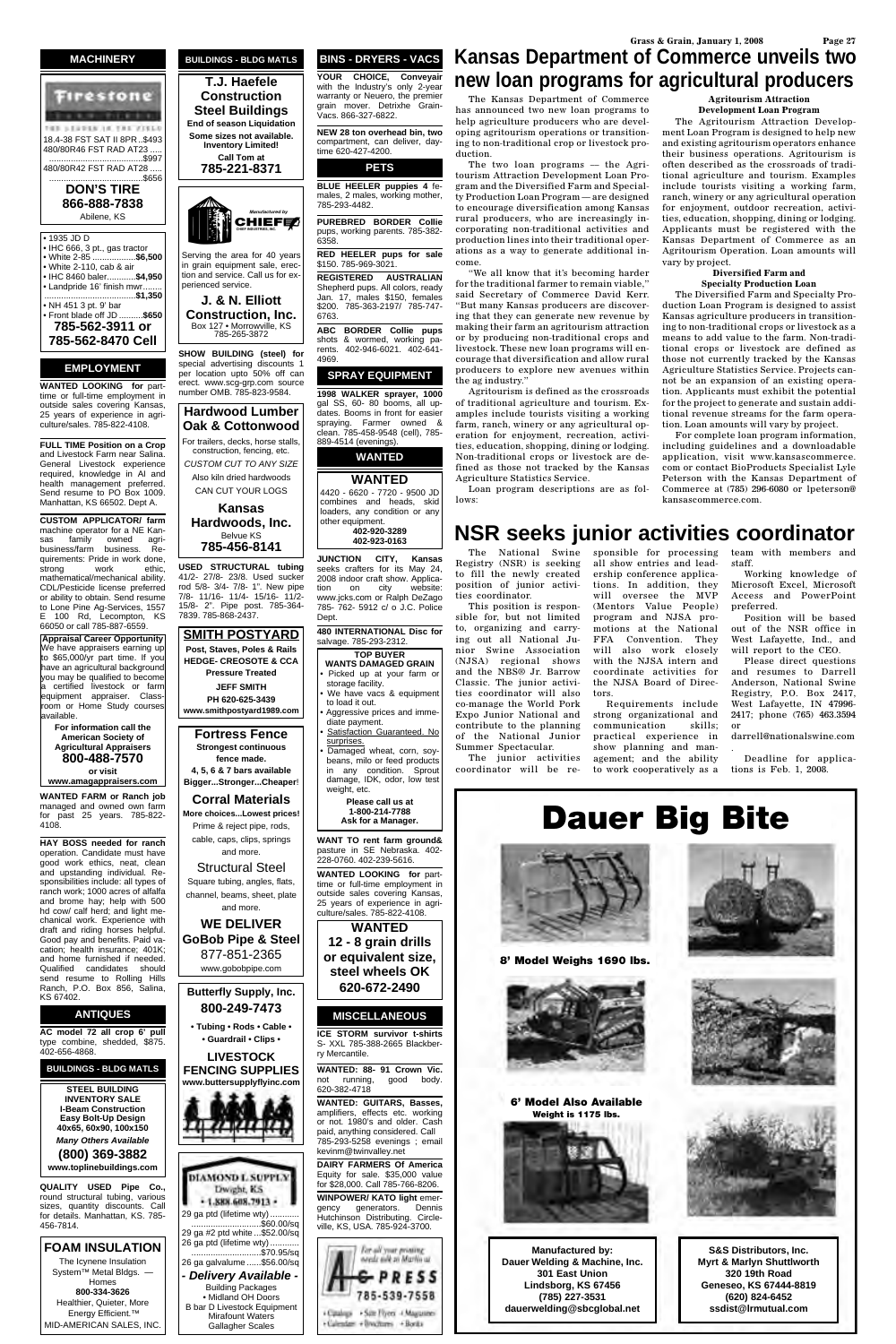#### **Wheat**

Volatility continues to remain a constant in the wheat market. In recent weeks, 30-cent ranges from highs to lows seem to be the norm rather than the exception. Old crop wheat continues to look strong from a technical aspect, pushing into new contract highs nearly every day last week. Late last week we witnessed considerable old crop vs. new crop spreading in wheat. New crop wheat was pressured this week from the two to four-inches of precipitation that fell across the majority of wheat country. Informa economics estimated US winter wheat acres at 48.7 million vs. 45.0 million last year. They also estimated US 2008 prod near 2,987 million bushels versus 2,594 million last year.

Thoughts: With the recent rains easing the fears of a drought across wheat country it looks like new crop wheat has put in a high for now. July Kansas City Wheat is already sitting 40 cents off of its highs, and looks top heavy. We feel producers should have at least a third of new crop wheat

December Supply and Demand numbers. In the report the USDA cut 2007/08 carryout by 25 million bushels, bringing down the total carryout to 185 million bushels. On the demand side of the picture we haven't witnessed many end users backing away from the buying table because prices are too high. The crush continues to remain strong, the November crush came in at 101 percent of the same period last year. Export sales have also remained strong, we are currently sitting 8 percent below last year's export numbers; however, remain 3 percent above the USDA's estimate of 11 percent below last year.

Thoughts: Old crop soybeans continue to look strong. We will continue to hold soybeans as the carrying in the market (premium March contract versus the January contract) is telling us to do so. We feel there is still upside in this market as it doesn't seem the end users have begun to ration to the extent we need. We will continue to hold unsold

bushels waiting for a selling signal. New crop soybeans on the other hand looks like it should be hedged at this level. Informa Economics released their 2008 acreage estimate last week, raising soybean acres to 70 million vs. 63.7 million this year. We view selling 15 – 25 percent of soybeans in this area as a good idea. We will likely look to put on fence strategies this week for part of 2008 soybean production.

#### **Corn**

Corn futures continue to follow the wheat and soybeans higher. Old crop corn has rallied 40 cents since the beginning of December. On Friday, March corn tested contract highs of \$4.43, a dollar higher than the July lows. Support last week came from congress; news that congress may soon pass an energy bill that would increase ethanol production especially after 2010 offered support. In addition, tight old crop wheat stocks and a drop in feed supply in Europe and Australia, plus improved world food demand continues to increase the



demand for corn. Informa Economics estimated that US farmers will plant 87.4 million acres vs. 93.6 last year. Informa also estimated US 2008 corn production at 12,854 million bushels vs. 13,168 last year.

Thoughts: Corn continues to look strong from a technical aspect. Old crop corn continues to push higher in order to keep up with the gains in both soybeans in wheat. While we should have plenty of corn this year, a supply disruption next year could pose a problem for end users. A production of 12,854 million bushels (Informa Economics 2008 estimate), likely will not be enough to satisfy demand. We likely will not hedge over 15 percent of new crop before the first of the year as a struggle for corn acres still appears to be on its way. We will continue to hold unsold old crop corn looking for it to continue to follow soybeans higher.

#### **Cattle**

Cattle were down last week pushing us below the early December lows in nearly all contracts. Negative packer margins caused Swift to announce slaughter

cutback last week, which in turn caused lower cash cattle prices. While in the short term the cattle market looks negative the underlying fundamentals seem positive in that the breeding herd is likely liquidating, meaning less feeder cattle and less beef. Thursday's weekly livestock slaughter report showed heifer slaughter up almost 10 percent compared to last year, and cow slaughter up about 5 percent. This continues the trend seen much of the year that suggests cow-calf operators are



**1 block West of Downtown Wamego 907 W. 4th Street • 785-456-9550** *And On* **Highway 24 • 785-456-1227**



**MONDAY thru SATURDAY: 8:30 AM to 6:00 PM**

**4T66E w/5 speed man., w/splitter. Hyd. dump bed, Gooseneck/ball. Local Trade**





## Two Locations In Wamego, Kansas **4x4, Duramax Diesel, Allison Auto, Loaded. We sold it new and maintained!** *2005 GMC SIERRA 2500 EXT CAB* **SEVERAL TO CHOOSE FROM! ALL EQUIPPED, EXCEPTIONALLY NICE. CALL FOR PRICING!** *BUICK LUCERNES* **Cab & Chassis, 4x4, 37K, Duramax Diesel, Allison Auto, 11' Flatbed, Dual Fuel Tanks. Great Work Truck. Reduced Price.** *2005 GMC SIERRA 3500 DRW* **4x4, Reg Cab, Cummins Diesel, Won't Last Long Quad Cab 4x4, DRW, Cummins Diesel, B&W Hitch Call For Manager Special Pricing.**



**I & C INVESTMENTS LLC**



Approximately 141 Acres located in SW 1/4, Section 30, Township 10 South, Range 15, Shawnee County Kansas.

Great opportunity to purchase this quality productive farmland that is located just West of Topeka (2 1/2 miles North of Highway 24 at Kiro corner (Huxman Road) to NW 46th then East 3/4 mile to Forbes Road then North one mile to NW 54th then West). This property is choice highly productive Soldier Creek bottom land. Don't miss this Auction if you are interested in prime farmland. Buyer to pay 10%

down with balance due on or before April 22, 2008. Buyer to receive immediate possession for spring planting. Cost of Title Insurance to be divided equally between Buyer and Seller. Buyer to pay 2008 Taxes.

**STATEMENTS MADE DAY OF AUCTION TAKES PRECEDENCE OVER ANY OTHER INFORMATION. For additional information**<br>INFORMATION. For additional information **contact Vern Gannon Broker/Auctioneer 785-539-2316 or 785-770-0066 or Gannon Real Estate and Auctions 785-537-9003.**

# **Paragon Perspectives**

*A commodity analysis by Ryan Broxterman*

*Continued on page 29*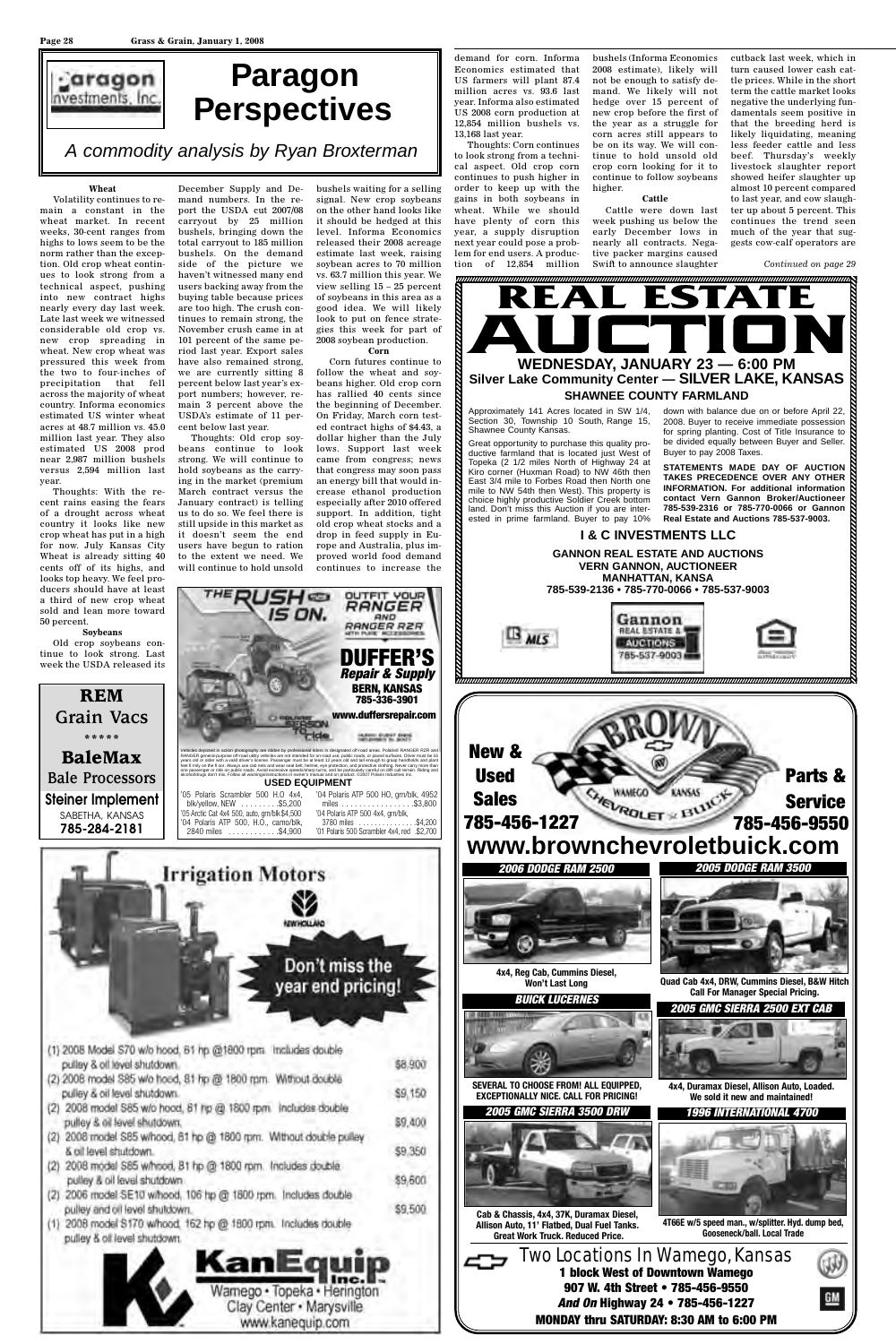not expanding their breeding herds. This expectation for smaller supplies is expected to meet with increased foreign demand (increased beef exports) and firm domestic demand painting a bullish long term outlook for live cattle.

Thoughts: While fundamentals point to higher prices down the road, today prices look as if they could still be in for more downside. We continue to remain short this market, and will

look to liquidate shorts when and if it looks as if it is going to turn around. We don't feel the need to hedge cattle out into the summer of next year, but still feel it is a good idea to be hedging feeders for the spring. For those who have yet to hedge all of their cattle we will look for a technical correction to get short both feeders and live cattle.

*The information contained herein, while not guaranteed as to accuracy or completeness, is obtained from sources believed to be reliable. Any*

*opinions or recommendations expressed are based on the author's judgment, and no guarantee is made that profits will be achieved or losses will not be incurred. Recommendations made should not be construed as an offer to buy or sell commodities.*

*Chris Haverkamp is President of Paragon Investments, Inc. a Full Service and Discount Commodity Brokerage firm located in Silver Lake, Kansas. Please feel free to contact Mr. Haverkamp by phone at 888-452-8751 or email: (chris@piitrader.com).*



**Rd., East on Blacktop 2 miles, North 1/2 miles. From KINSLEY, KS: South 12 miles on Hwy. 183 to V Rd., East on Blacktop 2 miles, North 1/2 mile. WATCH FOR SIGNS!**

**AUCTIONEER'S NOTE: After nearly 30 years on this farm, Norman & Joan decided it is time to retire! Norman kept his equipment field ready & well maintained. If there is something here you need, come prepared to buy — you won't be disappointed!**



**TERMS: Cash or check with proper identification. Phone bids accepted with prior approval. Check with auction firm. Lunch served by Greensburg Mennonite Church, All donations go to their rebuilding fund.**

## **NORMAN & JOAN FREDERICK, SELLERS Home: 620-324-5257 or Cell: 620-923-5132. No calls after 10 p.m. please!**

**www.brownauction.net for Color Photos!**



#### **TRACTORS**

2002 Caterpillar Mt755 Row Crop Trac Tractor, 225 horse, triple hydraulic, 2916 hours, 3 pt., all updates completed, excellent rubber, plumbed & wired for Beeline Guidance System, Excellent

> JD 20' Rotary Hoe, 3 pt. Krause 18' rigid chisel 22' Tool bar

1994 Caterpillar 75C wide trac Tractor, 325 horse, 4 hydraulic, 5432 hours, bareback, new injector in 2006, plumbed & wired for Beeline Guidance System, good unit 1998 John Deere #8300 Tractor, 200 horse, triple hydraulic, 3 pt., 6180 hours, good duals, great tractor 1973 John Deere #4630 Trac-

tor, 3 pt., 2 hydraulic, 11,611 hours, duals John Deere #158 Front End

Loader, real good, offered with above tractor & also sep-

arate

## **COMBINES, HEADERS,**

**GRAIN CART** 2003 John Deere #9650 STS Combine, loaded, chopper, good duals, 1226 engine/866 separator hours, shedded, excellent

1995 John Deere #9600 Combine, chopper, good duals, 3990 engine/2782 separator

hours, good unit & shedded 1995 Kinze #1040 Grain Cart, duals, tarp, excellent

(2) John Deere #930 grain heads

(2) John Deere #843 corn heads

(2) John Deere #853A bean heads

**All heads are good, excellent condition & shedded**

30' Shop built header trailer **SPRAYERS, PLANTERS, OTHER EQUIPMENT**

> sp. drill press. 10" Buffer isher, Bench sander, Drill press, Skill saw, Bench Grinder, Belt sander, Pad sander, Router & table **Other misc. items too numerous to mention!**

2004 Trident #3600 air inducted Sprayer, all Dicky John moni-

tors, 90' boom, 1250 gallon tank, shedded & excellent 2002 John Deere 1770 NT 16 row Planter, big boxes, Sunco Fertilizer, precision plant units, variable drive seed placement, all monitors, 600 gallon fertilizer tank, new

tires, shedded & excellent 1995 Great Plains solid stand Drill, 2-section 30', 7 1/2" spacing, DD, 200 gallon fertilizer tank, shedded & excellent 2004 Strip Cat, 16 row, pull

type, (2) 250 gallon tanks, ground driven pump, excellent 1998 DMI Tiger Disk Ripper, 7

shank, pull type, excellent Holcomb 12 yd. forced ejection pull type Dirt Mover, good Hyster #50 Fork Lift, triple

mast, 2577 hours, lp, excellent York 8 row Inner Row Ripper, 3

pt., NH3 attachment Orthman 8 Row Ripper, 3 pt.

Implement Caddy for 3 pt. equipment, heavy duty John Deere #630 flexible 30'

Disk, good

John Deere #235 flexible 23'

Disk

50 hsp. electric irrigation motor, new Agri Inject chemical system on

trailer JD 30' Field Conditioner, harrow attachment

(4) CDS fertilizer injection pumps

JD 24' Mulch finisher Flex King 5x5 Blade w/pickers & NH3 attachment

Sterling manual fold 3 sec. 24' packer

10' Dirt Speed mover

(3) Milton Roy fertilizer injector pumps

504 MM irrigation engine, water cooled manifold

**TRUCKS & TRAILERS** 1982 Peterbuilt, 13 speed, 3406 Cat engine, 325 hsp, good rubber, 80,413 miles since complete major overhaul, good

1981 Merritt 42' Grain Trailer, good tarp & rubber

1972 Diamond Reo, Allison automatic, 3208 Cat engine, tandems, 20' steel bed & floor, hoist, dependable unit 1974 Ford #700 Truck, 4x2 speed, 16' steel bed & floor, hoist, 72,000 miles, good rubber

2000 GMC 1/2 Ton pickup, flatbed, extended cab, 4x4, 5.3 V-8, high miles, looks &

1998 Land Pride 3 sec. pull style PTO mower Sterling 34' hyd. fold Packer, excellent Navigator Navigation System, 3 pt., monitors Blue Jet Track Filler 20th Century 220 amp welder Bolt bin & bolts Chop saw Portable air compressor Cherry picker<br>JD kerosene A150 space heater Floor jack

runs good 1995 Dodge 3/4 Ton pickup, Cummins diesel, new trans-<br>mission. auto. 4x4. high mission, auto, miles, equipped with hydro bed bale mover, good

1994 Ford F-150 pickup, 4x4, 104,870 miles, extremely

clean Deutz 5 cylinder engine on trail-

er, to move pivots 550 gallon diesel fuel tank & 12 volt pump on trailer

(2) 1500 gallon pivot fertilizer tanks

Mayrath PTO 8" x approx. 30' auger Mayrath 16' Drill fill auger

#### **CATTLE & SHOP EQUIPMENT**

Palco crowing rub w/working alley

Powder River cattle chute 18' shop built cattle gooseneck

trailer Stockmaster portable loading

chute Lots of sucker rod posts

Miles of smooth wire Portable cattle panels & carry-

ing trailer

Stock tanks Round bale feeders

Feed bunks

Fence charger Other misc. items

Hypertherm Power Max #1000 plasma cutter

Lincoln Ideal Arc Sp250 welder 20 ton press

Alkota 2120 hot pressure wash-

er









(2) Gas motor transfer pumps Montezuma Tool box & bolt box Craftsman floor tool box Companion 10 hsp #5250 gen-

erator

Halogen lamp & stand 180 amp Power Craft welder Porter Cable planer/jointer **ALL following Craftsman:** 10" band saw, miter saw, 16" scroll saw, 8" 3 speed 1/5



blk hided hfrs exposed to Ang, charX hfrs exposed to Red Ang since Nov 20

**Cherry** - 13 fancy Purebred Ang hfrs, AI'd, 3rd period; 3 Registered Ang. bulls, 18 mos to 2yrs old

**Hamilton Fms** - 10 blk hfrs w/calves; 25 blk cows, 3 yrs old, calve Mar 15 **Coulson Charolais** - 20 Purebred Char open

hfrs, 750#; 25 Char cows, 7-aged, bred Char

**Gibson Cattle Co.** - 120 blk/bwf cows, 3 yrs old, bred to Whitestone Krebs Ang bulls, calve Mar 10, all raised a calf as 2 yr olds.; 60 big blk/bwf cows, 4-solid, bred to Whitestone Krebs Ang bulls, calve Mar 10

**6G Cattle** - 55 blk/bwf cows, 3 yrs old, AI'd to top Ang sires, calve Feb 1 for 80 days; 25 blk/bwf charX cows, 3-6, 2nd & 3rd period

**Spike G Ranch** - 25 big, fancy blk cows, 3 yrs **Jackson** - 100 blk/bwf cows, 3-6, bred Ang, 2nd

**McGuire** - 60 blk cows, 6-aged, bred Ang, calve Mar 20

**Hutton** -50 charX cows, solid-aged, bred Char & Red Ang, calve Mar 1

**Cooper** - 40 blk cows, 3-aged, bred Ang, calve Mar 25, COM. DISP

**Butler Fms** - 45 blk cows, 6-aged, bred Ang, 2nd & 3rd period

**Sweiger Fms** - 40 blk cows, 4-solid, bred Ang, 3rd period

**Dunahoo** - 30 blk cows, 5-7, bred Ang

**Gates Bros** - 20 blk cows, 6-solid, bred Circle A Ang, calve Mar 1 for 75 days, all home-raised **Craig** - 20 blk/bwf cows, aged, bred blk, calve Mar

**Hedgerow Fms** - 14 blk cows, 3-5, bred blk **Knapp** - 14 blk/red cows, solid-aged, w/big calves

**OWNERS**

**Randy Gibson, 641-784-4266 Justin Gibson, 641-784-7109**

| <b>INFORMATION FOR DECEMBER 27, 2007</b> |                   |              |                   |           |               |  |
|------------------------------------------|-------------------|--------------|-------------------|-----------|---------------|--|
|                                          | <b>STEERS</b>     |              | <b>SENECA</b>     | 1 RED COW | 1.365@\$46.00 |  |
| <b>SENECA</b>                            | 2 XBRD STR        | 340@\$120.00 | <b>MARYSVILLE</b> | 1 RED COW | 1.350@\$46.00 |  |
| <b>GREENLEAF</b>                         | 2 BLK STR         | 410@\$117.00 | <b>GRANTVILLE</b> | 1 BLK COW | 1.425@\$46.00 |  |
| <b>WASHINGTON</b>                        | 5 XBRD STR        | 425@\$116.00 | <b>SENECA</b>     | 1 RED COW | 1.190@\$45.75 |  |
| <b>MARYSVILLE</b>                        | 7 BLK STR         | 565@\$111.75 | <b>MARYSVILLE</b> | 1 RED COW | 1.215@\$45.75 |  |
| <b>WASHINGTON</b>                        | 6 BLK STR         | 533@\$111.00 | <b>WATERVILLE</b> | 1 RED COW | 1,275@\$45.50 |  |
| <b>WATERVILLE</b>                        | 4 BLK STR         | 496@\$108.50 | <b>POWHATTAN</b>  | 1 BWF COW | 1,295@\$45.50 |  |
| <b>MARYSVILLE</b>                        | <b>4 BLK BULL</b> | 562@\$104.50 | <b>POWHATTAN</b>  | 1 BLK COW | 1.415@\$45.50 |  |
| <b>FRANKFORT</b>                         | 6 MIX STR         | 600@\$103.00 | <b>GRANTVILLE</b> | 1 BLK COW | 1.210@\$45.50 |  |
| <b>MARYSVILLE</b>                        | 12 BLK STR        | 719@\$99.00  | <b>WASHINGTON</b> | 1 BLK COW | 1.315@\$45.00 |  |
| <b>FRANKFORT</b>                         | 2 BLK BULL        | 695@\$90.00  | <b>GRANTVILLE</b> | 1 BLK COW | 1.275@\$44.75 |  |
|                                          |                   |              | <b>POMONA</b>     | 1 RED COW | 1.475@\$44.75 |  |
|                                          | <b>HEIFERS</b>    |              | <b>GRANTVILLE</b> | 1 BLK COW | 1,465@\$44.25 |  |
| <b>GOFF</b>                              | 6 XBRD HFR        | 345@\$116.50 | <b>GRANTVILLE</b> | 1 RED COW | 1.370@\$44.25 |  |

## **Marysville Livestock Sales Every Thursday at 12 Noon Donnie Kirkham, Manager 1180 US Hwy. 77 P. O. Box 67, Marysville, KS 66508**

| MARYSVILLE                                                | 3 BWF HFR                                                          | 346@\$114.50  | <b>GRANTVILLE</b>          | 1 BLK COW                            | 1,310@\$44.00 |            |
|-----------------------------------------------------------|--------------------------------------------------------------------|---------------|----------------------------|--------------------------------------|---------------|------------|
| <b>WASHINGTON</b>                                         | 3 XBRD HFR                                                         | 345@\$113.00  | <b>POWHATTAN</b>           | 1 BLK COW                            | 1.165@\$43.75 |            |
| <b>MARYSVILLE</b>                                         | 2 BWF HFR                                                          | 360@\$111.00  | <b>POWHATTAN</b>           | 1 BLK COW                            | 1.190@\$43.25 |            |
| <b>MARYSVILLE</b>                                         | 2 MIX HFR                                                          | 430@\$107.25  | <b>SENECA</b>              | 1 BWF COW                            | 1.325@\$43.25 |            |
| <b>WASHINGTON</b>                                         | 10 XBRD HFR                                                        | 451@\$98.00   | <b>MARYSVILLE</b>          | 1 WF COW                             | 1.295@\$42.75 |            |
| <b>FRANKFORT</b>                                          | 2 BLK HFR                                                          | 502@\$96.00   | ODELL.NE                   | 1 HOL COW                            | 1,625@\$41.25 |            |
| <b>MARYSVILLE</b>                                         | 6 BLK HFR                                                          | 652@\$94.25   | <b>BREMEN</b>              | 1 XBRD COW                           | 1.020@\$41.00 |            |
| <b>MARYSVILLE</b>                                         | 13 BLK HFR                                                         | 556@\$93.25   | <b>WATERVILLE</b>          | 1 BLK COW                            | 1.400@\$40.75 |            |
| <b>GREENLEAF</b>                                          | 4 BLK HFR                                                          | 521@\$92.25   | <b>VIRGINIA.NE</b>         | 1 BLK COW                            | 1.580@\$40.25 |            |
| <b>GREENLEAF</b>                                          | 4 BLK HFR                                                          | 652@\$91.50   | <b>BAILEYVILLE</b>         | 1 HOL COW                            | 1,245@\$38.50 |            |
|                                                           | <b>COWS</b>                                                        |               |                            | <b>COW/CALF PAIRS</b>                |               |            |
| <b>HOME</b>                                               | 1 BLK HFRETT                                                       | 1.125@\$55.00 | <b>BARNES</b>              | 4 blk CCPR-4& 5 yrs old              |               | \$1,360.00 |
| <b>GRANTVILLE</b>                                         | 1 BLK COW                                                          | 1.635@\$53.00 | <b>BARNES</b>              | 5 blk CCPR-6&7 yrs old               |               | \$1.295.00 |
| <b>SENECA</b>                                             | 1 RED COW                                                          | 1.665@\$49.75 |                            | <b>BULLS</b>                         |               |            |
| <b>HOME</b>                                               | 1 BLK COW                                                          | 1.255@\$49.50 | <b>VALLEY FALLS</b>        | 1 BLK BULL                           | 2.045@\$50.50 |            |
| <b>GRANTVILLE</b>                                         | 1 RED COW                                                          | 1.380@\$49.00 |                            |                                      |               |            |
| <b>MARYSVILLE</b>                                         | 1 BLK COW                                                          | 1.165@\$49.00 |                            | <b>EARLY CONSIGNMENTS FOR 1-3-08</b> |               |            |
| <b>MARYSVILLE</b>                                         | 1 CHAR COW                                                         | 1.855@\$48.75 | 80                         | <b>CHAR &amp; BLK STRS/HFRS</b>      | 600-750#      | WV         |
| <b>SENECA</b>                                             | 1 BLK COW                                                          | 1.265@\$48.00 | <b>BLK STRS/HFRS</b><br>90 |                                      | 700-800#      | WV         |
| <b>MARYSVILLE</b>                                         | 1 BLK COW                                                          | 1.230@\$48.00 | <b>125 BLK STRS/HFRS</b>   |                                      | 600-750#      | WV         |
| <b>MARYSVILLE</b>                                         | 1 BWF COW                                                          | 1.425@\$47.75 | <b>BLK STRS</b><br>30      |                                      | 750-850#      | WV         |
| <b>MARYSVILLE</b>                                         | 1 RED COW                                                          | 1.255@\$47.75 | <b>BLK STRS/HFRS</b><br>50 |                                      | 700-850#      | WV         |
| <b>GRANTVILLE</b>                                         | 1 BLK COW                                                          | 1.690@\$47.75 | <b>BLK STRS/HFRS</b><br>55 |                                      | 600-750#      |            |
| <b>VALLEY FALLS</b>                                       | 1 BLK COW                                                          | 1.460@\$47.25 | 80<br><b>BLK STRS/HFRS</b> |                                      | 550-750#      | <b>WV</b>  |
| <b>MARYSVILLE</b>                                         | 1 BWF COW                                                          | 1.090@\$47.00 | <b>LIM STRS</b><br>20      |                                      | 650-700#      | WV         |
| <b>CENTRALIA</b>                                          | 1 RED COW                                                          | 1.165@\$47.00 | <b>120 BLK STRS</b>        |                                      | 850-875#      | WV         |
| <b>VIRGINIA.NE</b>                                        | 1 BLK COW                                                          | 1.145@\$47.00 | <b>BLK STRS</b><br>60      |                                      | 600-650#      | WV         |
| <b>POMONA</b>                                             | 1 RED COW                                                          | 1.300@\$46.75 | <b>BLK STRS/HFRS</b><br>75 |                                      | 700-850#      | WVx2       |
| <b>POMONA</b>                                             | 1 RED COW                                                          | 1.200@\$46.25 | <b>125 BLK STRS/HFRS</b>   |                                      | 700-850#      | WVx2       |
| Dave Bures • Auctioneer                                   |                                                                    |               |                            |                                      |               |            |
| <b>FIELD REPRESENTATIVES</b>                              |                                                                    |               |                            |                                      |               |            |
| Jim Dalinghaus, Baileyville, KS<br>Jeff Cook, Hanover, KS |                                                                    |               |                            |                                      |               |            |
| 785-799-5643<br>785-337-2208                              |                                                                    |               |                            |                                      |               |            |
|                                                           | Greg Anderson, 785-747-8170<br>Dave Roever, Home, KS, 785-562-8350 |               |                            |                                      |               |            |
|                                                           |                                                                    |               |                            |                                      |               |            |
|                                                           |                                                                    |               | Barn Phone • 785-562-1015  |                                      |               |            |

#### *Continued from page 28*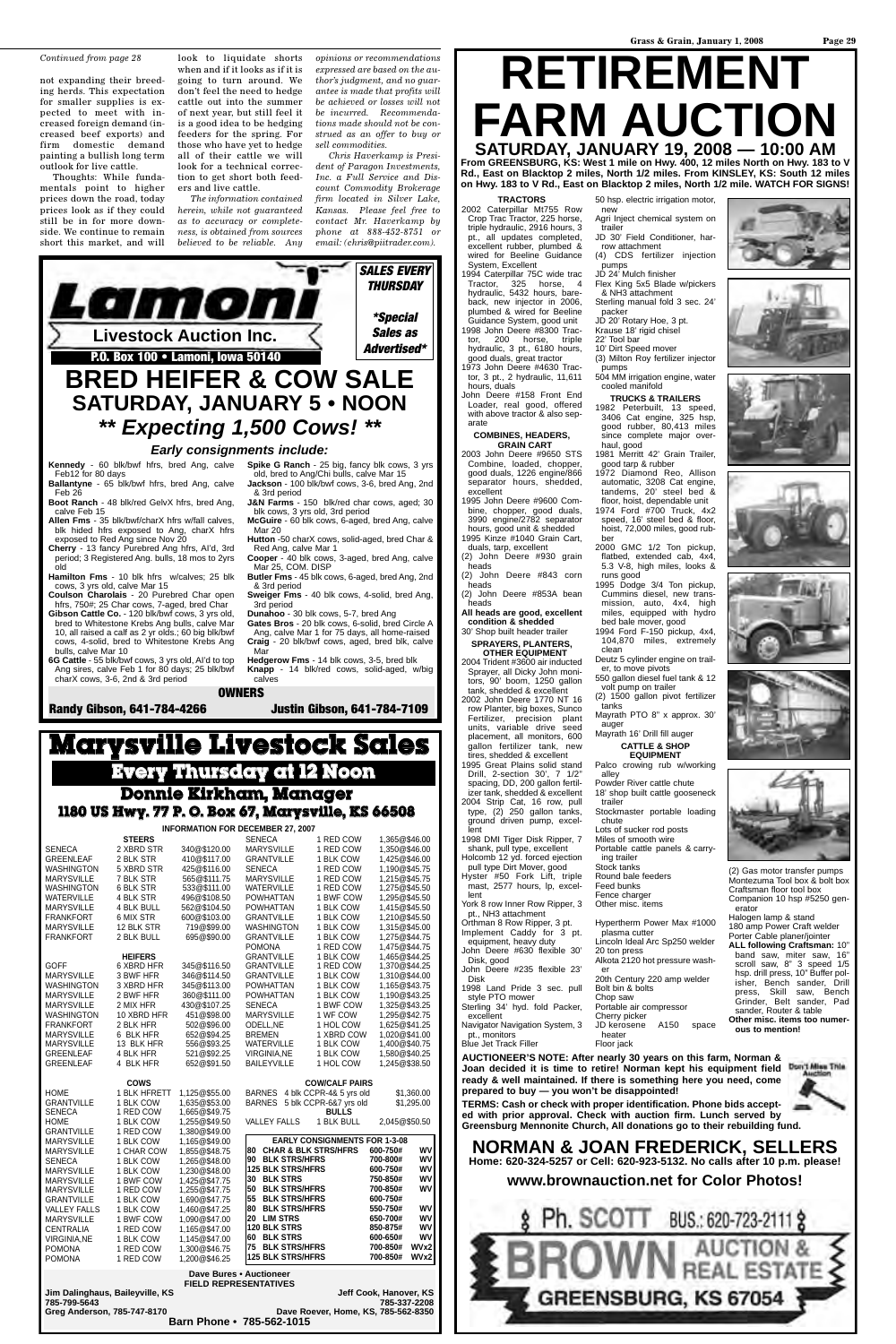Cleanup from the recent storms will take a while. Fortunately, plants are dormant. This gives us time to prune or have severely damaged trees removed. Please contact me or any Extension office if you need help on determining tree removal.

Some trees look awful but they will bounce back. If they are not a hazard, then leave them and see what they look like in a year or even two. Several tree species are flexible and cope by bending to the ground and then springing back in good growing conditions.

Hazardous trees don't get a chance to spring back. These trees have visible signs of weakness and potential structural failures. They also need a target to land on. Targets would be any people or property that would be affected by the falling of the limbs or whole tree.

Felling a tree isn't as easy as storms make it look. The right equipment and knowledge is needed to do it right and safely. The Extension office has instructions on how but practice is important. Ice and snow is not the best time to learn how to use a chainsaw. If you have it hired out which I suggest, be sure the arborist is trained and insured.

Siberian elms, sometimes commonly called Chinese elms, took the brunt of the damage on my property. These trees are ones planted by nature. None were near any targets so no real damage occurred. None have been killed. These trees will respond in spring by putting on a lot of growth to replace what was lost. Much of this growth will be weakly attached and prone to breakage when the next storm occurs.

The goal is to make pruning cuts to direct growth in a positive direction. This will aid in returning the shape of these trees as well as reducing future limb breakage. In my case, all limb breakage is not bad. It was previous storm damage that had supplied the firewood to weather this past storm.

 $SALINA (AP)$   $-$  A win- the electric grid, has shifted its focus to power-restoration efforts since the ice storm.

Elm wood doesn't make the best firewood but it is what's available. My hickory, apple, oak, Osage Orange and black walnut which make better firewood had no damage. Any fresh wood needs to dry 6 to 12 months to burn efficiently.

Evergreen wood from pines or cedars isn't very good for fireplace use. It can be used as kindling for starting fires but not recommended for sustaining fires. It puts off sparks, a moderate amount of smoke and less heat units compared to most other woods.

If you have any questions on any horticulture topic, please contact Gregg Eyestone at the Riley County office of K-State Research and Extension. Gregg may be contacted by calling (785) 537-6350 or stopping by 110 Courthouse Plaza in Manhattan or email: geyeston@ksu.edu

ter storm in early December has delayed completion of a wind farm that had been scheduled to begin production this week.

Now, the company says the 250-megawatt facility in Lincoln County should be up and running in January.

"Needless to say, the ice storm and snow last week really threw everything to a grinding halt," said Frank Constanza, senior vice president of corporate development at TradeWind Energy, which is developing the wind farm. "We're at the mercy of the elements."

Hays-based Sunflower Electric has a contract to buy half the wind farm's production. Midwest Energy and the Kansas City Board of Public Utilities also plan to use electricity from the farm. Constanza said Midwest Energy, which is providing the connection that links the wind farm to

At the peak of the outage, about 9,000 Midwest Energy customers were among more than 130,000 households statewide without power. The utility had reduced the number of outages to about 600 by Thursday, according to Kansas Electric Cooperatives Inc., a statewide association.

"If the weather cooperates, there's a very good chance we'd have all the towers erected in January and be in full operation," Constanza said.

Bob Helm, a spokesman

for Midwest Energy, agreed. "We're thinking now maybe mid- to late January, depending on how everything works," he said.

The 10,000-acre wind farm is being built in two phases. When the first phase is finished, it will have 56 wind turbines — 260-foot-tall towers with a three-bladed turbine that measures 260 feet across.

In November, high wind toppled the huge crane used to erect the towers. It since has been replaced by an even larger one, which can be equipped to handle loads of more than 700 tons and lifts of more than 300 feet.





P.O. Box 516, Clay Center, KS 67432 **785-632-2141 • WATS 1-800-432-7423**



| crete, prevent rust forever. Roof                                                                 |                                                        | chairs; wicker chair; wicker and newspapers.                                                                            |                                                         |                                                       |
|---------------------------------------------------------------------------------------------------|--------------------------------------------------------|-------------------------------------------------------------------------------------------------------------------------|---------------------------------------------------------|-------------------------------------------------------|
| coatings for tar paper, composi-<br>tion shingles & metal buildings.                              |                                                        | This auction has many more items still to be unboxed.                                                                   | <b>TRACTORS</b><br>NH TM130, FWD                        | MF 63C 6 row 30" corn<br>head                         |
| Anyone can apply all coatings.<br>Fix it and forget it. Let us send                               | PRO CAL 40                                             | TERMS: Cash or good check day of auction. Announcements<br>made day of auction take precedence over all printed matter. | NH TS115A, C&A, FWD                                     | <b>PLANTERS &amp; MISC.</b>                           |
| you complete information.                                                                         | Improves Alkali Soils                                  | Auction company or seller not responsible for accidents or lost                                                         | NH TS100A 4WD, Cab                                      | Kinze 3650 16-30-15" Bulk                             |
| <b>VIRDEN PERMA-BILT CO.</b>                                                                      | Reduces Iron Chlorosis                                 | property.                                                                                                               | NH TL90A, FWD, Ldr.<br>NH TN65, 4WD, Open               | Fill<br>Kinze 3600 12-30"-15" No-                     |
| <b>Box 7160GG</b><br>2821 Mays St.<br>806-352-2761                                                | Improves Soil Drainage                                 | <b>SELLER: EVELYN CASSAT ESTATE</b>                                                                                     | NH TC21D                                                | Till                                                  |
| <b>AMARILLO, TEXAS 79114-7160</b>                                                                 | <b>Builds Soil Structure</b>                           | YOCUM REALTY AND AUCTION SERVICE                                                                                        | Ford TW5, FWD                                           | Kinze 2600 16-30-15" NT                               |
| www.virdenproducts.com<br>Farm & Ranch Service Since 1950                                         | Great for "Gumbo" Soils                                | <b>Gary Yocum, Broker-Auctioneer</b><br>785-263-8709 or Cell 785-479-1067                                               | FORD 7700, Open                                         | Kinze 2500 8/15 8-30"-15"                             |
|                                                                                                   |                                                        |                                                                                                                         | Ford 7700, Cab, Loader<br>Ford 6610                     | JD 7200 12-30"                                        |
|                                                                                                   |                                                        |                                                                                                                         | Ford 5000, D                                            | 2-IH 5100 Drills w/Hitch<br>Case IH 955 16R30 Planter |
|                                                                                                   |                                                        | <b>CLAY CENTER</b>                                                                                                      | <b>Ford 3000</b>                                        | Case IH 955 8-30"-15"                                 |
|                                                                                                   | <b>LIVESTOCK SALES INC.</b>                            |                                                                                                                         | Ford 8N                                                 | Planter                                               |
| Hog Sales Saturday, 10 AM . Cattle Sales, 12 NOON                                                 |                                                        | <b>LIVESTOCK SALES INC.</b>                                                                                             | Case IH MXU130<br>Case IH MXU115, FWD, 250              | Case IH 4300 32' FC                                   |
|                                                                                                   |                                                        | Cattle sales Tuesday, 12:00 PM.                                                                                         | hrs.                                                    | Case IH 5500 SS Drill<br>Case IH 496-25'              |
| Representative sales from Saturday, Dec. 29.                                                      |                                                        |                                                                                                                         | Case IH 5250, MFD, Cab                                  | Case IH 530B Ecolo Tiger                              |
| <b>HEIFERS</b><br>101.50<br>9<br>413                                                              | 13<br>115.00<br>553<br>15<br>627<br>109.25             | <b>NOTICE</b>                                                                                                           | JD 955, Loader, Mower                                   | Sunflower 34' or 40' FC                               |
| 586<br>101.50<br>14                                                                               | 16<br>106.00<br>630                                    | <b>New Sheep &amp; Goat Sale Schedule</b>                                                                               | JD 6030 C&A<br>JD 4430, C&A                             | JD 630 21' Disc                                       |
| 20<br>509<br>100.00<br>14<br>685<br>96.00                                                         | 21<br>692<br>105.00<br>10<br>736<br>103.10             | January - Last Sale Thursday, Jan. 31                                                                                   | IH 756, Loader                                          | Crustbuster 13' Drill                                 |
| 16<br>759<br>94.50                                                                                | 23<br>102.50<br>663                                    |                                                                                                                         | IH 504                                                  | <b>HAY TOOLS</b><br>NH 1411 Discbine                  |
| $\overline{7}$<br>94.50<br>749<br>13<br>857<br>94.35                                              | 8<br>101.35<br>721<br>99.85<br>8<br>836                | <b>No Sale In February</b>                                                                                              | MF 1230, FWD                                            | NH 688 R. Baler                                       |
| 778<br>8<br>93.85                                                                                 | 26<br>99.25<br>735                                     | <b>From March On</b>                                                                                                    | <b>INDUSTRIAL</b><br>Bobcat S300                        | NH 855 Baler                                          |
| 825<br>90.75<br>999<br>87.50                                                                      | 14<br>806<br>97.85<br>14<br>918<br>96.75               | <b>First Saturday Of Month Starting at 1 PM</b>                                                                         | Bobcat S250                                             | NH 489 MoCo                                           |
| <b>STEERS</b>                                                                                     | 38<br>95.60<br>941                                     |                                                                                                                         | Bobcat S185                                             | Vermeer 605G R. Baler<br>Hesston 565A R. Baler        |
| 118.50<br>459                                                                                     | 93.00<br>5<br>853                                      | March 1, April 5, May 3 - Etc.                                                                                          | Bobcat T200                                             | JD 260 Disc Mower                                     |
| <b>EARLY CONSIGNMENTS FOR</b>                                                                     |                                                        |                                                                                                                         | Bobcat T190                                             | Case RS561 R. Baler                                   |
| <b>SATURDAY, JANUARY 5</b>                                                                        |                                                        | <b>NO SALE TUESDAY, JANUARY 1</b>                                                                                       | Bobcat 331E Mini Excavator<br>Bobcat 331 Mini Excavator | <b>MISCELLANEOUS</b>                                  |
| 85 blk cross steers & heifers, 500-750, weaned                                                    |                                                        | <b>REGULAR SALE ON TUESDAY, JANUARY 8</b>                                                                               | Bobcat 607 Backhoe                                      | Rhino FM84                                            |
| 50 blk cross steers & heifers, 725-825 D. Klein                                                   |                                                        | Expecting a nice seasonal run.                                                                                          | Case 75XT                                               | Rhino FM100<br>Grasshopper 618                        |
| 36 mixed steers & heifers, 550-750 J. Siegle                                                      |                                                        | Please call now to make consignments for special                                                                        | <b>COMBINES &amp; WAGONS</b>                            | Grasshopper 721D                                      |
| 24 blk cross steers & heifers, 600-650 G. Unruh<br>7 blk cross steers & heifers, 700-800 T. Luthi |                                                        | advertising or for a list of what we will be selling.                                                                   | NH CR940, FWD, 750 hrs.,<br>25' Hd                      | Grasshopper 725                                       |
| 60 mixed steers, 900-925 B&S Stuewe                                                               |                                                        |                                                                                                                         | NH TR98, FWD                                            | JD 3515 15' Cutter                                    |
| 45 blk cross steers, 800-875 J.G. Foltz                                                           |                                                        | <b>SPECIAL WEANED &amp; VACCINATED SALE</b>                                                                             | NH TR86, FWD                                            | Bush Hog 2615-15' Cutter                              |
| Plus many more to come.                                                                           |                                                        |                                                                                                                         | NH 996 6-30" Corn Head                                  | <b>NH TSA and TM</b>                                  |
| LAST SATURDAY SALE IS SATURDAY, FEB. 2                                                            |                                                        | <b>TUESDAY, JANUARY 15</b>                                                                                              | NH 974 6-30" Corn Head<br>Case 2388, FWD, 2004          | <b>Lease Returns</b>                                  |
|                                                                                                   |                                                        | Several consignments already in. Call now to make                                                                       | Case 2388, FWD, 1998                                    | <b>Tractors Are Here</b>                              |
| <b>SWITCHING TO REGULAR WEDNESDAY</b>                                                             |                                                        | consignments for special advertising or for a list of consignments.                                                     | <b>Hesston Belt</b>                                     | 90-125 PTO HP, FWD,                                   |
| <b>SALES ON FEBRUARY 13 WITH</b>                                                                  |                                                        |                                                                                                                         |                                                         | Low Hours, Warranty                                   |
| <b>OUR SPECIAL ANNIVERSARY</b>                                                                    |                                                        | WE WELCOME THESE NEW FIELDMEN                                                                                           | <b>Buckles Are Here!</b>                                |                                                       |
| <b>STOCKER &amp; FEEDER SALE</b>                                                                  |                                                        | <b>Tom Koch</b><br><b>Bruce Rogge</b><br>Lance Lagasse                                                                  | <b>Hours: Mon-Fri 8:00-5:00</b>                         |                                                       |
| <b>CALL NOW TO MAKE CONSIGNMENTS</b>                                                              |                                                        | 785-243-5124<br>785-692-4214<br>785-263-1185                                                                            |                                                         |                                                       |
| <b>JUNCTION CITY, KANSAS • Barn Phone 785-238-1471</b>                                            |                                                        | Clay Center, Ks . Barn Phone 785-632-5566                                                                               | Sat. 8:00-12:00                                         |                                                       |
|                                                                                                   | Junction City Field Reps: Jim Heine 785-765-3480, Alma | Clay Center Field Representatives: Lee Holtmeier 785-348-5468                                                           | Visit us at: www.earleytractor.com                      |                                                       |
| and the second prop-                                                                              | Seth Lauer 785-949-2285, Abilene                       | Tom Koch, 785-243-5124<br>Bruce Rogge, 785-692-4214<br>Lance Lagasse, 785-263-1185                                      |                                                         |                                                       |
| Radio Mariel<br><b>HOWARD LANGVARDT</b><br>Reports.                                               | <b>KARL LANGVARDT</b>                                  | Kadas Market (*<br><b>MITCH LANGVARDT</b><br><b>LYNN LANGVARDT</b>                                                      | 816-632-7277                                            |                                                       |
| kipung<br>785-238-8212<br>ካታ ለ አይ                                                                 | 785-499-5434                                           | Reports<br>785-461-5143<br><b>ACCELLATION</b><br>785-238-1858                                                           |                                                         |                                                       |
| 小黄木林<br>Cell: 785-761-5812                                                                        | Cell: 785-499-2945                                     | 法公司 计算机<br>Cell: 785-761-5814<br>Cell: 785-761-5813                                                                     | EARLEY TRACTOR CASE III                                 |                                                       |
|                                                                                                   | <del>-100 - - - - - - - - - - - - - - - - -</del> - -  | <del>▃▁▓▙▖▃<u>▖</u>▁▝▆▎▃▁</del> ▖▁▅▕ <del>▓</del>                                                                       | <b>Cameron, MO</b>                                      |                                                       |

drawers with mirror; dresser with large mirror, 4 drawers; unique small cabinet with 1 door, 1 drawer and small oval mirror; 2 Philco High Fidelity cabinet tube radios; tall glass door cabinet with 2 top glass doors, 2 drawers and bottom doors; 2 door cabinet; duofold leather couch; 2 wicker rocking



Brunswick Victrola Model 117; Tiffany shade; trunks and foot lockers; Red Cross foot locker; many unique table and floor lamps; mantel clocks; wooden medicine cabinet; metal Tonka Toys; wicker basket with lid; mirrors; hats; roller skate with key; radios; records; dishes; advertising thermometers; pictures; old books, magazines and newspapers.

**LIFETIME TANK COATINGS** Stop all leaks in steel & concrete, prevent rust forever. Roof coatings for tar paper, composition shingles & metal buildings. Anyone can apply all coatings. Fix it and forget it. Let us send you complete information.

# **Ice, snow delay wind farm debut**

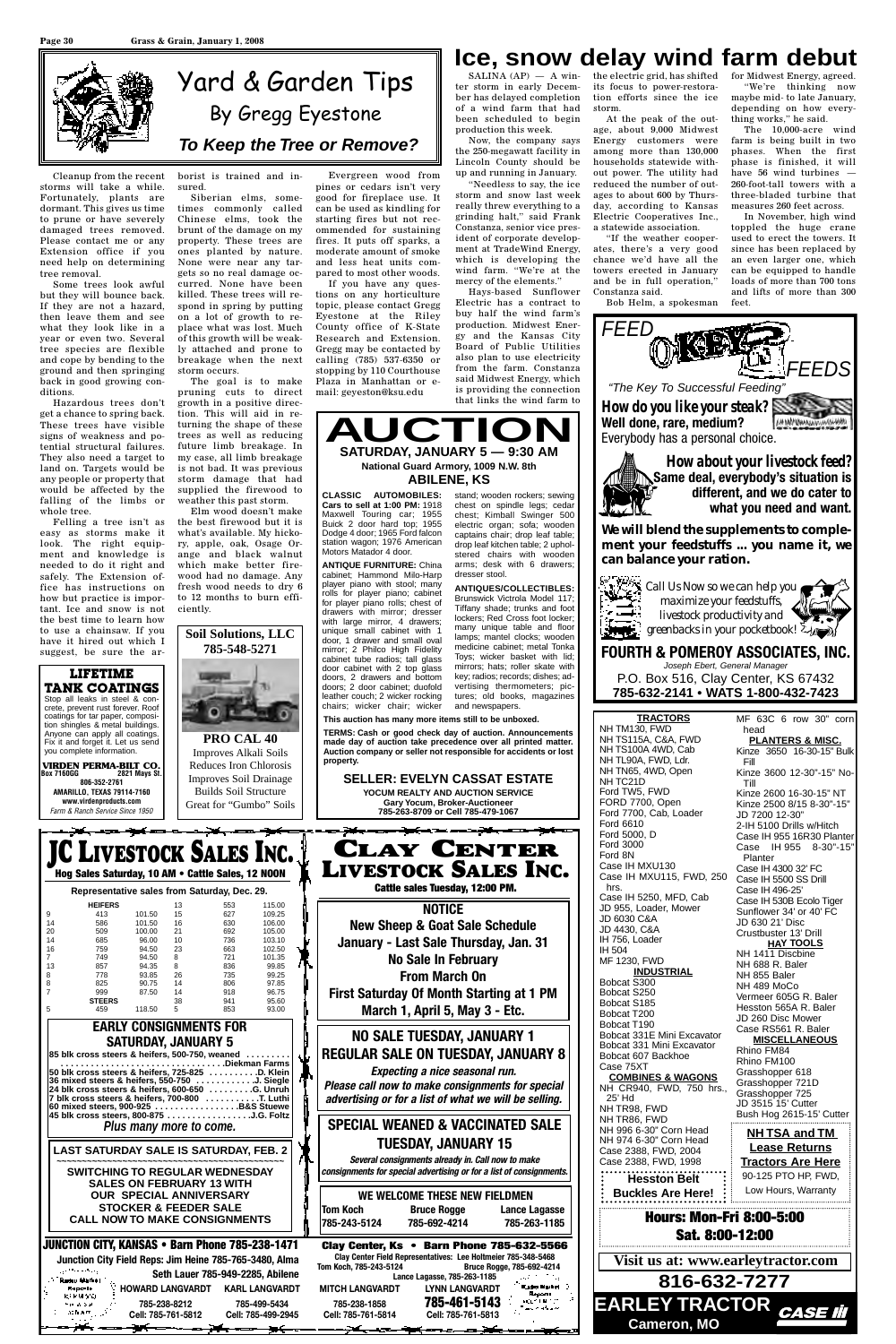and Grazing Conference is scheduled for Jan. 16 in Manhattan at the Kansas Farm Bureau building.

"This conference is for anyone interested in livestock grazing, hay production and utilization, and buying and selling of Kansas grass and hay products," said Gary Kilgore, one of the conference coordinators.

The event´s keynote speaker, R.L. Dalrymple, a longtime forage management agronomist with the Noble Foundation in Ardmore, Okla., will discuss crabgrass as a forage and livestock grazing management tool. Dalrymple developed Red River and Quick-N-Big crabgrass varieties and was the principal researcher in developing crabgrass production systems. He produces

ly seed business that markets in 25 states.

The 2008 Kansas Hay those varieties in his fami-with registration from 8:30 to 9:30 a.m. at the Kansas Farm Bureau building on the northwest side of Manhattan just off Seth Child Rd., at 2627 KFB Plaza. The registration fee is \$40 if paid by Jan. 11. It covers a 2008 membership in the Kansas Forage and Grassland Council, conference lunch and breaks, conference proceedings and a 2008 KFGC discount coupon book. Registrations received after Jan. 11 and at the door are \$60 per person.

Other topics to be covered will include Financial and Transitional Planning; Hay Hauling and Trucking Regulations; Weed and Brush Control; Improved Alfalfa Traits; Annual Forages; Grazing Steers in the Flint Hills; and Using Distiller´s By-Products on Grass.

# **Kansas Hay and Grazing confab scheduled for Jan. 16 in Manhattan** I Are you making the most of your

Additional presentations will include Market-

![](_page_14_Picture_10.jpeg)

The conference begins

Registration and other information is available by contacting Gary Kilgore (620) 431-1530 or Karen Walters at kwalters@oz net.ksu.edu.

wheat acres? A seminar coming to Manhattan in late January is designed to help producers do just that — by maximizing efficiency and widening profit margins in the field.

Crop management expert Phil Needham will offer a high management wheat seminar at the Clarion Hotel in Manhattan, on Jan. 28. Needham is the owner of Needham Ag, a crop consulting company that specializes in the application of innovative technology, flexible solutions, and strategic planning. After many years of delivering advanced agronomic services for other companies, Needham now travels the country on a mission to help producers increase their efficiency, yields, and profit margins. USDA data shows that in his home state of Kentucky,

average crop yields doubled from 30 to 60 bushels per acre over a 15-year period, with some farmers seeing yields in excess of 100 bushels per acre.

The seminar will begin at 10 a.m. and end at approximately 5 p.m. Registration is open to the public, but pre-registration is recommended because space will be limited. The registration fee of \$100 will include lunch, along with a professionally published glossy 72-page color wheat management guide to accompany the seminar.

The registration form for this event is available to download and print from www.kscrop.org. Contact Alana McGough (785) 532-6118, apkcia@kansas.net at the Kansas Crop Improvement Association to request additional information or a registration form.

## **Wheat seminar slated for January 28**

**NOTE: Many of these items have been used very little or not at all the last 20 years. Rack items sell first, combines and TERMS: Cash day of sale. Not responsible for accidents. CLERK: United Bank, P.O. Box 514, Clay Center, KS 67432 FRED & MAYALWILDA GRIFFITHS Kretz, Hauserman, Bloom Auction Service Cell: 785-630-0701 Cell: 785-447-0686 Chad: 785-632-5824 • Cell: 785-632-6846** springtooth with evener: several sections drag harrow; 2 JD No. 55 ABH 3x14 pull type plows; old 2 row weeder; Letz Burr mill; 6 ft. stalk chopper, good; JD 5 ft. sickle mower on steel; lg. Old Jayhawk stacker; IH one row lister on steel; old New Idea pull type 2 row corn picker on rubber; Allis 6 ft. round baler, rough; David Bradley metal flair box on 4 wheel gear; pipe type slide in stock racks; lg. Pile of iron, possibly other metals. **WRECKED PICKUP, MISC. FARM ITEMS** 1997 Ford Ranger, 6 cyl., 5 spd., bed liner, chrome rims, 133K, body totaled, motor and drive train good; approx. 150 gal. propane tank; fuel barrels with stands; 2 - 8" blue poly drainage tubes, 24 and 30 ft. long; JD high and low pressure cylinders; old implement wheels; very large electric motor to run endless drive belts; old Big Mow riding mower; brand new Universal electric hog waterer; 7 full rolls barbed wire, never used; 148 elec. fence posts; lots of 3 prong metal; milo guards; tall chicken feeders; live animal trap; old swing set with teeter totter; a couple rack fulls of

**farm truck last. Sale over approximately 3:00. Auction Conducted by: Greg: 785-926-4422 Gail: 785-632-3062** 1972 Gleaner F gas combine, hydrostat, 15 ft. header, PU reel, bin extension, 18.4x26 fronts, SN1547511Y, good; Gleaner E gas combine, variable speed, 13 ft. header with metal batt reel, running order; Allis Chalmers KL238 2 row x 38" cornhead, used little, VG; 1952 Chevy 1 1/2 T farm truck, 13 1/2 ft. wooden bin with hoist, good 6 cyl. Motor, 4x2 spd., 8.25x20 tires, body straight, no rust, low miles, bought by Griffiths in early 50's, good; Bush Hog 6 ft. 3 pt. rotary mower, exc.; JD FBB 16x8 drill with fert., low rubber, VG; David Bradley 12x4 ft. ground driven manure spreader, 2 beaters, VG; very good 3x12 ft. wooden grain box on 4 wheel electric gear. NOTE: All of the above items have been shedded. Hutchinson 41 ft. x 6" auger on transport, good; Krause 3 pt. 11 shank chisel with ga. Wheels, good; Krause 15 1/2 ft. tandem disc; Noble tine leveling attachment for Krause disc; Noble 3 pt. 4 row danish tine cultivator; JD 1240 4 row planter; 24 ft. Crustbuster; Wik bale wheel; JD 6 ft. Cat 1 rear blade with tilt and pivot; JD hay or grain elevator; Clark pull type sprayer with poly tank; factory 3 pt. hog carrier; sm. 2 wheel combine bin misc. items.

þ

#### **WASHINGTON, KANSAS – PHONE 785-325-2243** *CATTLE SALE EVERY WEDNESDAY - 11:00 A.M.* **SALE SCHEDULE WILL BE AS FOLLOWS: 11 AM: Light Calves Noon: Bred Cows, Pairs & Breeding Bulls Immediately Following: Feeder Calves & Yearlings, Weigh Cows & Bulls SCHEDULE OF SALES REG. WEEKLY CATTLE SALE ON WEDNESDAY, JANUARY 2ND ~~~~~~~~~~~~~~~~~~~~~~~~~~~~~~~~~~~~~~~~ SPECIAL BRED COW AND BRED HEIFER SALE ON SATURDAY, JANUARY 5TH STARTING AT 6:30 IN THE EVENING**  $~$$ **PECIAL CALF AND YEARLING SALE ON WEDNESDAY, JANUARY 9TH STARTING AT 11:00** *For more information or consignments contact:* **Manager Jim Breeding: 785-562-7248 WLA Barn: 785-325-2243** فيتحص EMPORIA LIVESTOCK SALE CO. Bonded & Insured<br>**SALE EVERY FRIDAY IN EMPORIA, KANSAS AT 11:00 AM 620-342-2425 or 800-835-7803 toll-free • Fax: 620-342-7741 Sale 12-21-07. Total Receipts: 1,313. A really nice run of cattle before Christmas. Most all cattle sold were heavy calves or feeder cattle selling mostly steady to higher in spots. Light calves** were few but what we saw was colored and of average quality.<br>3 htms @350# \$115.00 3 strs @463# \$118.00 **3 hfrs @350# \$115.00 3 strs @463# \$118.00 5 strs @520# \$122.00 2 hfrs @335# \$115.50 3 hfrs @353# \$111.00 4 strs @526# \$117.00 4 hfrs @420# \$113.00 6 strs @552# \$113.75 6 hfrs @480# \$110.00 3 strs @560# \$108.00** i **3 hfrs @498# \$108.50 10 strs @631# \$113.00 2 hfrs @405# \$108.00 4 strs @606# \$109.00 6 strs @660# \$106.50 4 hfrs @492# \$106.00** 10 strs @660# \$106.50<br>
10 strs @679# \$105.75<br>
26 strs @667# \$103.25 **4 hfrs @542# \$111.00 11 hfrs** @526#<br> **4 hfrs** @522#<br> **6 hfrs** @575# **26 strs @667# \$103.25 4 hfrs @522# \$109.00 19 strs** @701#<br> **19 strs** @701# **6 hfrs @575# \$106.75 70 strs @701# \$106.75 44 strs** @714#<br>27 strs @785# **4 hfs @576# \$102.50 9 hfrs @591# \$98.00** 27 strs @785# \$102.00<br>23 strs @771# \$102.00 **5 hfrs @602# \$103.00 23 strs @771# \$102.00 7 hfrs @613# \$101.50 7 hfrs @662# \$99.50 38 strs @781# \$100.00 18 strs @769# \$98.50** 17 hfrs @662# \$99.50<br>
17 hfrs @653# \$98.75<br>
61 hfrs @680# \$97.75 **39 strs @769# \$98.50**<br>39 strs @833# \$103.00<br>23 strs @840# \$101.00 **61 hfrs @680# \$97.75 23 strs @840# \$101.00 11 strs @857# \$100.85 16 hfrs @710# \$98.00 62 hfrs @763# \$97.10 58 strs @820# \$100.75 70 hfrs @749# \$96.00**  $@864#$

![](_page_14_Picture_23.jpeg)

| <b>Early Consignments</b><br><b>COWS</b><br>yr. old, to calve in Feb. and   <br>• 40 blk 4 yr. old cows brd to<br>March. Nice set of mature   <br>Reg. Angus bulls to calve<br>cows.<br>$\cdot$ 20 blk 6 to 8 yr. old spring<br>Feb. 1 for 75 days. Fancy set<br>of cows weighing 1200-1250<br>calving cows bred to Angus<br>lbs.<br>bulls.<br>.80 blk 3 yr. old cows bred to<br>• 80 blk 1st calf hfrs, bred to<br>Reg. Angus bulls to calve<br>Reg. Angus bulls to begin<br>Feb. 1 for 75 days. Northern<br>calving Feb. 10 for 60 days.<br>origin cows weighing 1100<br>Fancy set of hfrs have been<br>calf hood vaccinated. This<br>lbs.<br>• 40 mostly blk 4 to 6 yr. old<br>consignment is pending.<br>cows bred to Angus bulls, will<br>• 12 mixed color running age   <br>begin calving in Feb. for 90<br>cows, bred to black bulls to $\parallel$<br>calve in April.<br>days.<br>• 60 mixed color cows, 7 to 10<br><b>MANY MORE BY SALE DAY!</b><br><b>FOR UPDATED CONSIGNMENTS VISIT OUR WEBSITE</b> |                                                                                                                                                                                                                            | 25 hfrs<br>22 hfrs<br>10 hfrs<br>4 hfrs<br>7 hfrs<br>23 hfrs<br>10 hfrs<br>4 strs | @744#<br>@752#<br>@741#<br>@792#<br>@818#<br>@836#<br>@850#<br>@420#<br><b>HEIFERS</b><br>COWS: \$42.00-\$47.00 .<br>\$34.00-\$41.75 | \$95.50<br>\$94.20<br>\$94.00<br>\$92.50<br>\$96.00<br>\$95.60<br>\$93.75<br>\$126.00<br>300-399 lbs. \$107.00-\$115.00<br>400-499 lbs. \$106.00-\$113.00<br>$500 - 599$ lbs. $\ldots \ldots$ \$100.00-\$111.00<br>600-699 lbs. \$94.00-\$103.00<br>700-799 lbs. \$93.00-\$98.00<br>800-899 lbs. \$92.00-\$96.00 | 17 strs<br>14 strs<br>16 strs<br>9 strs<br>10 strs<br>17 strs<br>11 strs | @850#<br>@876#<br>@909#<br>@950#<br>@903#<br>@930#<br>@956#<br><b>SHELLS: \$33.00 &amp; down</b><br><b>STEERS</b><br>BULLS: \$52.50-\$58.00 | \$97.50<br>\$95.75<br>\$100.00<br>\$98.60<br>\$98.60<br>\$96.50<br>\$94.50<br>400-499 lbs. \$115.00-\$126.00<br>500-599 lbs. \$106.00-\$122.00<br>600-699 lbs. \$100.00-\$113.00<br>700-799 lbs. \$98.00-\$107.50<br>800-899 lbs. \$97.00-\$103.00<br>$900-1,000$ lbs. $\dots\dots$ .\$95.00-\$100.00<br>No sale Friday, Dec. 28th due to snow and ice.<br>We are expecting a lighter seasonal run of cattle<br>for the next few weeks throughout the holidays.<br>If you have any questions or you would ike us to<br>take a look at any cattle you would like to sell in |
|----------------------------------------------------------------------------------------------------------------------------------------------------------------------------------------------------------------------------------------------------------------------------------------------------------------------------------------------------------------------------------------------------------------------------------------------------------------------------------------------------------------------------------------------------------------------------------------------------------------------------------------------------------------------------------------------------------------------------------------------------------------------------------------------------------------------------------------------------------------------------------------------------------------------------------------------------------------------------------------------------------------|----------------------------------------------------------------------------------------------------------------------------------------------------------------------------------------------------------------------------|-----------------------------------------------------------------------------------|--------------------------------------------------------------------------------------------------------------------------------------|------------------------------------------------------------------------------------------------------------------------------------------------------------------------------------------------------------------------------------------------------------------------------------------------------------------|--------------------------------------------------------------------------|---------------------------------------------------------------------------------------------------------------------------------------------|----------------------------------------------------------------------------------------------------------------------------------------------------------------------------------------------------------------------------------------------------------------------------------------------------------------------------------------------------------------------------------------------------------------------------------------------------------------------------------------------------------------------------------------------------------------------------|
|                                                                                                                                                                                                                                                                                                                                                                                                                                                                                                                                                                                                                                                                                                                                                                                                                                                                                                                                                                                                                | www.eldoradolivestock.com<br>We welcome your consignments!<br>If you have cattle to consign or would like additional information,<br>please call the office at 316-320-3212 or visit our website:<br>eldoradolivestock.com |                                                                                   |                                                                                                                                      | the future, give us a ring.<br><b>CONSIGNMENTS FOR SPECIAL ANNIVERSARY</b><br><b>SALE FRIDAY, JANUARY 18</b>                                                                                                                                                                                                     |                                                                          |                                                                                                                                             |                                                                                                                                                                                                                                                                                                                                                                                                                                                                                                                                                                            |
| <b>Chris Locke</b><br>$(316)$ 320-1005 (H)<br>$(316)$ 322-0675 (M)<br>Larry Womacks, Fieldman<br>$(620)$ 394-3273 (H)<br>(620) 229-0076 (M)<br>Jim Miesse, Fieldman • 620-382-3375 (H) • 620-382-5791 (M)                                                                                                                                                                                                                                                                                                                                                                                                                                                                                                                                                                                                                                                                                                                                                                                                      | <b>Steven Hamlin</b><br>(316) 747-2521 (H)<br>(620) 222-1199 (M)<br>Van Schmidt, Fieldman<br>$(620)$ 367-2331 (H)<br>(620) 345-6879 (M)                                                                                    |                                                                                   |                                                                                                                                      | 140 fancy blk & red steers, 900-1,000 lbs.<br>160 mixed steers, 875-950 lbs.<br>120 mixed steers, 875-950 lbs.<br>54 fancy blk steers, 950-1,000 lbs.<br>70 fancy blk steers, 700-750 lbs.<br><b>MORE CONSIGNMENTS BY SALE TIME!</b>                                                                             |                                                                          |                                                                                                                                             |                                                                                                                                                                                                                                                                                                                                                                                                                                                                                                                                                                            |
|                                                                                                                                                                                                                                                                                                                                                                                                                                                                                                                                                                                                                                                                                                                                                                                                                                                                                                                                                                                                                | <b>Cattle Sale Every Thursday 11:00 AM</b>                                                                                                                                                                                 |                                                                                   | <b>BRODY PEAK, 620-343-5107</b>                                                                                                      | For Cattle Appraisals Call: OLMA PEAK, 620-342-1139<br>WIBW 580 - 6:45 A.M. Thurs; KVOE 1400 - 6:30-6:45 A.M. Thurs. & Fri.                                                                                                                                                                                      |                                                                          |                                                                                                                                             | <b>GLENN UNRUH, 620-279-4524</b>                                                                                                                                                                                                                                                                                                                                                                                                                                                                                                                                           |

F

ł

ŀ

![](_page_14_Picture_12.jpeg)

**SATURDAY, JANUARY 12 — 11:00 AM Expecting 500-600 cows**

**WASHINGTON**